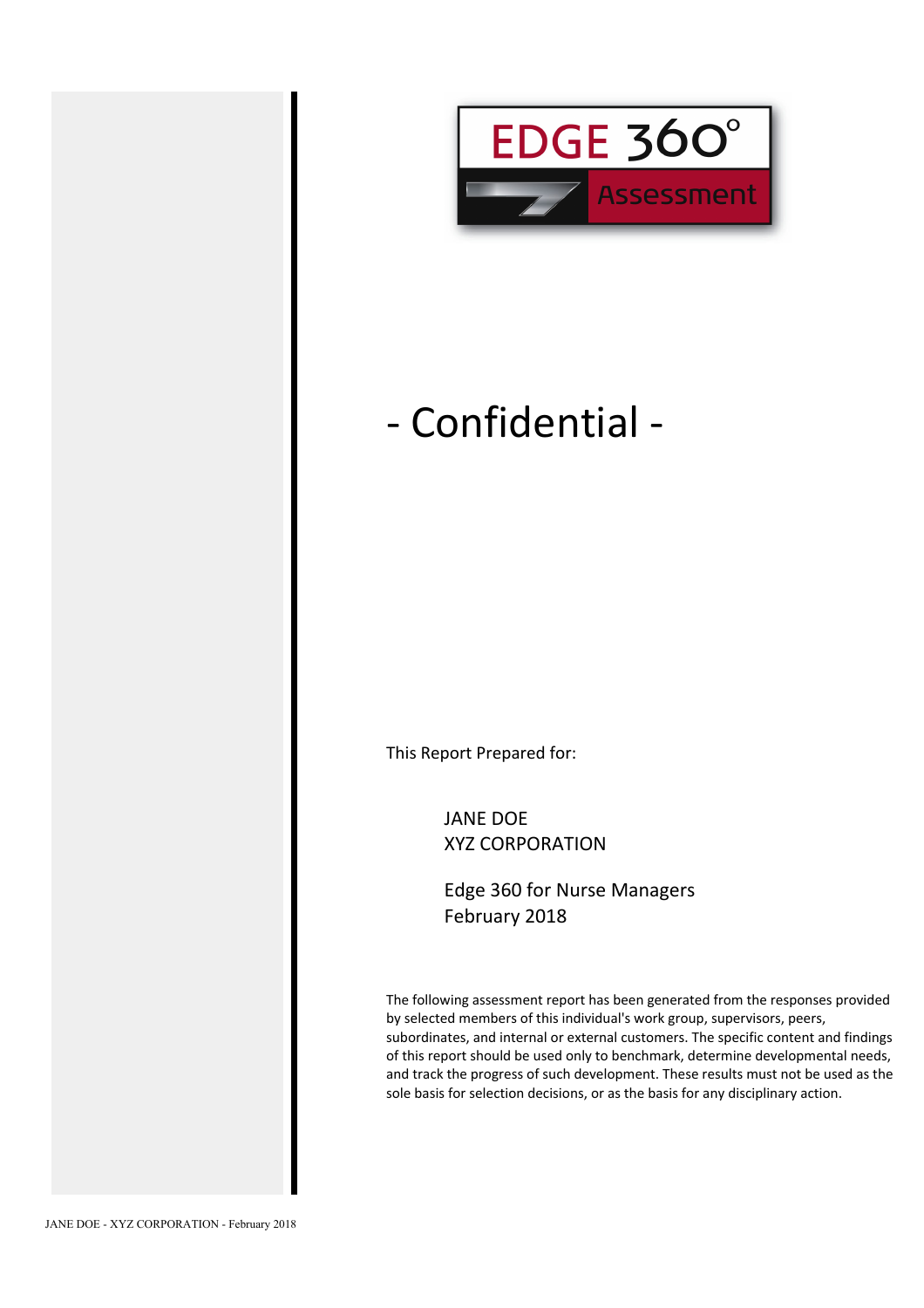# **Edge 360 for Nurse Managers Individual Feedback Report**

**Participant's Name:** JANE DOE **Organization:** XYZ Corporation **Report Date:** February 2018

This **Edge 360 for Nurse Managers Individual Feedback Report** has been prepared specifically for you.

The information contained in this report is based on information about your leadership skills and performance collected on the assessment questionnaire you and others completed recently. These assessment questionnaires were completed by you and others around you - your supervisor, peers, subordinates, customers and others.

You and your other assessors answered questions as to how frequently you performed 81 specific leadership behaviors. You were also asked to rank the relative importance of 8 specific leadership tasks. Finally, an opportunity was offered to give written comments regarding your strengths as a leader, as well as any areas which might benefit from further development of your leadership skills.

### *Feedback is Essential for Development*

The former Mayor of New York City, Ed Koch, used to greet constituents on the streets of his city with the simple question, "How am I doing?" And he listened to their responses, good and bad.

Mayor Koch recognized that getting constant feedback on his performance (especially from those most affected by his performance) was essential to his continued success as a leader.

The value of the information in this report is in the use to which you put these results. What is most important is not what this report says, but what you do with the information it contains.

The data contained in this report will help you measure your current progress as a leader, provide a benchmark for comparison as you continue to develop and implement your leadership skills, and provide ongoing motivation and direction for self-development. Your continuing development as a leader is so important to your organization and to those with whom you work that they have agreed to invest the time necessary to give you this detailed feedback. Your job is to accept, understand, and use the feedback which has been offered to you.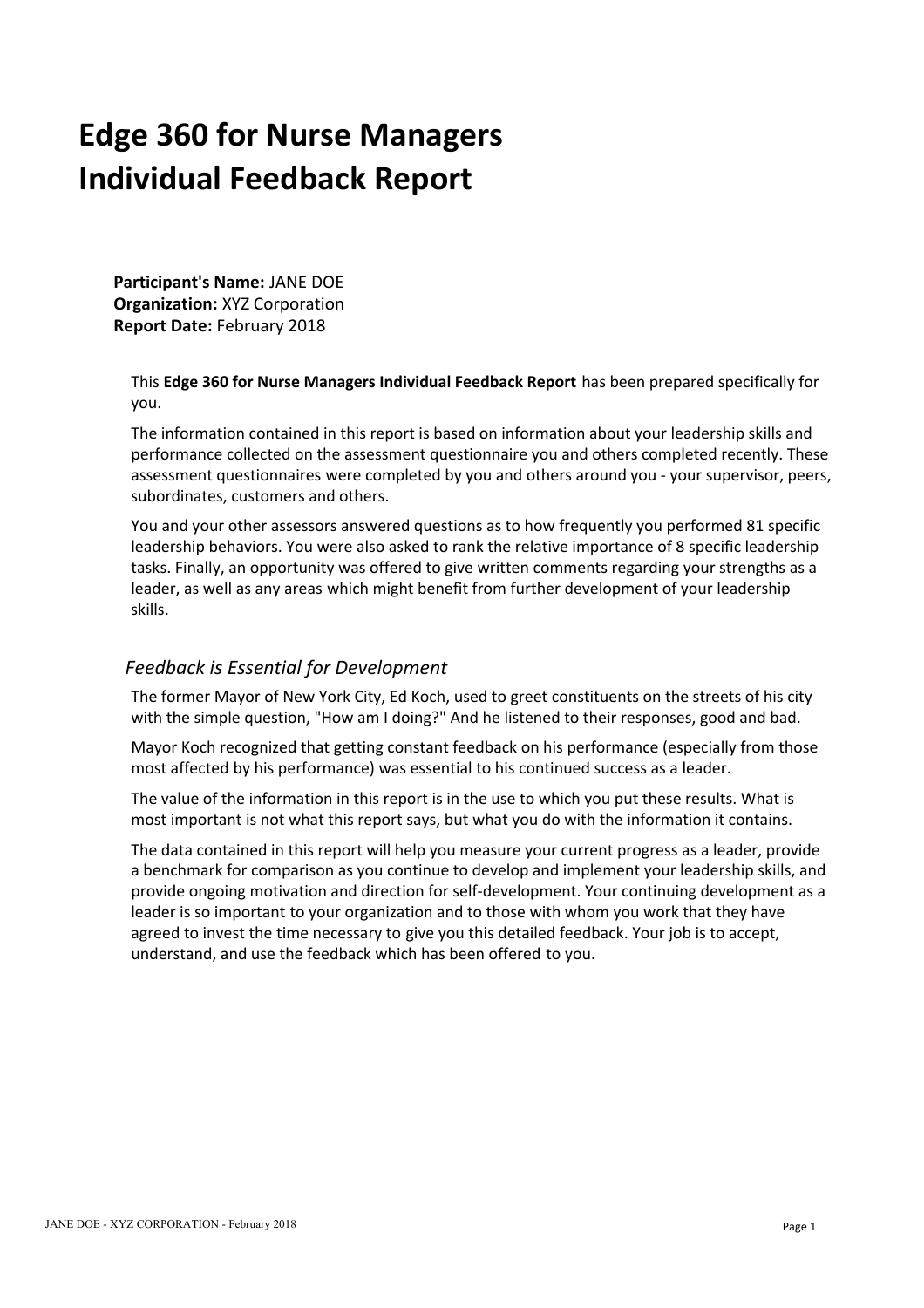# **Soliciting and Accepting Feedback**

As leaders rise through the hierarchies of their organizations, they often receive less and less honest information about themselves and their performance. With most positions of leadership comes perceived power and authority. Subordinates and others are sometimes fearful of displeasing those in leadership positions and often may give less than frank and candid feedback on a leader's performance when asked directly, face to face, as Ed Koch asked his constituents on the streets of New York.

A 360° assessment process such as this offers others an opportunity to give you accurate and helpful feedback in a constructive and confidential manner.

### *Strengths & Needs . . . as well as Unseen Strengths & Blind Spots*

This feedback may help to validate your own self-perceptions. It is unlikely that you have reached your position in your organization by behaving in a random way. You already have an understanding of appropriate leadership behavior and probably have a pretty good idea of your own strengths and needs. But honest and reliable feedback is necessary to test your own perceptions, recognize previously unseen strengths, and become aware of blind spots in your own self-perceptions.

### *Self-Perception vs. Reality*

Humans are said to be the only animals capable of self-deception. On occasion, our self perceptions may be creating blind spots in our view of ourselves. We may think of a particular leadership task as one of our towering strengths while others around us may see that, in reality, this task is more of a glaring need. We need feedback from others to make sure that our view of ourselves is completely realistic.

### *Feedback Is an Investment*

When others give you feedback in a 360° assessment process such as this, they become involved in the process of improvement. They have invested time, energy, and thought into your development as a leader and have become actively involved in your growth and continued improvement. They are more likely to continue to support your development when you ask for their feedback, act on their feedback, and follow through with them afterwards.

### *Three more quick points before we turn to the reports . . .*

- 1. This feedback report is simply information. It is *not* a "report card" or an appraisal of your worth as a leader, or as a person.
- 2. The feedback contained in this report is inherently *subjective*. In other words, this information is based on the perceptions and opinions of others.
- 3. In your development as a leader, what matters most is how *you* evaluate this information what it means to you, not what it means to others around you.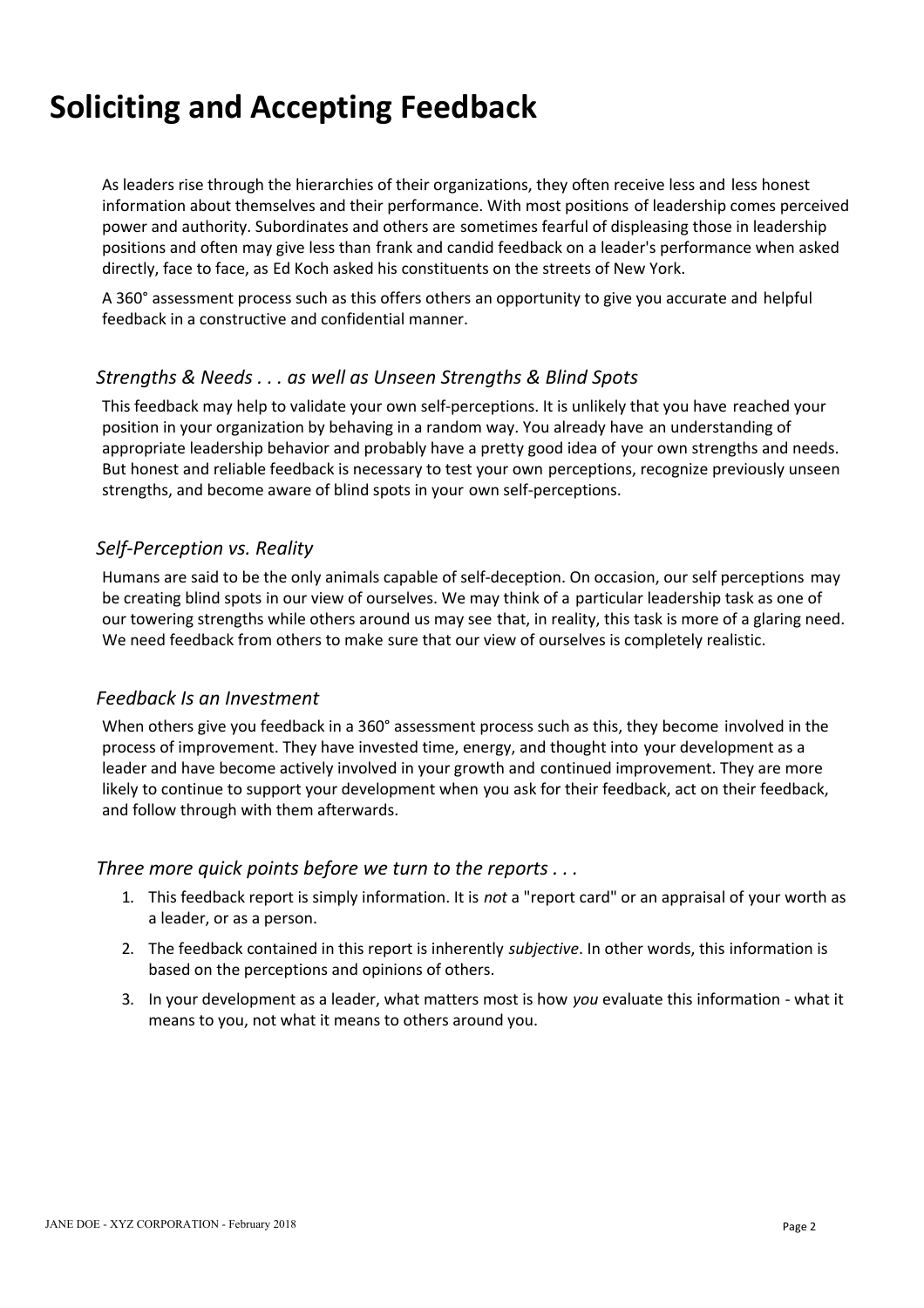# **Interpreting Your Reports**

Your Individual Feedback Report is actually a collection of several different types of reports. Each of these sets of reports looks at the information collected in different ways.

### *Task Summary Report*

The Task Summary Report gives a bird's-eye view of your assessment results. In completing your 360° assessment questionnaire, your assessors rated how frequently you performed 81 specific leadership behaviors. These 81 behaviors can be linked together to form a group of 8 discrete leadership tasks, such as Managing Change or Coaching Employees. Each leadership task contains several leadership behaviors. The Task Summary Report shows your overall ratings for each of these 8 leadership tasks. There are two reports, one in alphabetical order by task and the second in order by performance rating with your highest rated leadership task at the top.

### *Gap Analysis Report*

The Gap Analysis Report shows how you rated yourself in the 8 leadership tasks compared to how your supervisor, your direct reports, your peers, customers and others rated you. These reports are important for spotting *unseen strengths* - areas in which you may have rated your performance significantly lower than others did, as well as *blind spots* - those tasks in which you may have rated yourself significantly higher than others did. Highlighting these gaps can be a source of excellent insight and the starting point for discussion with others as to why your ratings might have differed.

### *Importance Rankings Report*

The Importance Rankings Report shows the overall importance rankings given for each of the 8 leadership tasks and how each group of raters (yourself, your supervisor, your subordinates, your peers, your customers and others) ranked the importance of each leadership task. This information can be useful as you attempt to prioritize the areas in which you seek further development. These reports can also highlight tasks in which you and others may hold significantly different opinions as to the relative importance of that particular task and may serve as an excellent discussion starter exploring these differing perceptions.

### *Importance / Performance Grid*

As a follow-up to the Importance Rankings Report, the Importance / Performance Grid sets up a fourquadrant view of your performance ratings compared to the overall importance rankings given by your raters. This report can help prioritize areas for development as well as identify areas of strength you can build on. For example, you may wish to focus your development efforts on those tasks which were rated "high" in importance in which your performance level was "low."

### *Strengths / Needs Report*

The Strengths / Needs Report lists your 20 top-rated and your 20 lowest-rated of the 81 behavioral statements. This report will help you identify those specific behaviors which are recognized by your raters as particular strengths, as well as those behaviors which may need further attention and development work.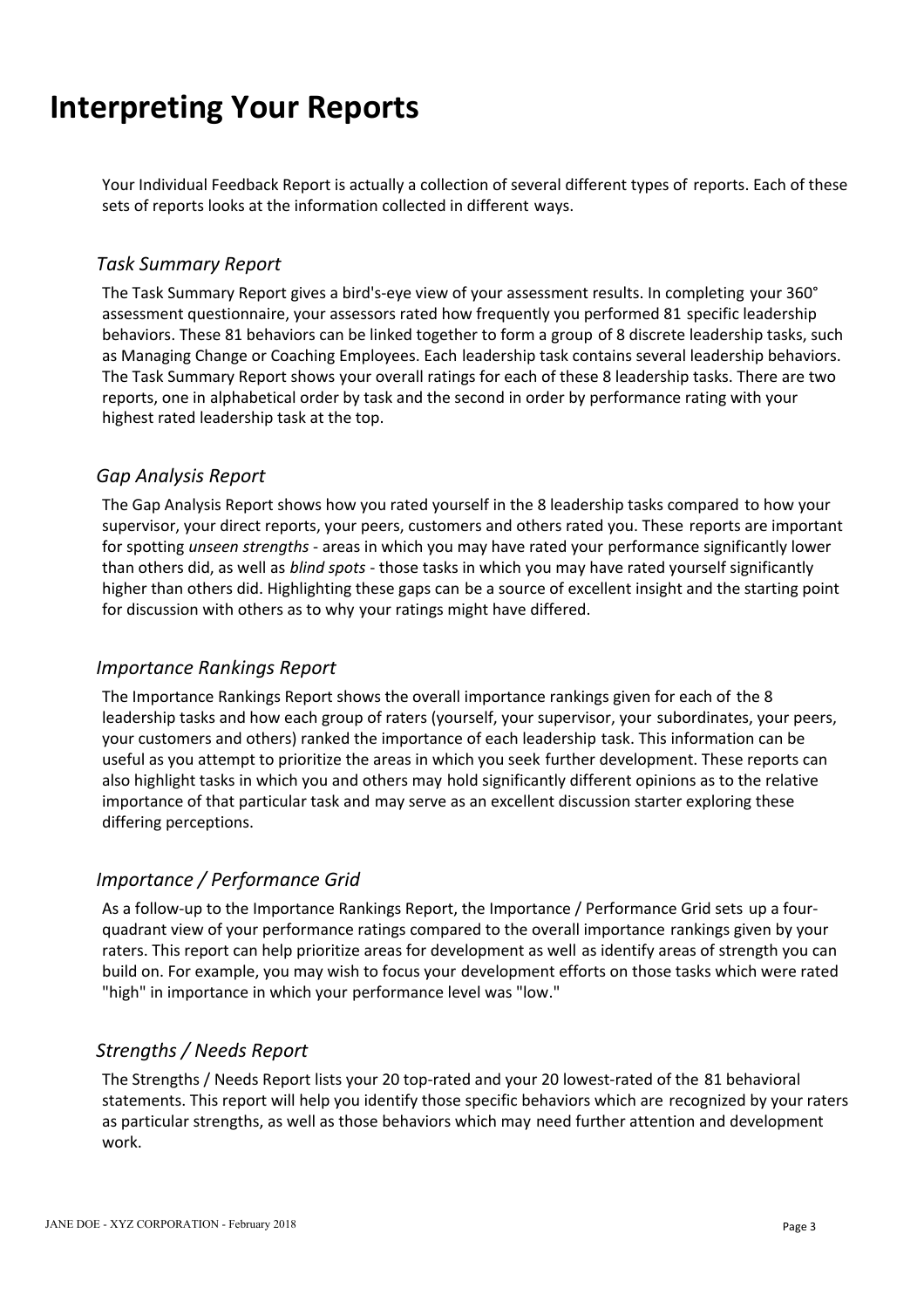### *Item Detail / Frequency Distribution Report*

The Item Detail / Frequency Distribution Report gives the most comprehensive look at your assessment results. For each of the 8 leadership tasks assessed, you will see how each of the rater groups (self, supervisor, subordinates, peers, customers and others) rated you. You will also see each behavior item which contributed to this task score and the detailed ratings report for each item.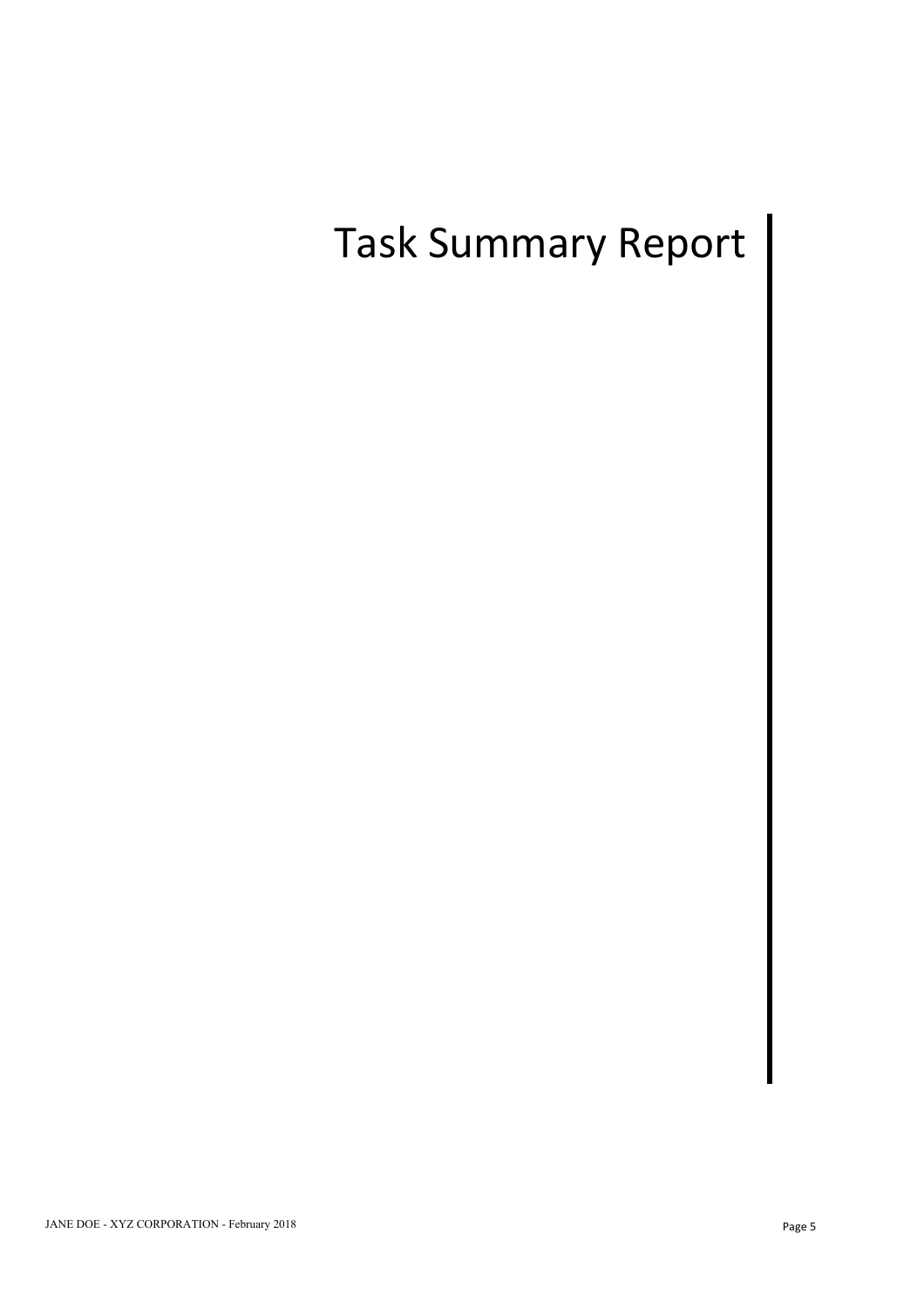The following Task Summary Report gives an overall view of the results of your 360° assessment and are compiled from the responses given by up to five groups of raters: yourself, your supervisor(s), your subordinates, your peers, and your customers.

| <b>81 Behaviors Rated</b> | Your raters responded to 81 very specific statements regarding your leadership<br>behaviors. These behavior statements included items such as "Takes responsibility<br>for results of patient care. " and "Adheres to regulatory and policy requirements."<br>Your raters were asked to rate how frequently you performed a given behavior<br>using the following six-point scale:                               |  |  |  |  |  |  |  |  |  |
|---------------------------|------------------------------------------------------------------------------------------------------------------------------------------------------------------------------------------------------------------------------------------------------------------------------------------------------------------------------------------------------------------------------------------------------------------|--|--|--|--|--|--|--|--|--|
| <b>Six-Point Scale</b>    | 4. Often<br>1. Almost Never<br>2. Not Usually<br>5. Usually<br>3. Sometimes<br>6. Almost Always                                                                                                                                                                                                                                                                                                                  |  |  |  |  |  |  |  |  |  |
| <b>8 Leadership Tasks</b> | These 81 specific leadership behaviors can be grouped within 8 discrete leadership<br>tasks. For instance, the following two items, "Takes responsibility for results of<br>patient care. " and "Adheres to regulatory and policy requirements.," are both part<br>of the overall leadership task called "Clinical Excellence."                                                                                  |  |  |  |  |  |  |  |  |  |
| "Average All" Rating      | The ratings you received from all your raters for each item were averaged<br>together to give an "Average All" score for each item. The average item scores for<br>each item pertaining to one leadership task were then averaged together to<br>determine an "Average All" score for each of the 8 tasks. These "Average All"<br>scores for each task were used in producing the following Task Summary Report. |  |  |  |  |  |  |  |  |  |
| Strength<br>6<br>5        |                                                                                                                                                                                                                                                                                                                                                                                                                  |  |  |  |  |  |  |  |  |  |
|                           | You will notice that most tasks on the report have a bar on the chart to the right<br>of the task name. This bar shows the range of item scores you received for that<br>task. The task average score for each rater category is used to prepare this bar.                                                                                                                                                       |  |  |  |  |  |  |  |  |  |
|                           | The "Average All" score for each task is represented on the following charts by a<br>thick black line and the score itself is indicated by the number to the left of the<br>graph.                                                                                                                                                                                                                               |  |  |  |  |  |  |  |  |  |
|                           | If there is no bar, only a <b>black vertical line</b> , then all raters gave you that same<br>rating - there was no variance in their ratings.                                                                                                                                                                                                                                                                   |  |  |  |  |  |  |  |  |  |
|                           | The first Task Summary Report shows the tasks and their scores in alphabetical<br>order by task. The second Task Summary Report shows the tasks sorted by                                                                                                                                                                                                                                                        |  |  |  |  |  |  |  |  |  |

performance, with the highest rated task listed at the top.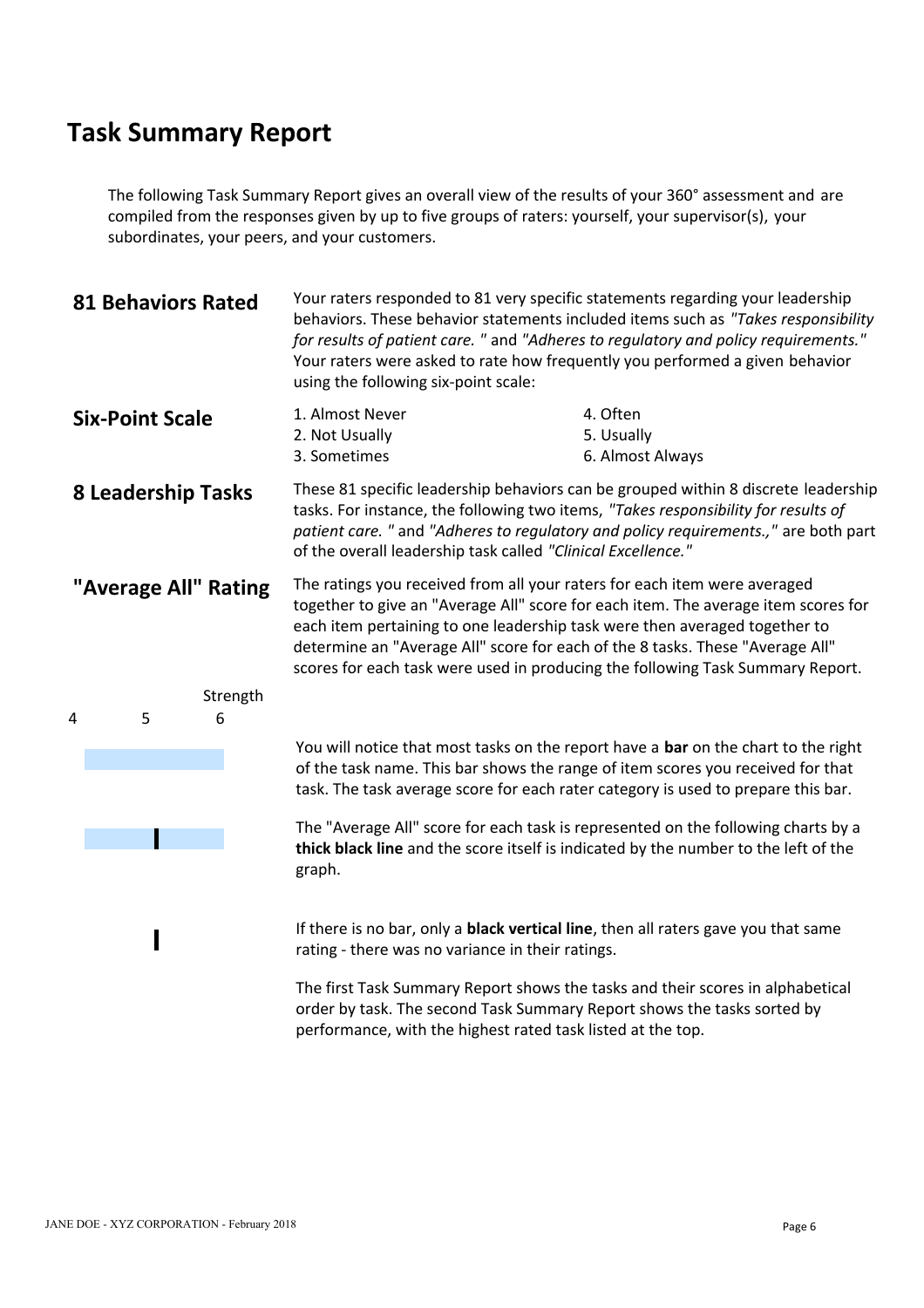|                                  |                          | Need         |                |   |   | Strength |   |
|----------------------------------|--------------------------|--------------|----------------|---|---|----------|---|
|                                  | Average Of<br>All Raters | $\mathbf{1}$ | $\overline{c}$ | 3 | 4 | 5        | ь |
| <b>Clinical Excellence</b>       | 4.71                     |              |                |   |   |          |   |
| <b>Effective Decision Making</b> | 4.61                     |              |                |   |   |          |   |
| <b>Financial Acumen</b>          | 5.07                     |              |                |   |   |          |   |
| Innovative Leadership            | 4.85                     |              |                |   |   |          |   |
| Managerial Competence            | 4.71                     |              |                |   |   |          |   |
| <b>Relationship Management</b>   | 4.62                     |              |                |   |   |          |   |
| <b>Strategic Catalyst</b>        | 4.53                     |              |                |   |   |          |   |
| <b>Talent Development</b>        | 4.54                     |              |                |   |   |          |   |
|                                  |                          |              |                |   |   |          |   |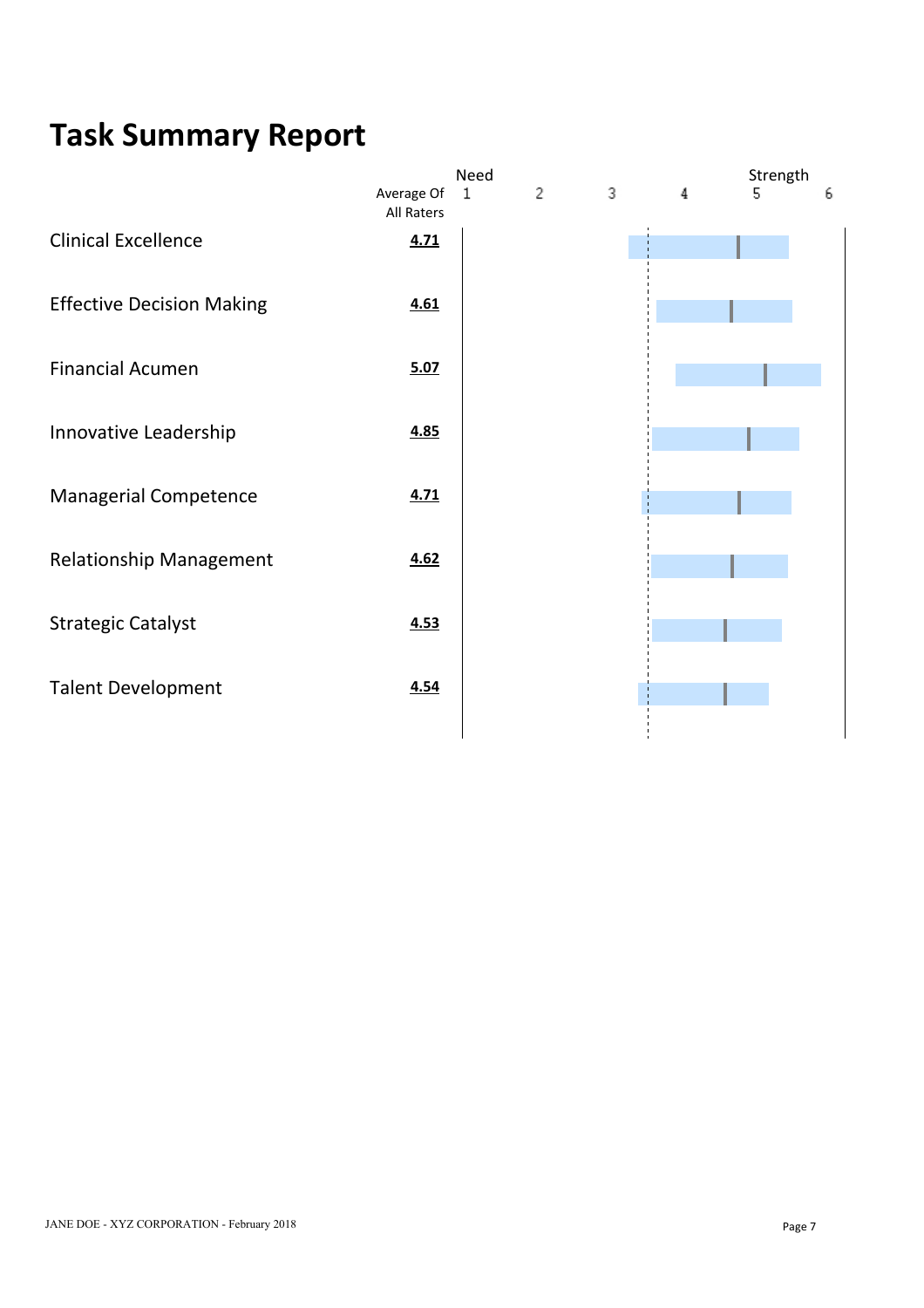|                                  |                          | Need         |                |   |   | Strength |   |
|----------------------------------|--------------------------|--------------|----------------|---|---|----------|---|
|                                  | Average Of<br>All Raters | $\mathbf{1}$ | $\overline{c}$ | 3 | 4 | 5        | ь |
| <b>Financial Acumen</b>          | 5.07                     |              |                |   |   |          |   |
| Innovative Leadership            | 4.85                     |              |                |   |   |          |   |
| Managerial Competence            | 4.71                     |              |                |   |   |          |   |
| <b>Clinical Excellence</b>       | 4.71                     |              |                |   |   |          |   |
| <b>Relationship Management</b>   | 4.62                     |              |                |   |   |          |   |
| <b>Effective Decision Making</b> | 4.61                     |              |                |   |   |          |   |
| <b>Talent Development</b>        | 4.54                     |              |                |   |   |          |   |
| <b>Strategic Catalyst</b>        | 4.53                     |              |                |   |   |          |   |
|                                  |                          |              |                |   |   |          |   |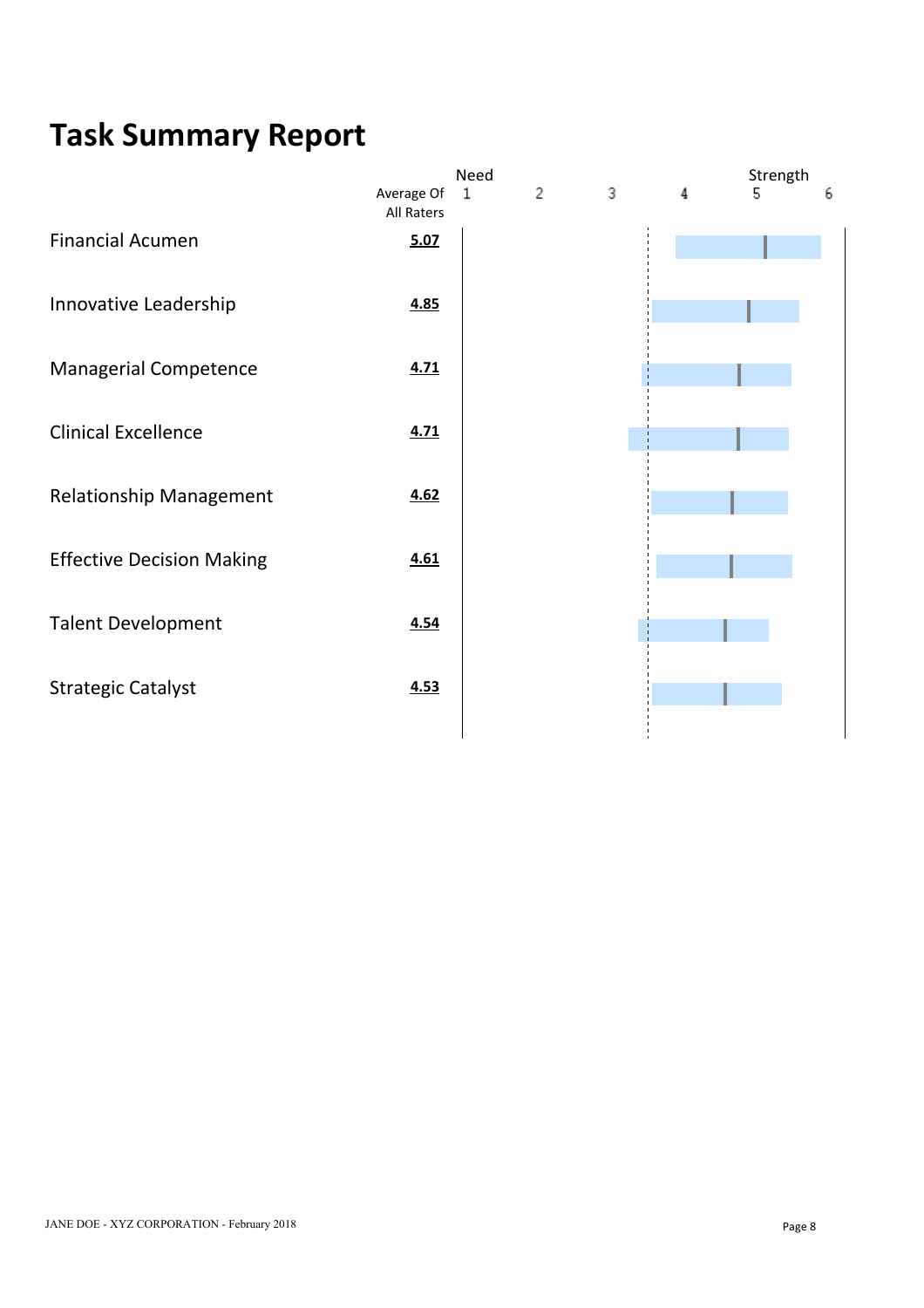# Gap Analysis Report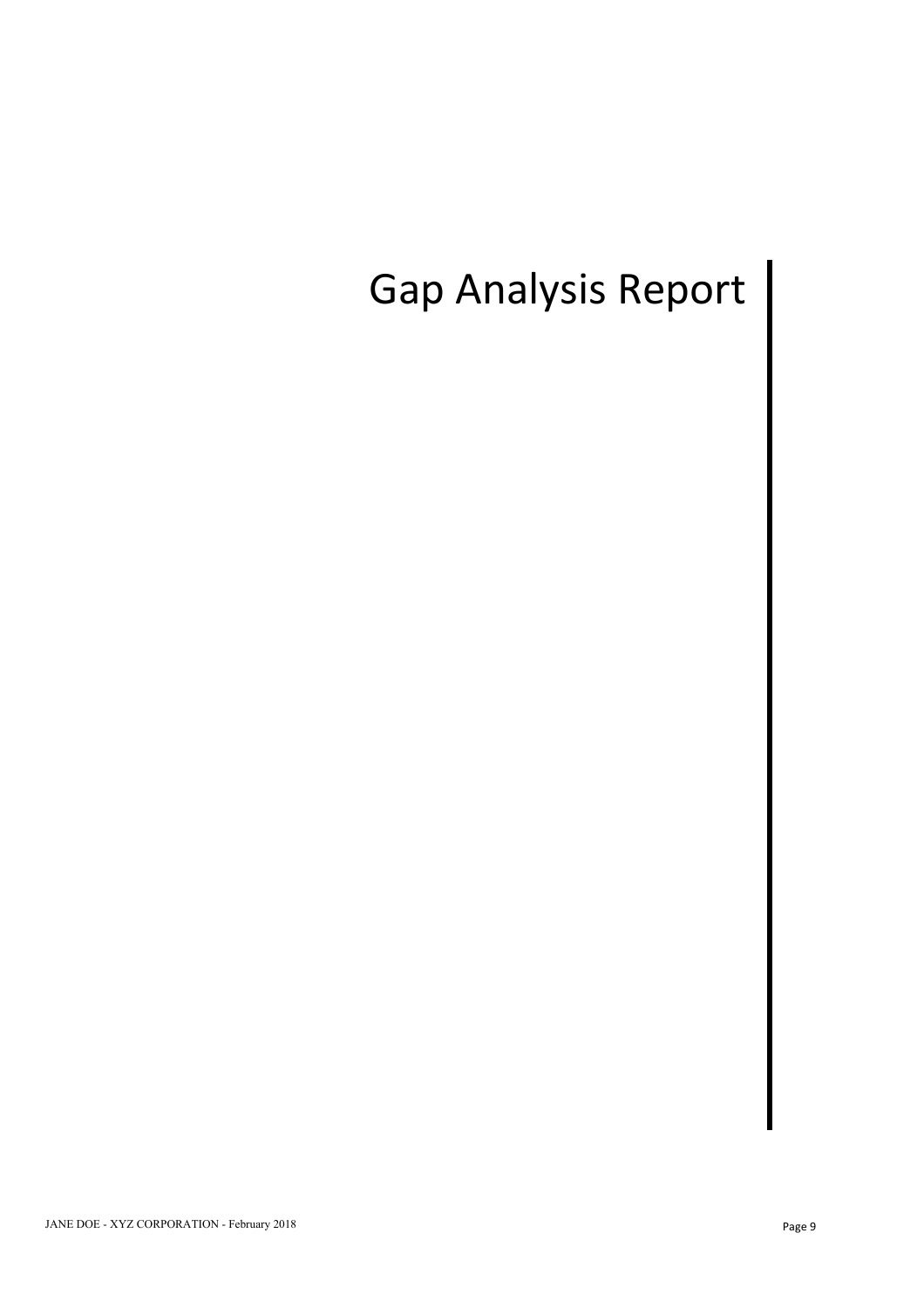## **Gap Analysis Report**

The following Gap Analysis Reports are among the most powerful reports in this package. These reports will show you how your own evaluation of your performance compares to that given by your Supervisor, Direct Reports, Peers.

1. The first question this report answers is **"How do others view my performance for each leadership task?"**



The bar shows the range of scores given by everyone who rated your performance you, your Supervisor, Direct Reports, Peers.

The dark vertical line shows the average of all the scores given by yourself and all others.

### 2. The next question is "**How do my Supervisor, Direct Reports, Peers view my performance for each leadership task?"**



Each report shows how a specific group rated your performance for each leadership task. In this case, your Supervisor's rating is shown. The Supervisor's rating is indicated by the white square which appears on the bar.

### 3. The third question is **"How did I rate myself on each leadership task?"**



Your own rating for each task is indicated by the black dot. You can see at a glance whether your own rating is higher or lower than that given by your Supervisor. You can see how close your own rating was to the overall average score given by all others. You can also see whether your own rating was within the range of ratings given by all others, or whether - as in the example at left - your rating of your own performance was different than the rating given by all others.

### 4. Finally, we can ask, **"Are there any significant gaps between my own ratings of my performance, and the ratings given by my Supervisor, Direct Reports, Peers for these leadership tasks?"**

If a significant gap (greater than one point on the scale) appears between the rating you have given yourself and the rating given by the comparison group - in this case, your supervisor - then your attention is called to that gap by the placement of a line connecting the two ratings.



If you rated yourself significantly higher (greater than one point on the scale) than the comparison group rated you, then a bold black line connects the two ratings and calls your attention to a potential *blind spot* - an area in which you may be overrating your own performance. The number to the left of the scale shows the size of the gap.



If you rated yourself significantly lower (greater than one point on the scale) than the comparison group rated you, then a dotted gray line connects the two ratings and calls your attention to a potential *hidden strength* - an area in which you may be underrating your own performance. The number to the right of the scale shows the size of the gap.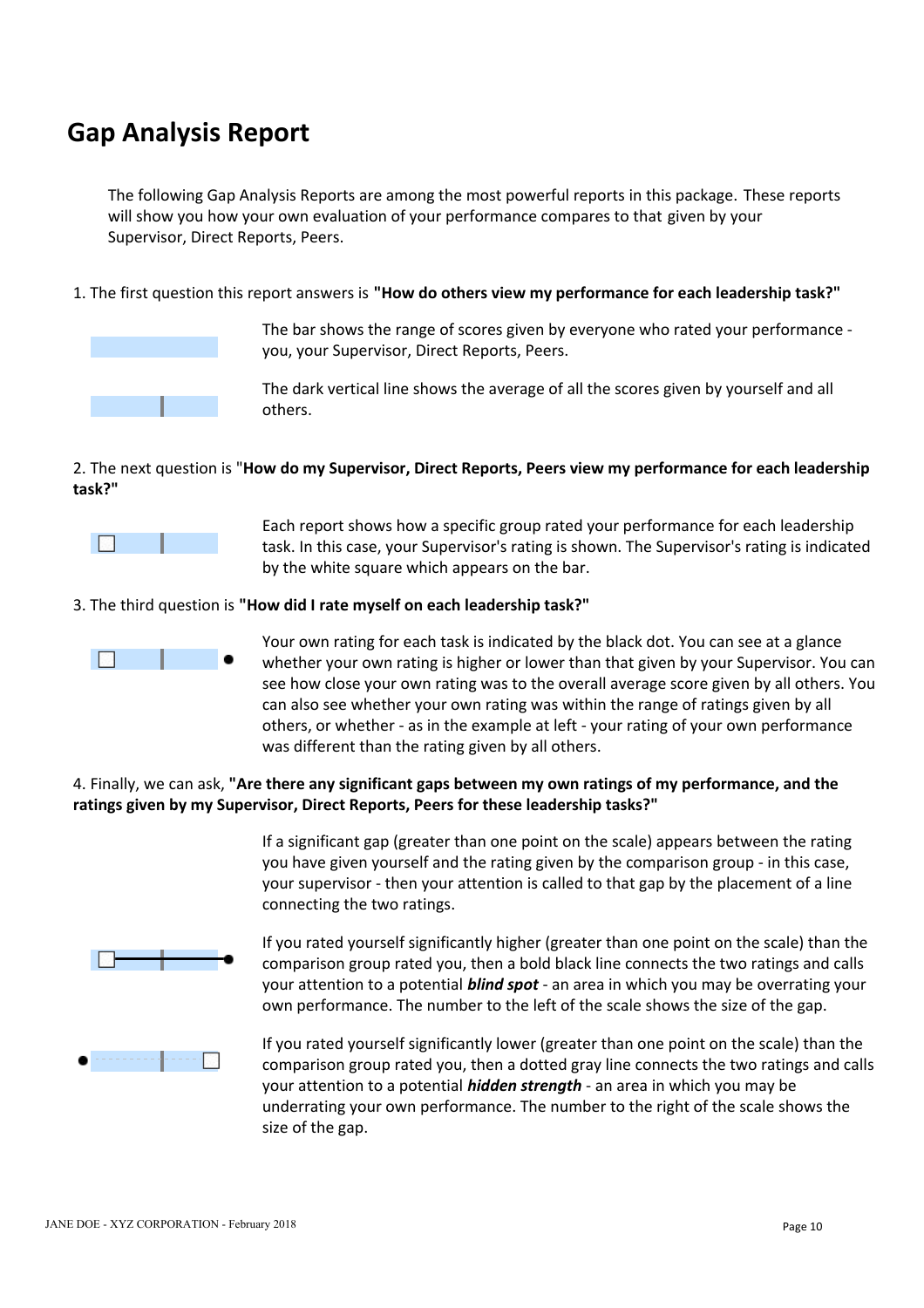# **Gap Analysis Report - Supervisor Comparison**

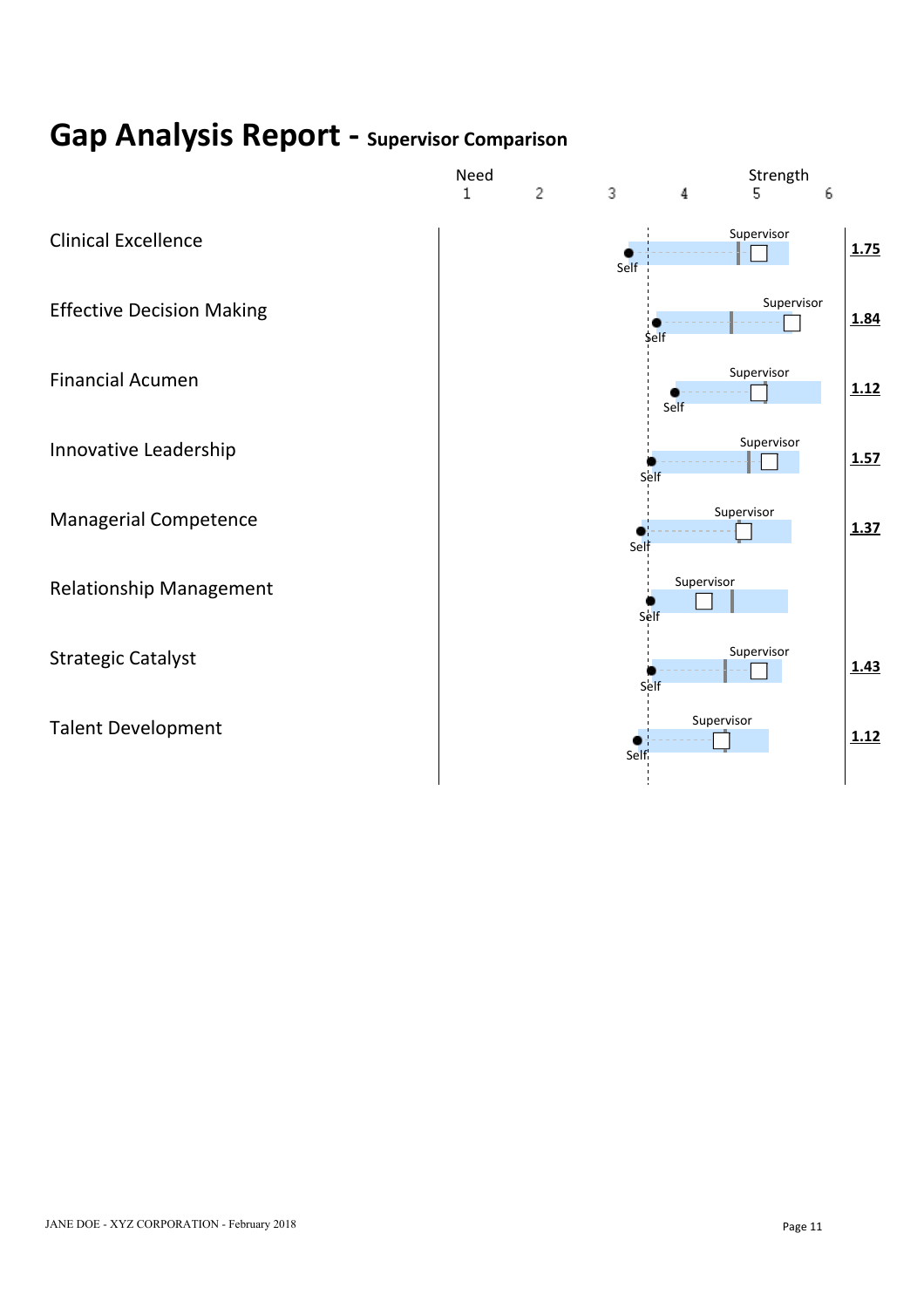# **Gap Analysis Report - Direct Reports Comparison**

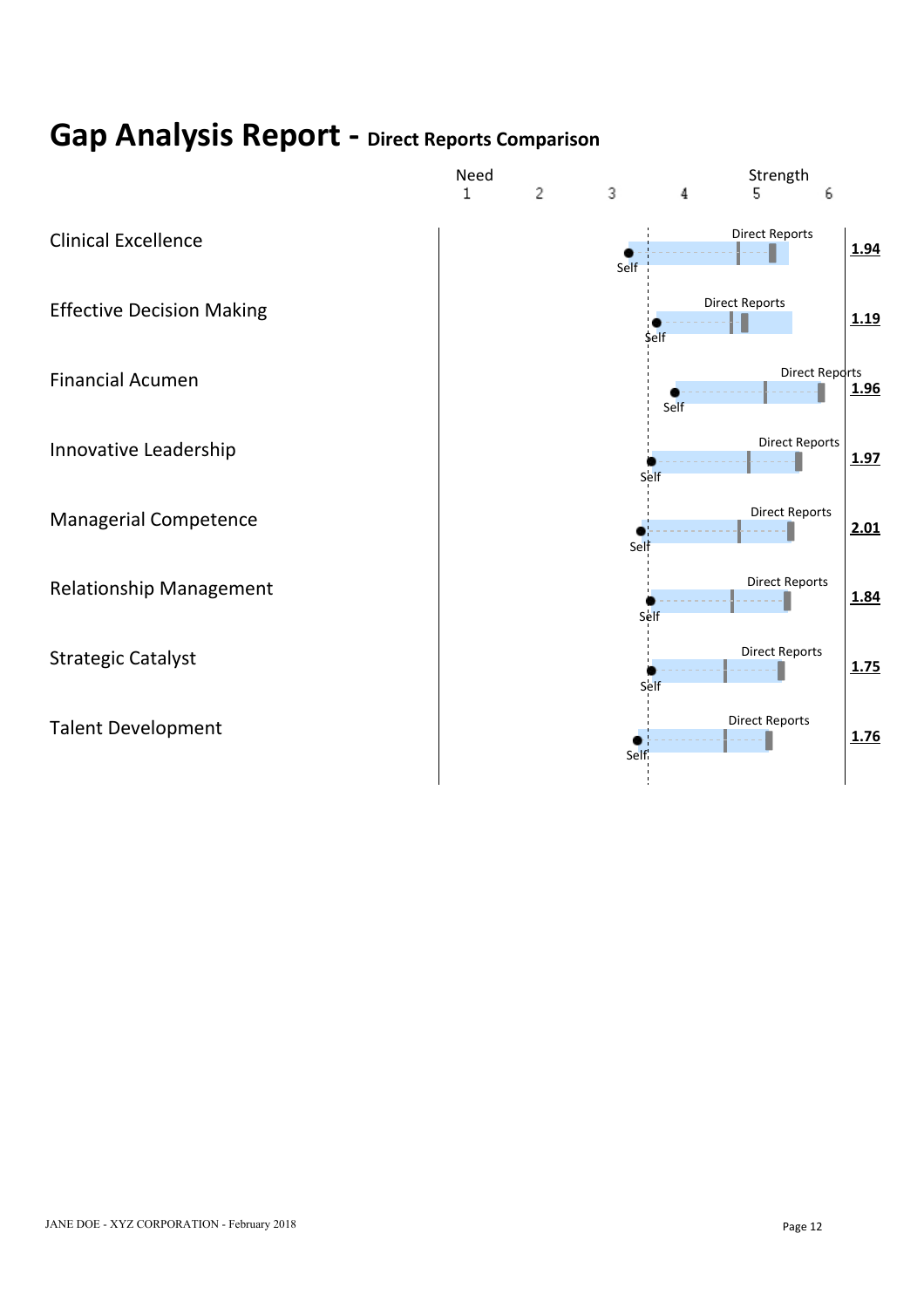# **Gap Analysis Report - Peers Comparison**

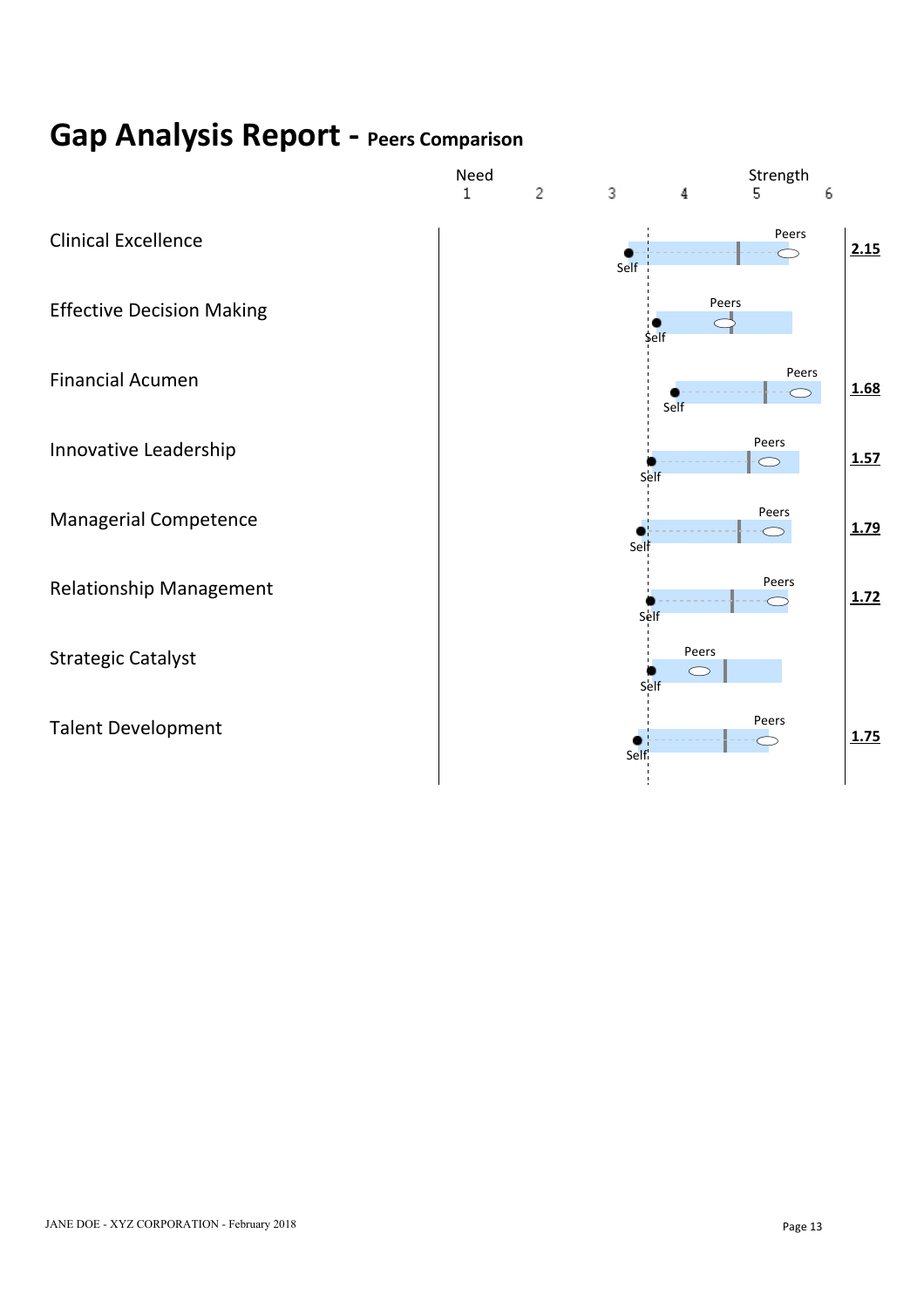# **Gap Analysis Report - All Rater Comparison Report**

![](_page_14_Figure_1.jpeg)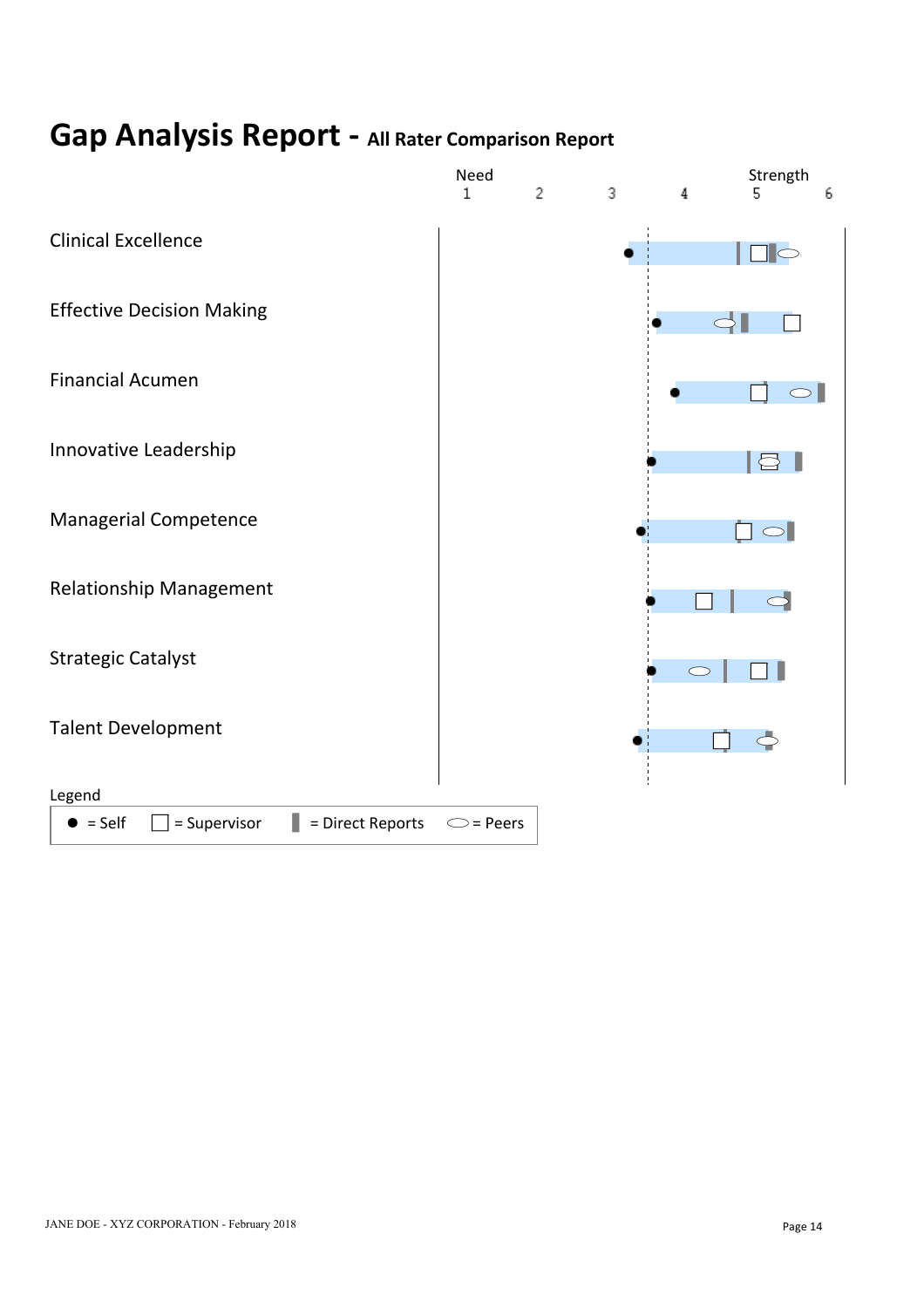# Importance Rankings Report Importance / Performance Grid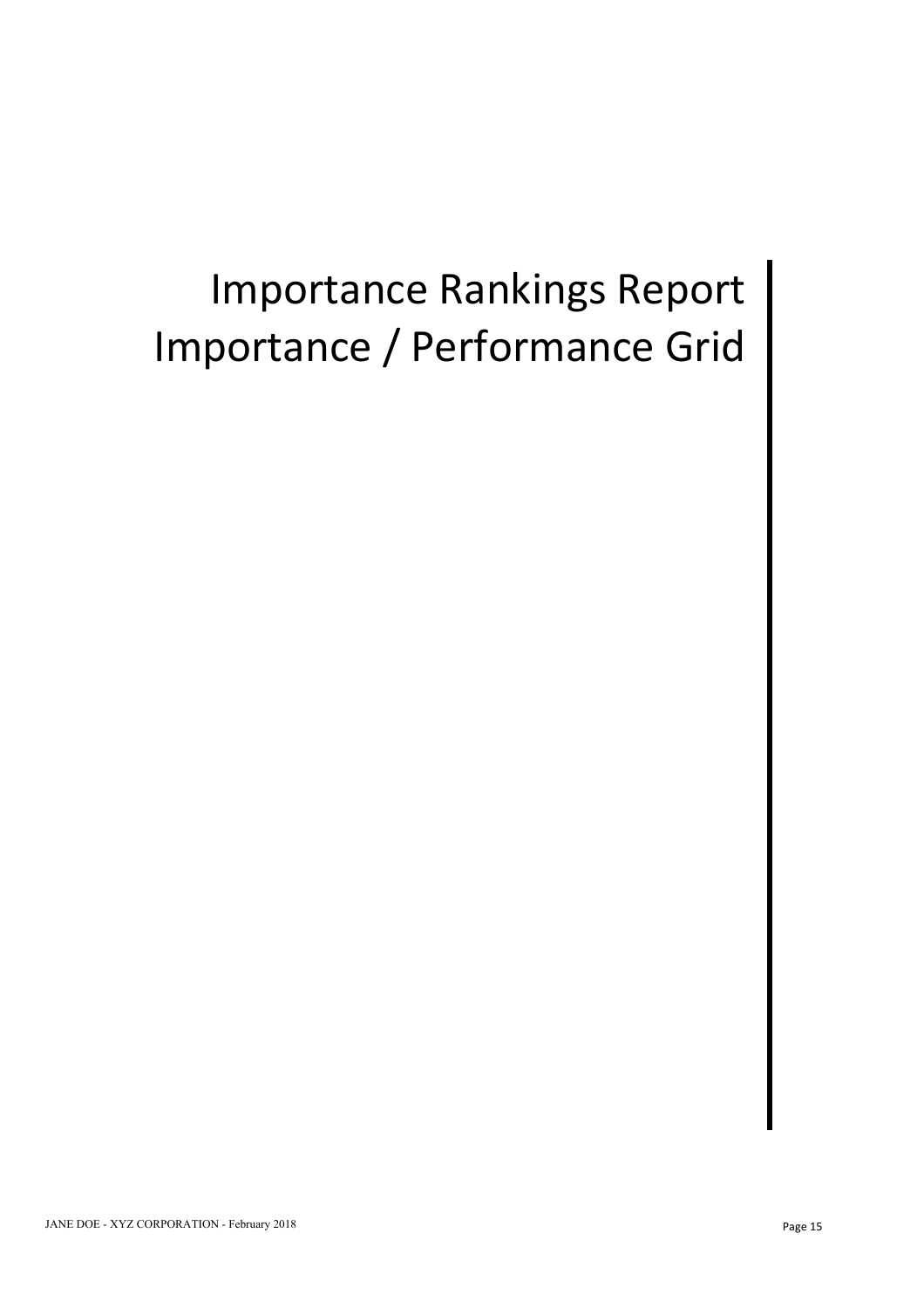## **Importance Rankings Report**

*Critically Important Very Important Important*

![](_page_16_Picture_5.jpeg)

**8 Leadership Tasks** You, and the others who rated you, were asked to rate the importance of each of the 8 leadership tasks assessed by the **Edge 360 for Nurse Managers**. You were asked to specify which of these leadership tasks were the most important to your job.

**Importance Ratings** The ratings given by all raters were averaged. Based on the average importance rating given by all raters, the leadership tasks were sorted and listed in descending order of importance.

**Average Importance** The average importance rating is listed in the column to the left of the graph marked **"Average All."**

> The **bar** is a graphic depiction of the average importance rating. Any rating higher than 0.67 falls into the *Critical* column, any average rating falling between 0.34 and 0.67 falls into the *Very Important* column, and any average rating below 0.34 falls into the *Important* column.

> The average importance rating given by each rater group in your report (Self, Supervisor, Direct Reports, Peers) for each task is shown on the report by a symbol placed in the appropriate column.

![](_page_16_Figure_11.jpeg)

You can easily see how your rating compares to the importance rating given by your supervisor or others and see where differences of opinion as to the relative importance of a task may exist. These differences, if significant (for instance, when you think a task is merely important, but your supervisor believes it to be critically important), may be a signal that some discussion is needed regarding the priorities you set in your job.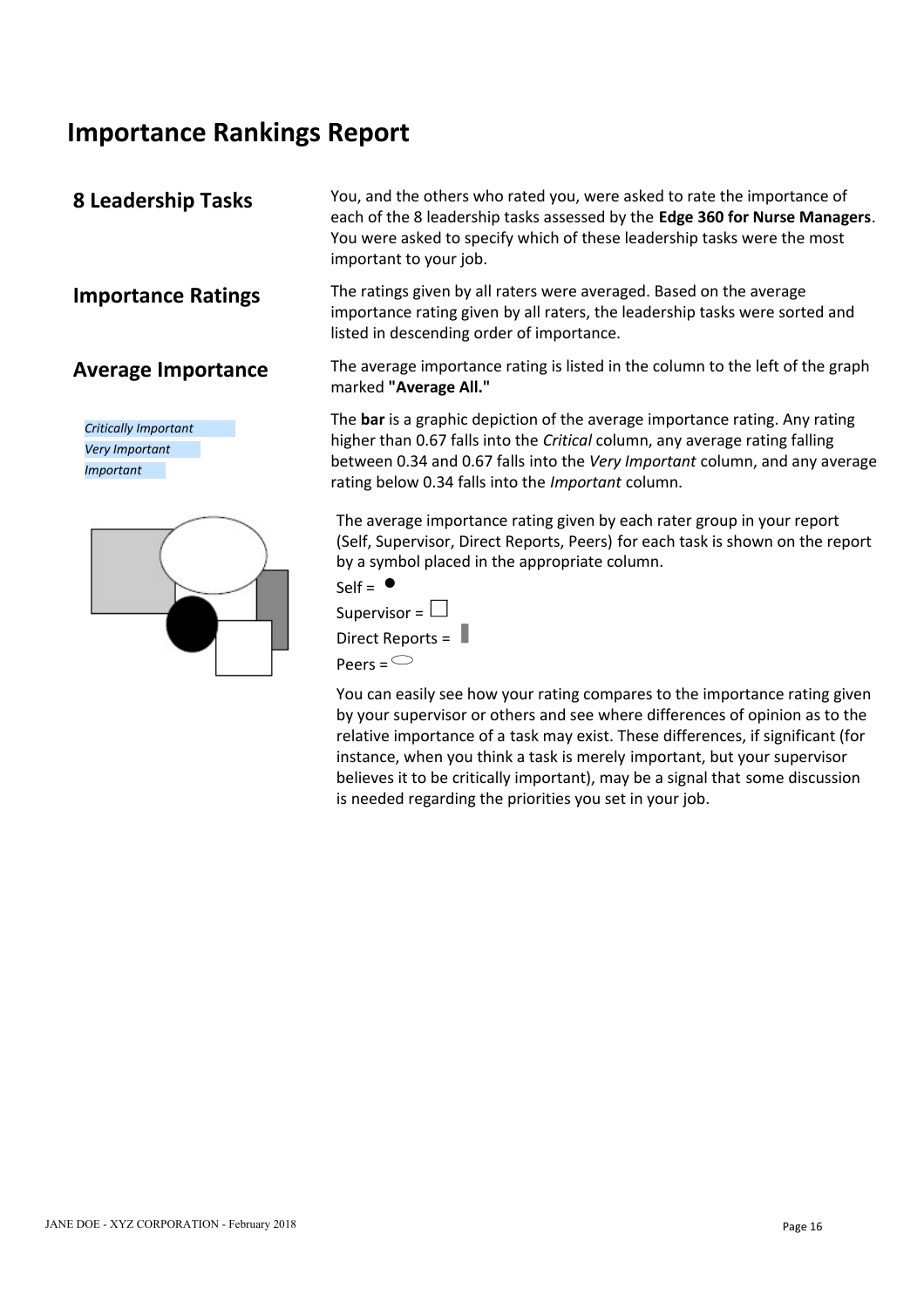# **Importance / Performance Grid**

| <b>Need</b><br><b>High</b><br>Importance /<br>Low<br>Performance | High<br>Importance /<br>High<br>Performance            | This report shows t<br>leadership tasks giv<br>those same tasks. T<br>importance.        |
|------------------------------------------------------------------|--------------------------------------------------------|------------------------------------------------------------------------------------------|
| / Low<br>Performance                                             | Low Importance Low Importance<br>/ High<br>Performance | Any tasks rated hig<br>in performance (les<br>quadrant of the grid<br>needs and should p |

|                                            |                                                                | and <i>man in performance</i> to be given                                                                                               |
|--------------------------------------------|----------------------------------------------------------------|-----------------------------------------------------------------------------------------------------------------------------------------|
| High<br>Importance /<br>Low<br>Performance | <b>Strength</b><br>High<br>Importance /<br>High<br>Performance | upper right quadrant of the grid<br>be tasks in which you might cons<br>This report can help you prioritize<br>highlight any strengths. |
| / Low<br>Performance                       | Low Importance Low Importance<br><b>High</b><br>Performance    |                                                                                                                                         |

**Need** High **High** This report shows the correlation between the importance rankings of the High | Importance / | leadership tasks given by your raters, and the rating of your performance in High High those same tasks. The tasks are listed on the grid in descending order of Performance Performance **importance**.

 $\frac{1}{2}$  / High  $\frac{1}{2}$  / High  $\frac{1}{2}$  / High  $\frac{1}{2}$  /  $\frac{1}{2}$  /  $\frac{1}{2}$  /  $\frac{1}{2}$  /  $\frac{1}{2}$  /  $\frac{1}{2}$  /  $\frac{1}{2}$  /  $\frac{1}{2}$  /  $\frac{1}{2}$  /  $\frac{1}{2}$  /  $\frac{1}{2}$  /  $\frac{1}{2}$  /  $\frac{1}{2}$  /  $\frac{1}{2}$  /  $\$ Performance Performance quadrant of the grid. These items can be considered **immediate development** Low Importance  $\begin{bmatrix} 1 & 1 \\ 0 & 1 \end{bmatrix}$  in performance (loss than 5 on a) / High *in performance* (less than 5 on a scale of 1 to 6) are shown in the upper left Any tasks rated *high in importance* (0.5 or greater on a scale of 0 to 1) but *low* **needs** and should probably be the focus of additional training and development efforts.

High
labress and could
ing the strength
ingh
and could
ingh
the grid and can be considered **strengths** and could  $\frac{m_{\text{min}}}{m_{\text{postness}}}$  High be tasks in which you might co  $\frac{H_{\text{IBD}}}{H_{\text{SD}}}\left| \right|$  be tasks in which you might consider mentoring others. Those tasks that are *high in importance* (0.5 or greater on a scale of 0 to 1) and *high in performance* (5 or greater on a scale of 1 to 6) are listed in the

Performance High High This report can help you prioritize any training and development needs and Performance highlight any strengths.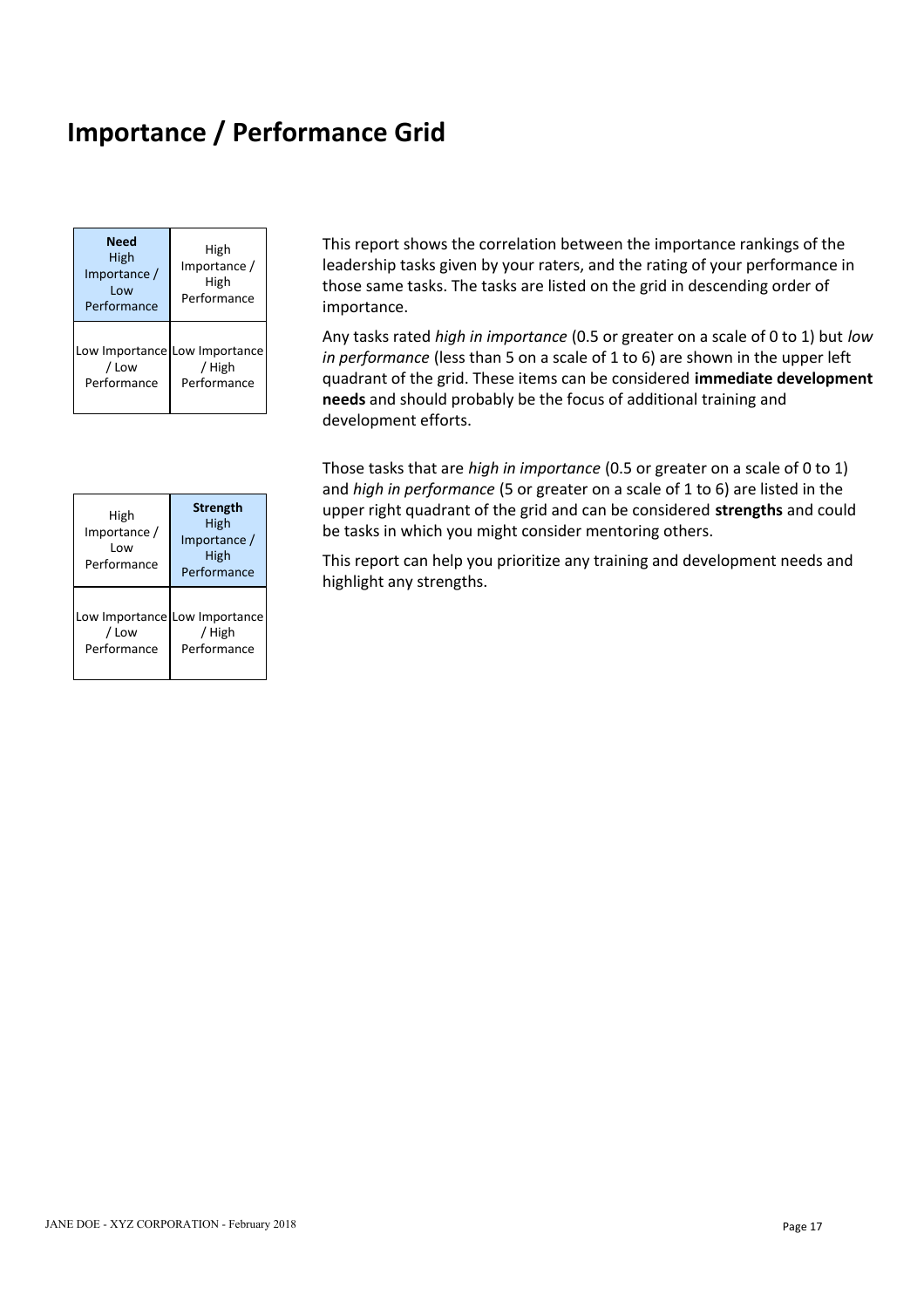# **Importance Rankings Report** Average

![](_page_18_Figure_1.jpeg)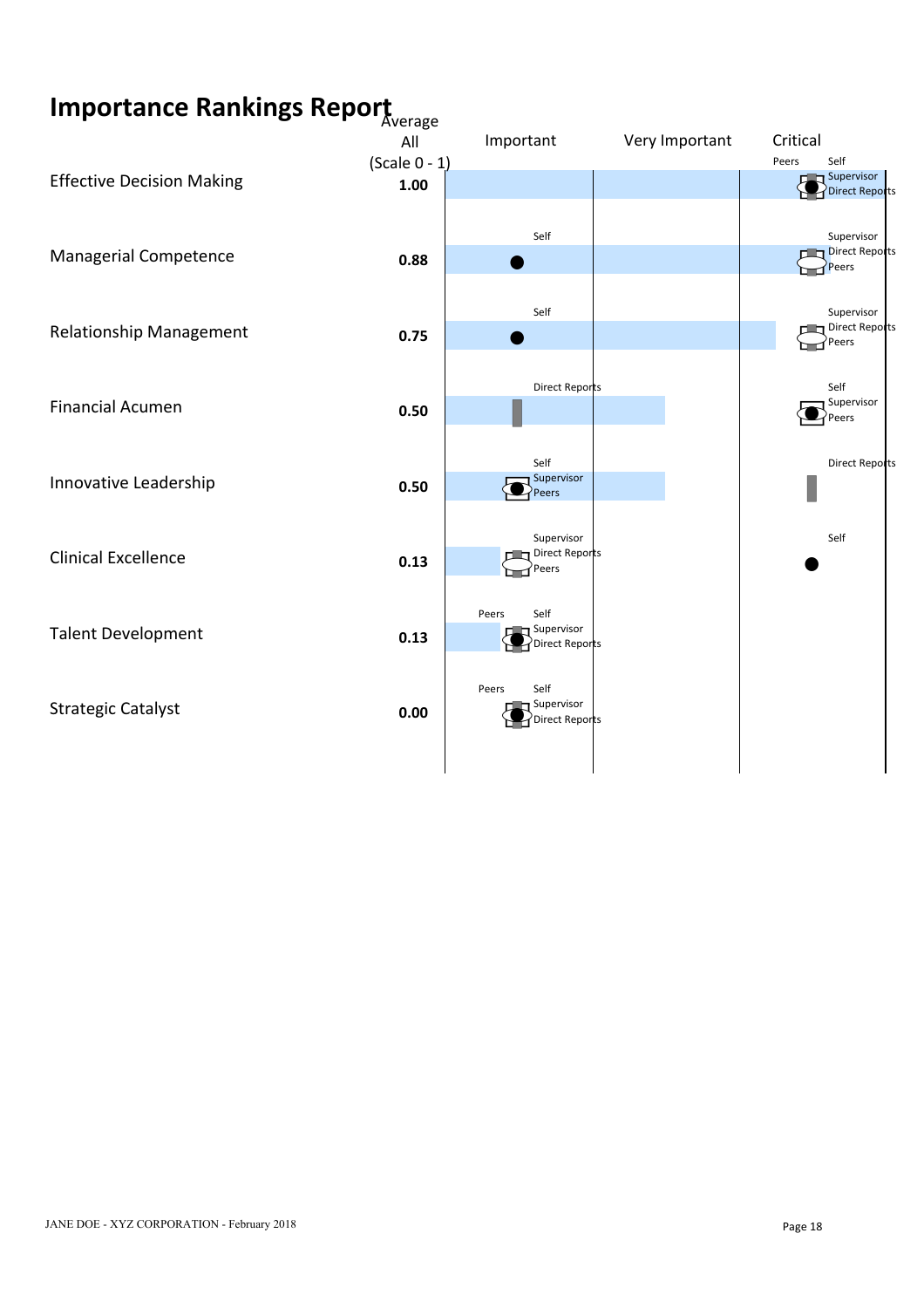# **Importance / Performance Grid**

| High Importance / Low Performance                                                                                    | <b>High Importance / High Performance</b>                  |
|----------------------------------------------------------------------------------------------------------------------|------------------------------------------------------------|
| Importance greater or equal to 0.5 on a scale of 0-1                                                                 | Importance greater or equal to 0.5 on a scale of 0-1       |
| Performance less than 5 on a scale of (1-6)                                                                          | Performance greater than or equal to 5 on a scale of (1-6) |
| <b>Effective Decision Making</b><br>Managerial Competence<br><b>Relationship Management</b><br>Innovative Leadership | <b>Financial Acumen</b>                                    |
| Low Importance / Low Performance                                                                                     | Low Importance / High Performance                          |
| Importance less than 0.5 on a scale of 0-1                                                                           | Importance less than 0.5 on a scale of 0-1                 |
| Performance less than 5 on a scale of (1-6)                                                                          | Performance greater than or equal to 5 on a scale of (1-6) |
| <b>Clinical Excellence</b><br><b>Talent Development</b><br><b>Strategic Catalyst</b>                                 |                                                            |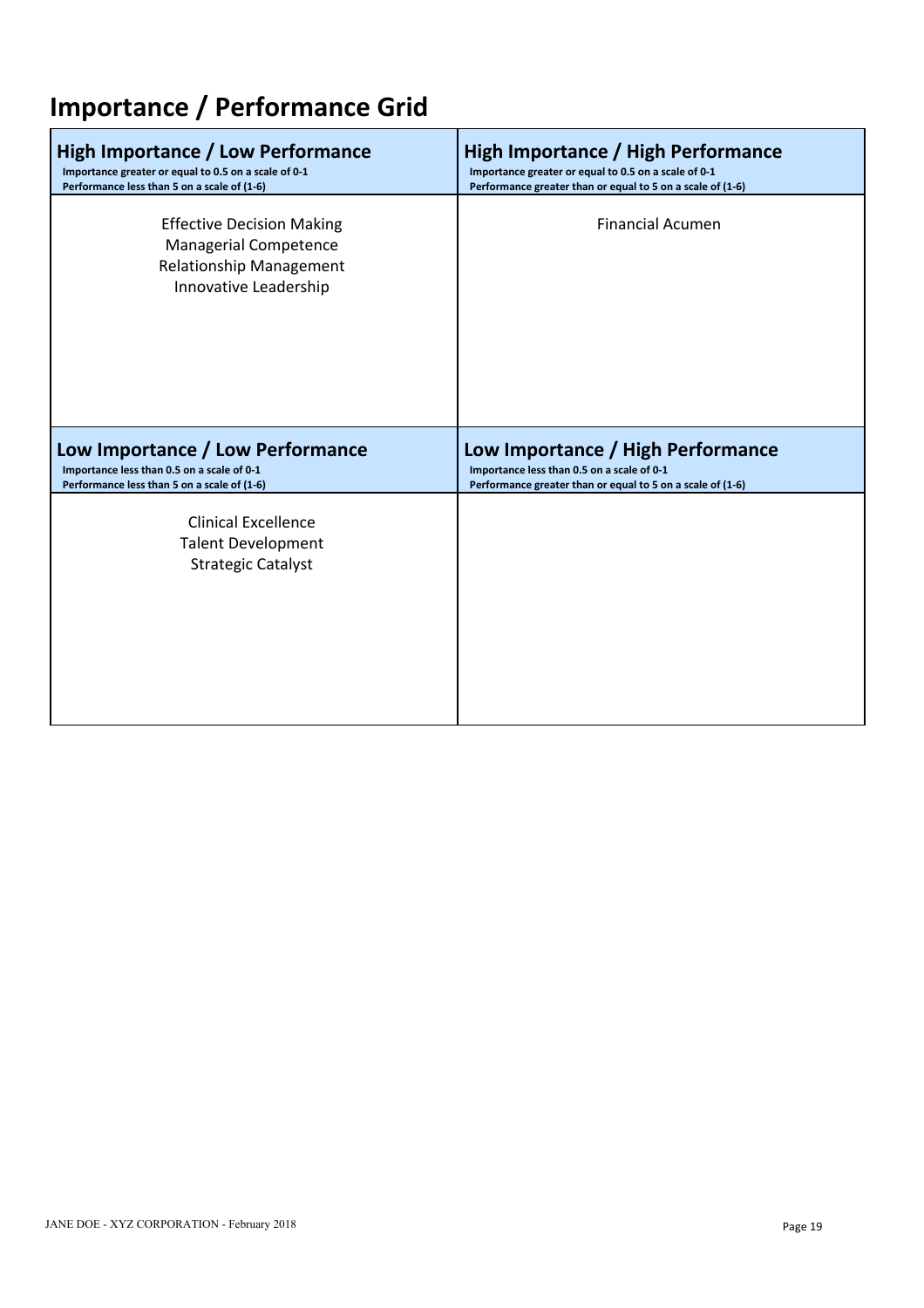# Strengths / Needs Report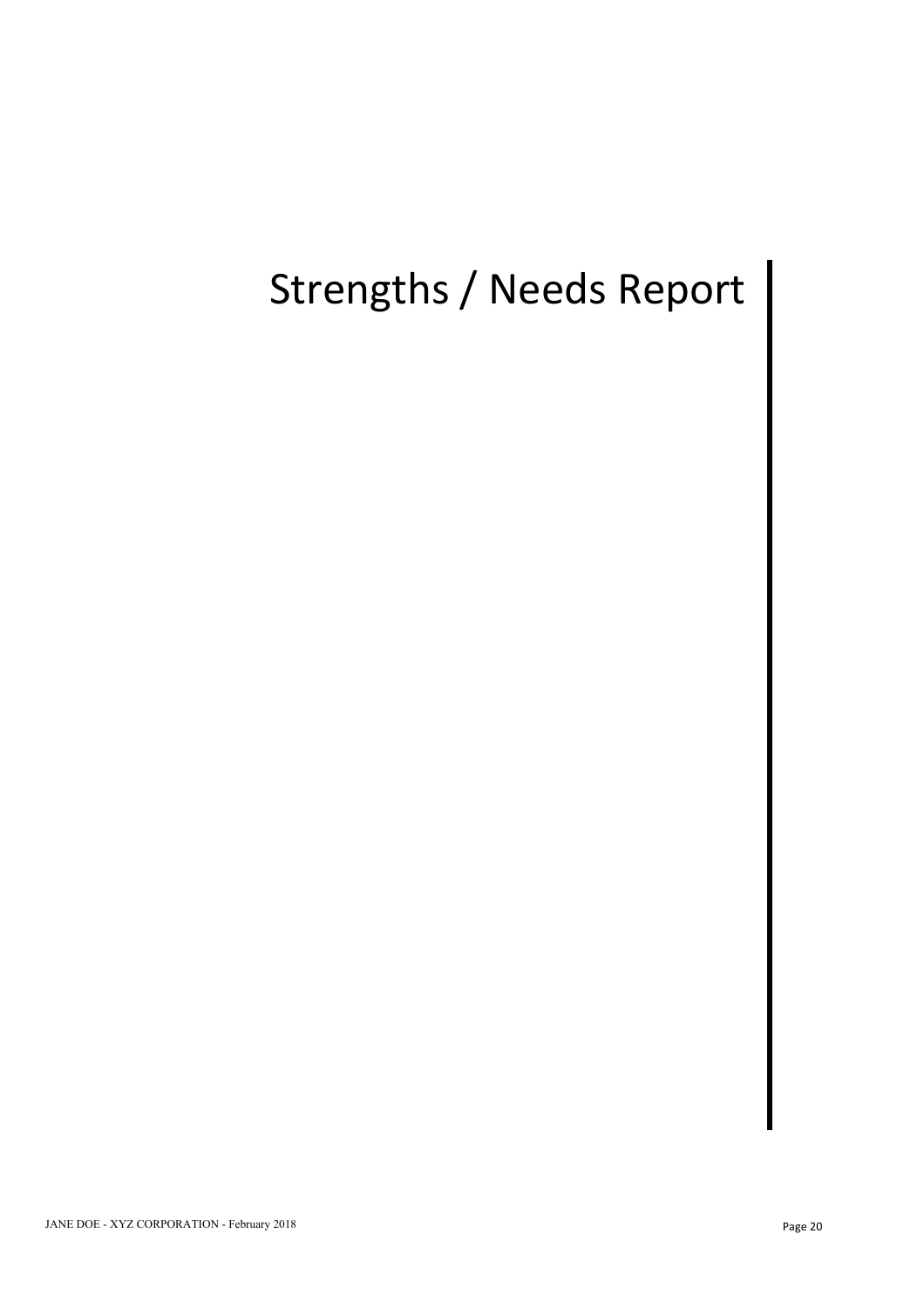# **Strengths / Needs Report**

### **20 Highest-Rated Behaviors** The Strengths / Needs Report lists your 20 highest-rated behaviors and your 20 lowest-rated behaviors of the 81 behavioral items assessed. **&**  Each listed strength or need includes the leadership task from which the item is **20 Lowest-Rated Behaviors** taken, the text of the behavior statement (and item #) as it was printed in the assessment questionnaire, and a graphic depiction of the overall average rating you received for that item. Strength The bar indicates the range of scores given on that item by all the rating groups<br>5 6 (Self Supervisor Direct Reports Peers) 4 5 6 (Self, Supervisor, Direct Reports, Peers).

![](_page_21_Figure_2.jpeg)

The vertical black line indicates the average of all ratings (including your own). 5.13 The average rating score is printed to the right of the vertical black line.

> If there is no bar, then all raters gave you the same rating for that item - there was no variance between the ratings.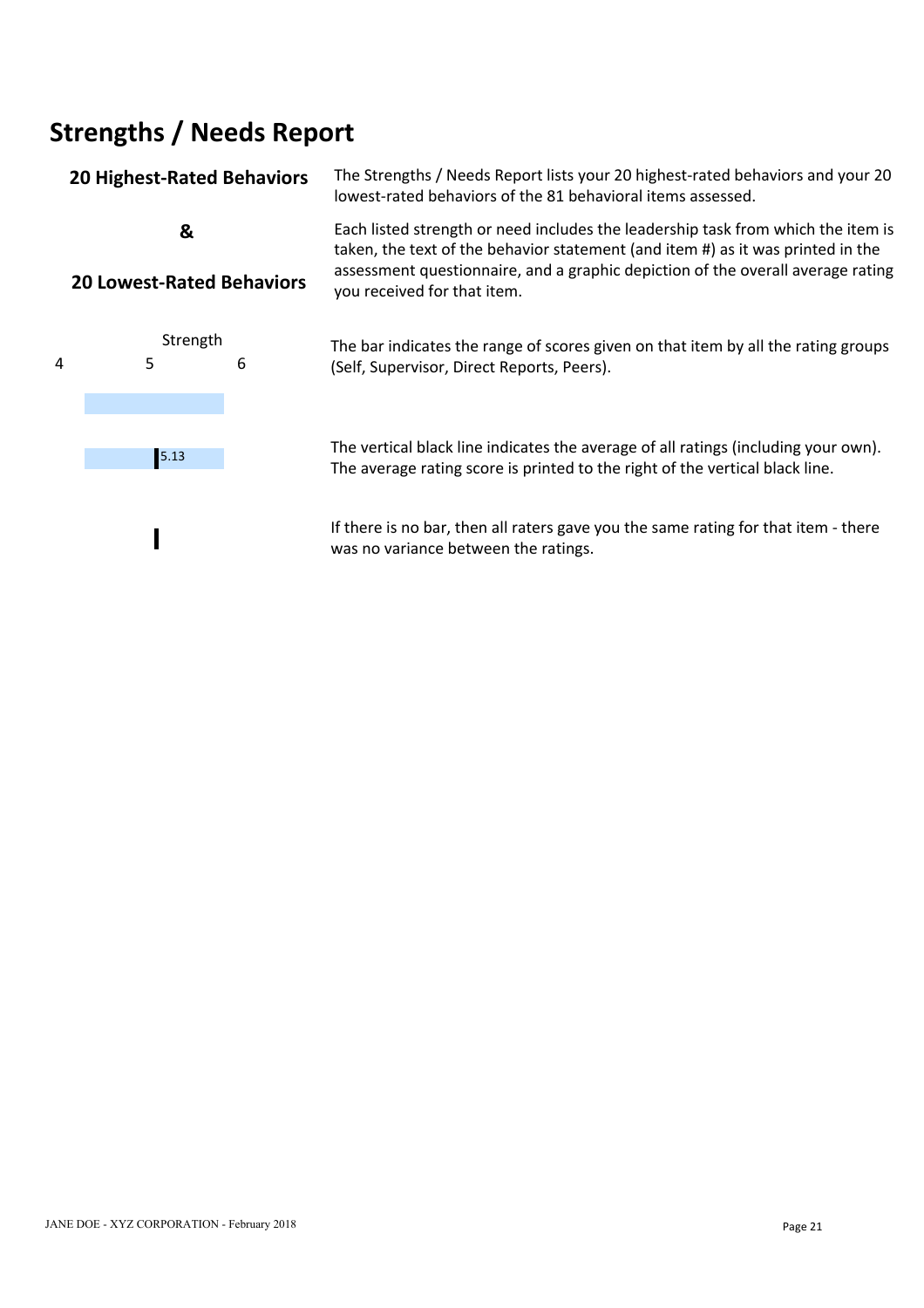| <b>Strengths / Needs Report</b>                                                                                                                                              | Need   | Strength   |
|------------------------------------------------------------------------------------------------------------------------------------------------------------------------------|--------|------------|
| #1 Strength - Item 18 - Financial Acumen<br>Makes budgetary adjustments consistent with<br>departmental goals.                                                               | 3<br>2 | 5.<br>5.71 |
| #2 Strength - Item 23 - Financial Acumen<br>Has a basic understanding of financial aspects and<br>complexities of a health care organization.                                |        | $5.63$     |
| #3 Strength - Item 55 - Relationship Management<br>Recognizes the importance of teamwork.                                                                                    |        | 5.63       |
| #4 Strength - Item 17 - Financial Acumen<br>Demonstrates financial responsibility through cost<br>savings and adherence to budgets.                                          |        | 5.57       |
| #5 Strength - Item 19 - Financial Acumen<br>Keeps track of technological, operational and<br>financial resources needed to accomplish tasks.                                 |        | 5.57       |
| #6 Strength - Item 57 - Relationship Management<br>Maintains good relationships across various<br>organizational levels.                                                     |        | 5.50       |
| #7 Strength - Item 69 - Effective Decision Making<br>Has a strong understanding of how each deliverable<br>or work product impacts other departments in the<br>organization. |        | 5.50       |
| #8 Strength - Item 47 - Innovative Leadership<br>Prioritizes and protects against high impact potential<br>problems.                                                         |        | $5.43$     |
| #9 Strength - Item 46 - Innovative Leadership<br>Exercises creativity and initiative in solving complex<br>problems.                                                         |        | 5.38       |
| #10 Strength - Item 53 - Relationship Management<br>Makes the commitment to provide customer service<br>which is timely and appropriate.                                     |        | 5.38       |
|                                                                                                                                                                              |        |            |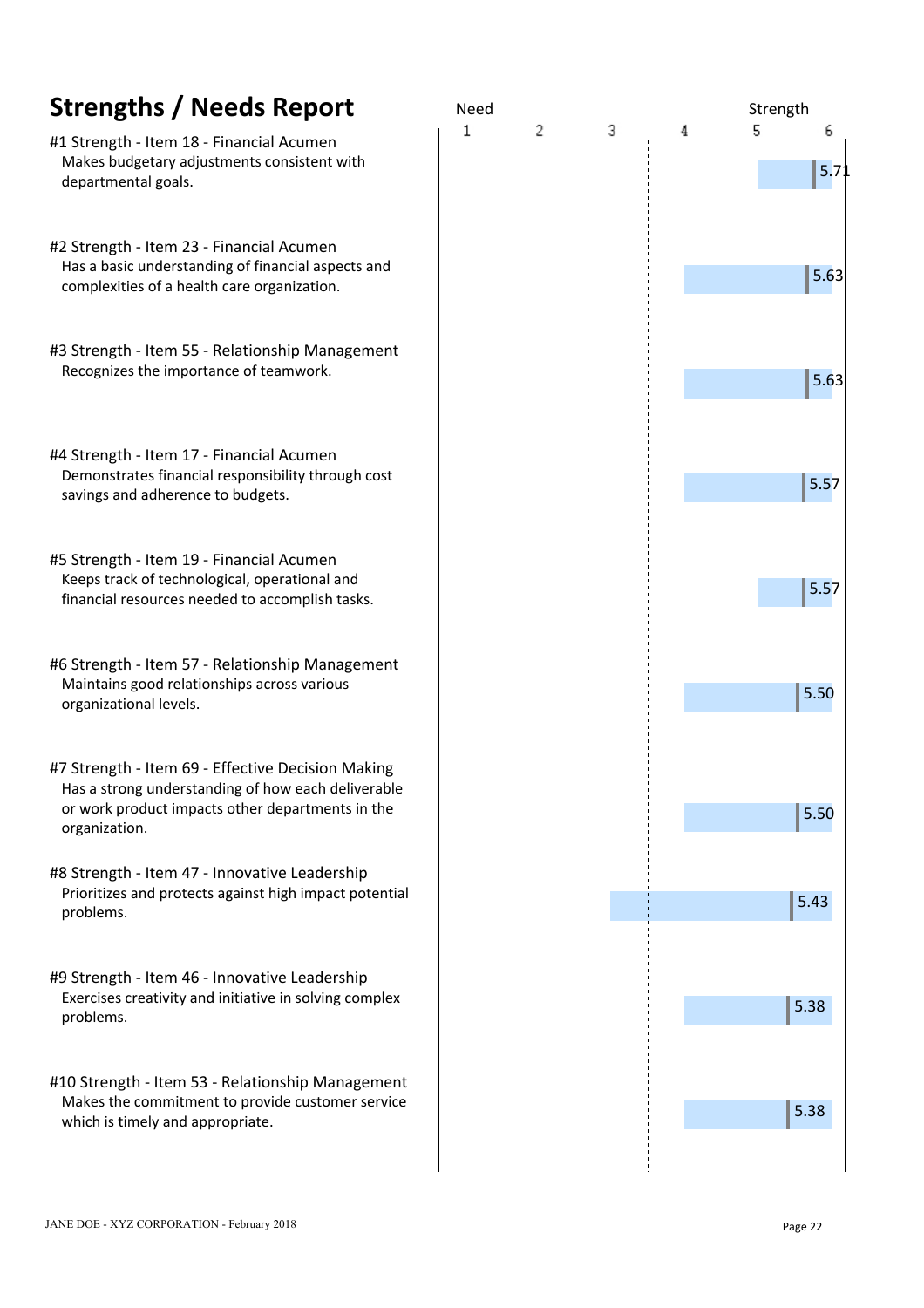- #11 Strength Item 54 Relationship Management Asks for and evaluates customer feedback to aid in improving processes, operations and customer service.
- #12 Strength Item 56 Relationship Management Develops a cooperative and effective team and motivates others to perform at top standards.
- #13 Strength Item 20 Financial Acumen Analyzes financial information to identify cost improvement opportunities.
- #14 Strength Item 29 Managerial Competence Effectively manages the deployment of equipment and supplies.
- #15 Strength Item 30 Managerial Competence Understands basic financial concepts and completes simple variance analysis.
- #16 Strength Item 40 Managerial Competence Effectively identifies a job candidate's strengths and weaknesses, as related to the position, during a selection interview.
- #17 Strength Item 42 Managerial Competence Prior to an interview, determines requirements and prepares questions around those requirements.
- #18 Strength Item 22 Financial Acumen Identifies and organizes resources needed to accomplish tasks.
- #19 Strength Item 43 Managerial Competence Uses the appropriate methods, including available technology, to complete tasks.
- #20 Strength Item 25 Managerial Competence Understands how clinical trends impact operations and budgetary issues.

![](_page_23_Figure_11.jpeg)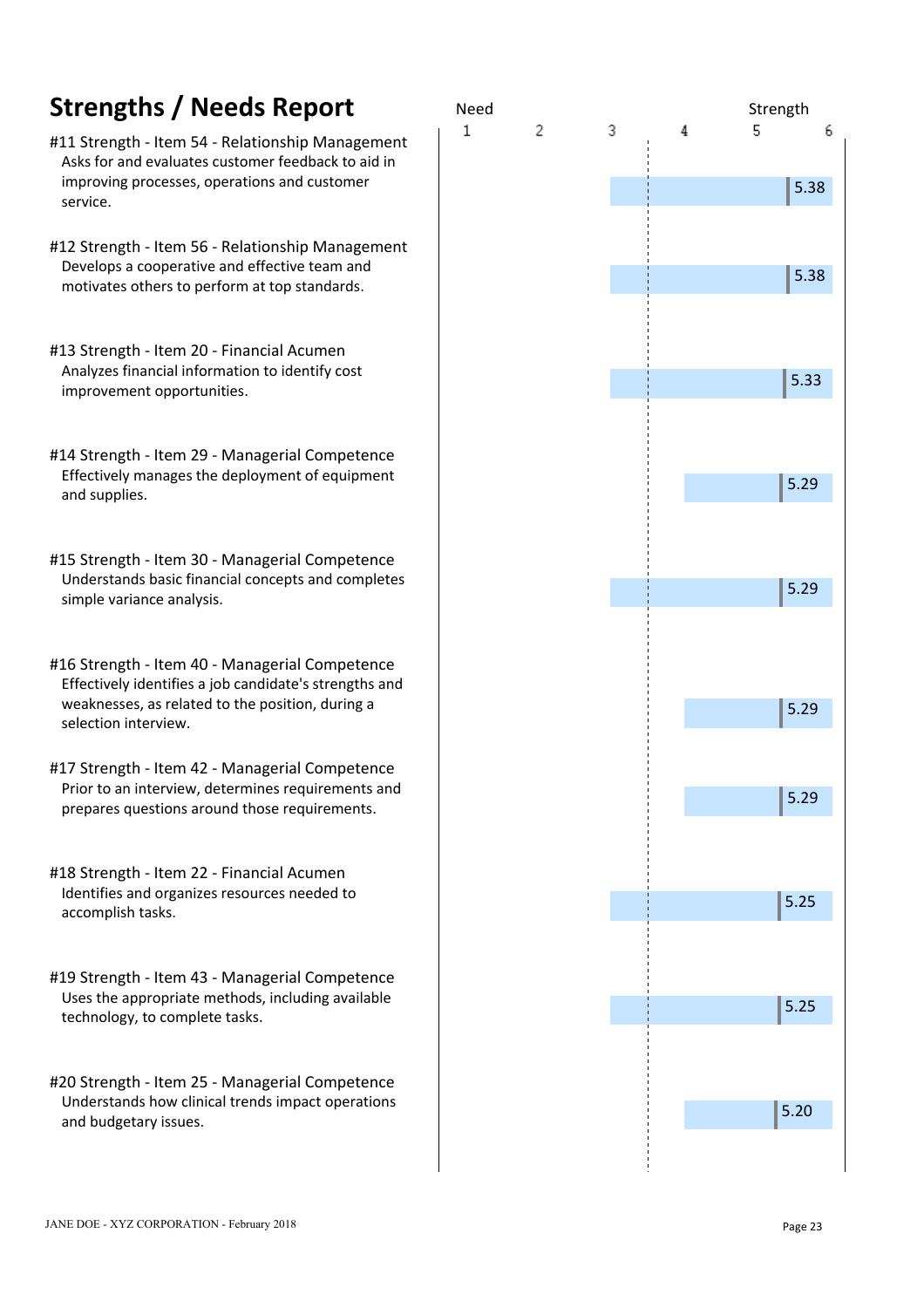- #1 Need Item 71 Effective Decision Making Encourages the team to become involved in the **Encourages** the team to become involved in the **Encourage 1** 3.63 decision making process.
- #2 Need Item 61 Relationship Management Encourages differing points of view, collaboration **Encourages** differing points of view, collaboration and consensus building.
- #3 Need Item 1 Clinical Excellence Takes responsibility for results of patient care.
- #4 Need Item 3 Clinical Excellence Is actively involved in addressing clinical issues and  $\blacksquare$  4.00 appropriately follows up on issues that arise.
- #5 Need Item 8 Clinical Excellence Is knowledgeable on the uses of equipment and technology on delivering patient care and shares that knowledge with others.
- #6 Need Item 72 Effective Decision Making Uses involvement, participation and collaboration to provide the collaboration of the state of the state of the  $\parallel$  4.00 make decisions where appropriate.
- #7 Need Item 35 Managerial Competence Recognizes what types of tasks can be delegated to **Exercise 2018** 125 employees and what tasks should not be delegated.
- #8 Need Item 52 Relationship Management Resolves conflict by clarifying and discussing issues positively and patiently.
- #9 Need Item 62 Strategic Catalyst Creates an environment that encourages creative **Exercise 1986** and 1988 and 1988 and 1988 and 1988 and 1988 and 1988 and 1988 and 1988 and 1988 and 1988 and 1988 and 1988 and 1988 and 1988 and 1988 and 1988 and 1988 and 1 thinking.
- #10 Need Item 15 Talent Development Observes the performance of employees on the job in order to provide accurate feedback.

![](_page_24_Figure_11.jpeg)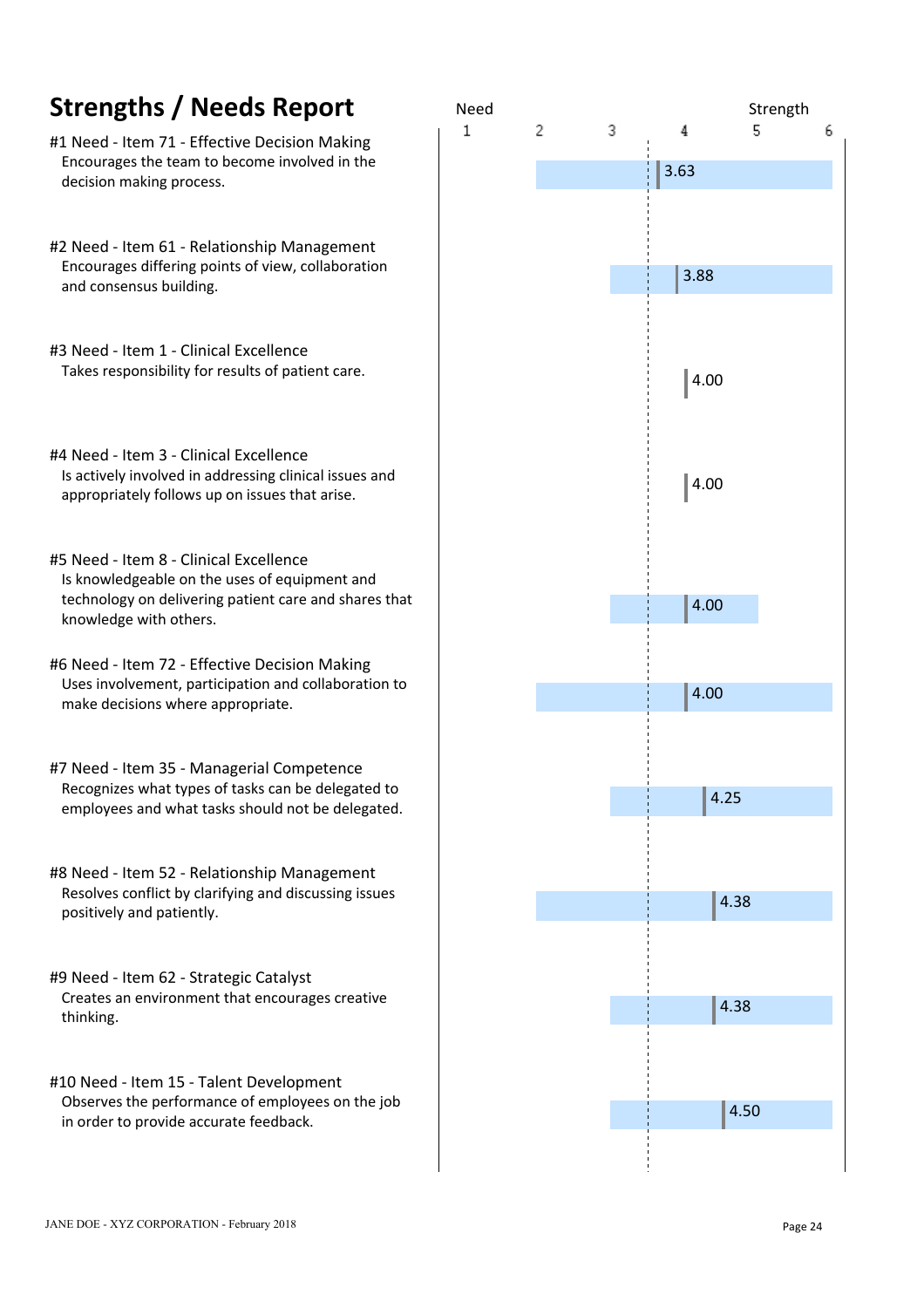| <b>Strengths / Needs Report</b>                                                                      | <b>Need</b> |   |   |   | Stre |
|------------------------------------------------------------------------------------------------------|-------------|---|---|---|------|
| #11 Need - Item 80 - Effective Decision Making<br>When making a decision, seeks input of others when | 1           | 2 | 3 | 4 | 5    |
| appropriate.                                                                                         |             |   |   |   | 4.50 |
|                                                                                                      |             |   |   |   |      |
| #12 Need - Item 26 - Managerial Competence<br>Deals effectively with disruptions in meetings.        |             |   |   |   | 4.57 |
|                                                                                                      |             |   |   |   |      |
| #13 Need - Item 58 - Relationship Management                                                         |             |   |   |   |      |
| Directs others by informing, asking and listening<br>rather than dictating.                          |             |   |   |   | 4.57 |
|                                                                                                      |             |   |   |   |      |
| #14 Need - Item 39 - Managerial Competence                                                           |             |   |   |   |      |
| Helps employees set priorities, plan for time<br>management, and avoid procrastination.              |             |   |   |   | 4.63 |
|                                                                                                      |             |   |   |   |      |
| #15 Need - Item 67 - Strategic Catalyst                                                              |             |   |   |   |      |
| Comes up with fresh perspectives and innovative<br>ideas that create value in the organization.      |             |   |   |   | 4.63 |
|                                                                                                      |             |   |   |   |      |
| #16 Need - Item 73 - Effective Decision Making                                                       |             |   |   |   |      |
| Considers alternatives when making judgments.                                                        |             |   |   |   | 4.63 |
|                                                                                                      |             |   |   |   |      |
|                                                                                                      |             |   |   |   |      |
| #17 Need - Item 76 - Effective Decision Making<br>When appropriate, solicits others' ideas before    |             |   |   |   |      |
| making a decision.                                                                                   |             |   |   |   | 4.63 |
|                                                                                                      |             |   |   |   |      |
| #18 Need - Item 79 - Effective Decision Making                                                       |             |   |   |   |      |
| Considers reasonable alternative courses of action<br>before making a decision.                      |             |   |   |   | 4.63 |
|                                                                                                      |             |   |   |   |      |
|                                                                                                      |             |   |   |   |      |
| #19 Need - Item 9 - Talent Development<br>Creates an environment that fosters and rewards            |             |   |   |   |      |
| collaboration, mutual support, and achievement of a                                                  |             |   |   |   | 4.71 |
| common goal.                                                                                         |             |   |   |   |      |
| #20 Need - Item 49 - Innovative Leadership                                                           |             |   |   |   |      |
| Identifies a variety of alternative solutions to issues<br>and problems.                             |             |   |   |   | 4.71 |

![](_page_25_Figure_1.jpeg)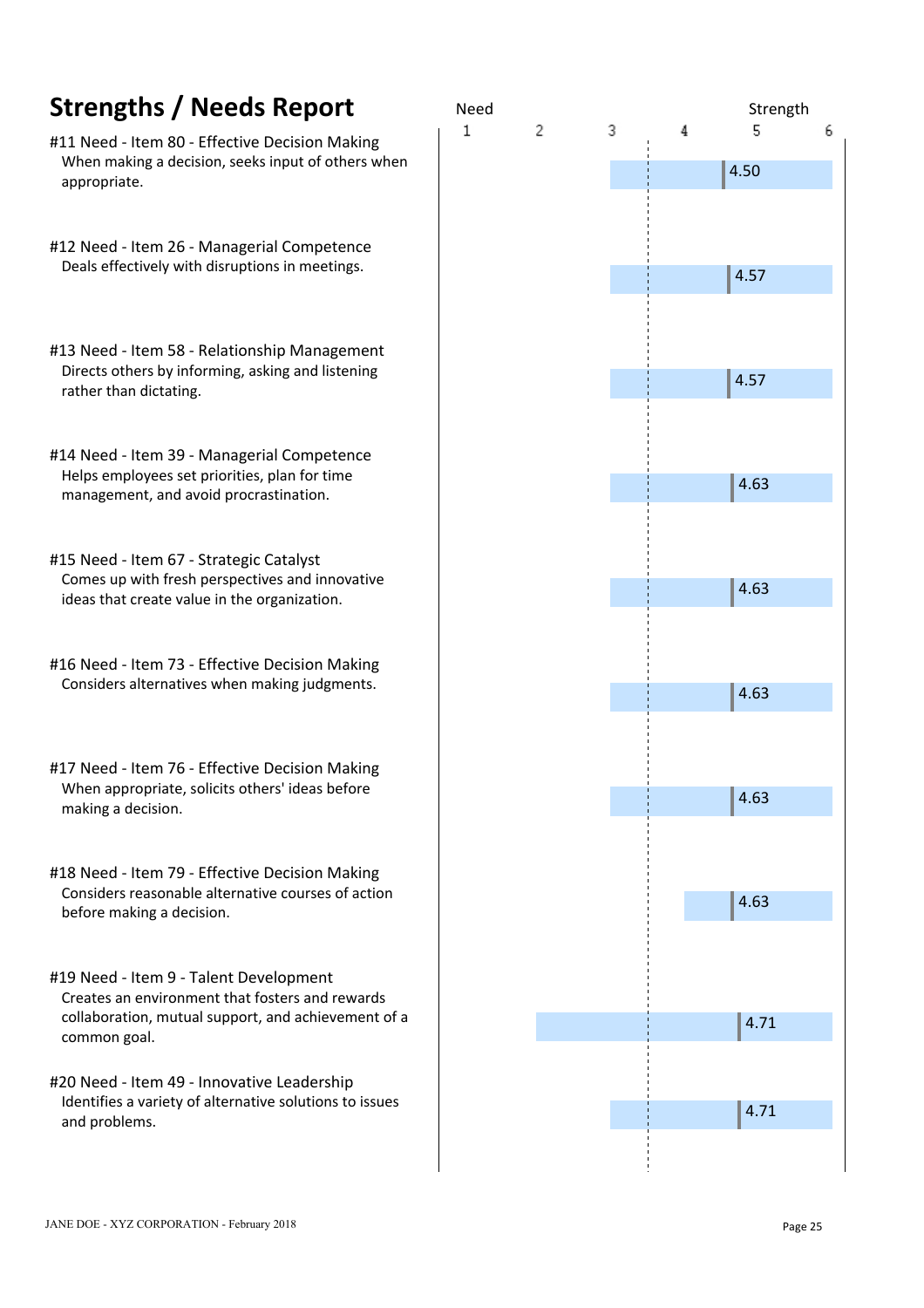# Item Detail / Frequency Distribution | Report |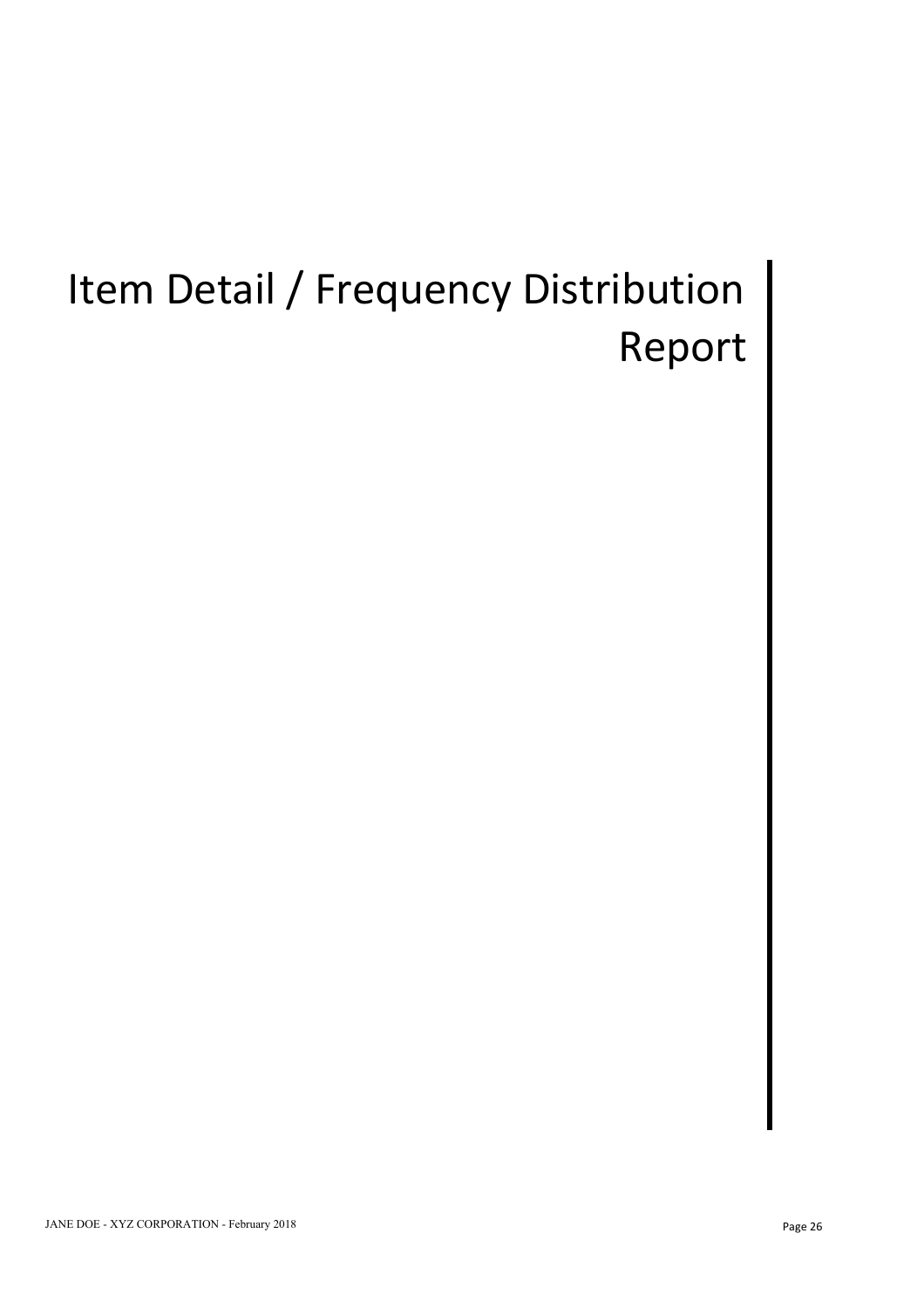## **Item Detail / Frequency Distribution Report**

This report offers the most detailed look at the results of your **Edge 360 for Nurse Managers** assessment.

**Avoid** For many participants, this report provides more information than is really **"Paralysis by Analysis"** necessary to receive a benefit from this type of assessment. Concentrating on all the nitty-gritty details of an assessment such as this can sometimes create a kind of "paralysis by analysis." You can become so consumed by details that you lose sight of the overall picture - failing to see the forest for the trees. Having said that, however, this report can be very useful in pinpointing training needs and other areas for focus. For instance, if you show a training need in a particular task, it can be helpful to examine the individual behavior statements that describe that task and see if improvements in one or two specific behaviors could improve your overall performance of that task.

### **Item Detail**

# **Avg w Self**

![](_page_27_Figure_8.jpeg)

![](_page_27_Figure_9.jpeg)

Self(1) Supervisor(1) Direct Reports(3) Peers(3) Avg w/o Self(7) Avg w Self(8)

![](_page_27_Figure_12.jpeg)

**Task Ratings From** The Item Detail shows your overall ratings for each of the 8 leadership tasks **Each Rating Group** measured by this assessment as rated by yourself, your supervisor, subordinates, peers, and customers.

**Avg w/o Self** In addition to ratings from each rater group, you will see two more ratings: Avg w/o Self and Avg w Self. The Avg w/o Self rating is the average rating from all the raters except for yourself. The Avg w Self rating is the average rating from all the raters including yourself.

The bar shows the range of ratings given by the rating group.

The vertical black line indicates the average rating for that rating group. This average rating score is printed to the right of the vertical black line. 4.5

If there is no bar, then all the raters in that group gave you the same rating - there was no variance in their ratings. 5.00

Number of Raters Beside each rating group's label you will see a number in parentheses. This number reflects how many persons in that rating group gave a response for that particular item. For instance, the Self category will usually show "(1)" because you were the only rater counted in this category. If you failed to respond to an item, or chose "Not Sure" for that item on the assessment questionnaire, you will not see a Self label and there will not be a score shown on the graph.

### **Frequency Distribution**

1 2 4 rating was given by the rater. The bar graph indicates what percentage of your raters gave you a specific rating. The taller the bar graph, the higher the percentage of raters giving that rating. Bar graphs are shown for ratings 1 through 6, as well as "n/a" which means that no

> The numbers underneath each bar graph indicate the number of raters giving that particular rating.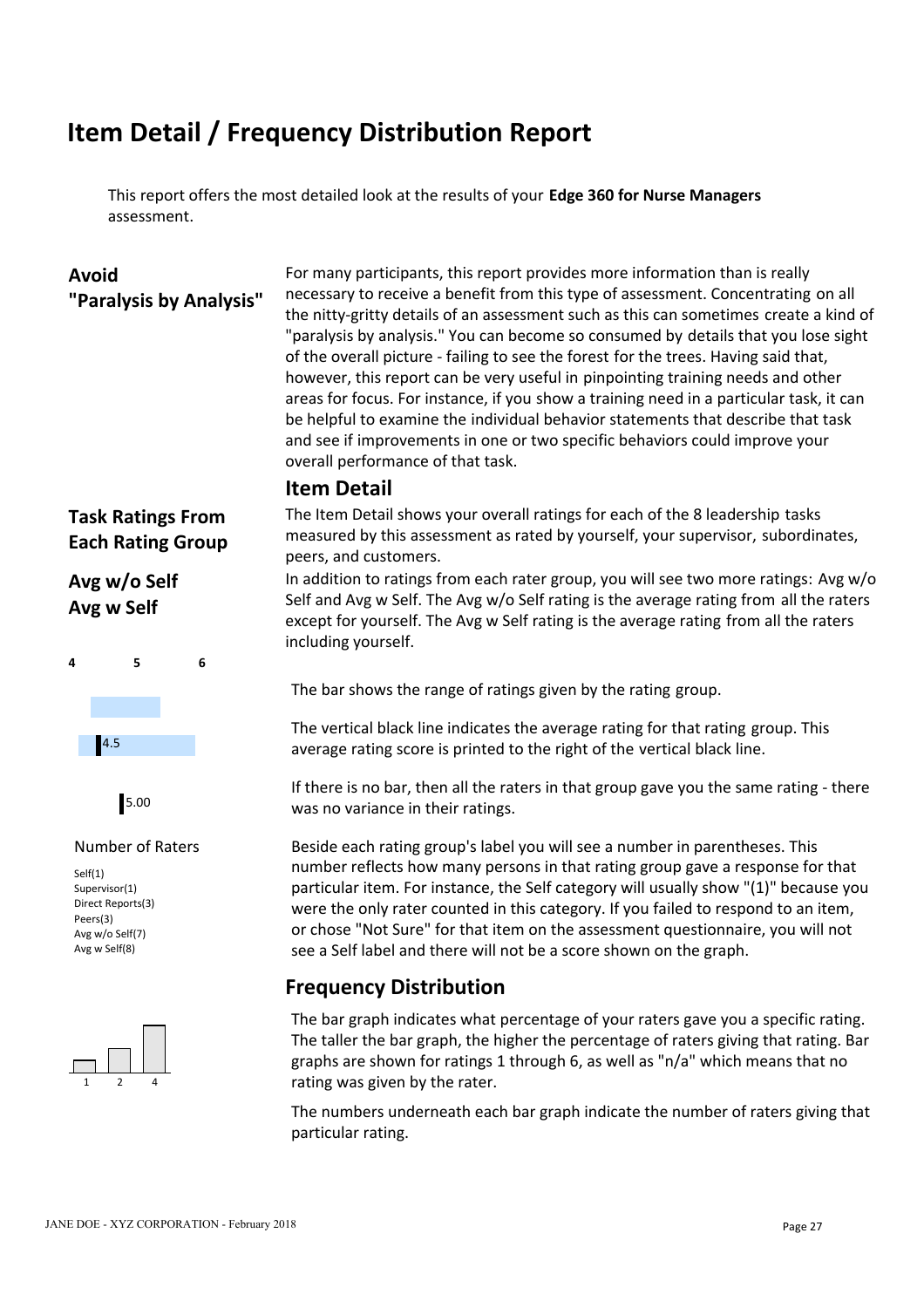# Clinical Excellence

|                                                                                                                        |                                                                                                     | $\overline{2}$<br>$\mathbf{1}$ | 3<br>4 | 5<br>6                                                                  | $\mathbf{1}$     | $\overline{2}$ | 3            | $\overline{4}$                 | 6<br>5                           | n/a            |  |
|------------------------------------------------------------------------------------------------------------------------|-----------------------------------------------------------------------------------------------------|--------------------------------|--------|-------------------------------------------------------------------------|------------------|----------------|--------------|--------------------------------|----------------------------------|----------------|--|
|                                                                                                                        | Self<br>Supervisor<br><b>Direct Reports</b><br>Peers<br>Avg w/o Self<br>Avg w Self                  |                                | $3.25$ | 5.00<br>$\boxed{5.19}$<br>$\boxed{5.40}$<br>5.20<br>4.71                | 0                | 1              | Δ            | 12<br>$\overline{7}$           | 13                               | 27             |  |
| Item #1<br>Takes responsibility for results of patient<br>care.                                                        | Self(1)                                                                                             |                                |        | 4.0                                                                     |                  |                |              |                                |                                  |                |  |
|                                                                                                                        | Avg w Self (1)                                                                                      |                                |        | $4.0\,$                                                                 | 0                | $\mathbf 0$    | $\mathbf 0$  | $\mathbf 0$<br>$\mathbf{1}$    | $\mathsf 0$                      | $\overline{7}$ |  |
| Item #2<br>Adheres to regulatory and policy<br>requirements.                                                           | Self(1)<br>Supervisor (1)<br>Direct Reports (3)<br>Peers (2)<br>Avg w/o Self (6)<br>Avg w Self (7)  |                                | 3.0    | 5.0<br>$\vert$ 5.3<br>6.0<br>$\mathsf{I}5.5$<br>5.1                     | $\boldsymbol{0}$ | $\mathbf 0$    | $\mathbf{1}$ | $\mathbf{1}$<br>$\mathbf{1}$   | $\overline{4}$                   | $\mathbf{1}$   |  |
| Item #3                                                                                                                | Self(1)                                                                                             |                                |        | $4.0\,$                                                                 |                  |                |              |                                |                                  |                |  |
| Is actively involved in addressing clinical<br>issues and appropriately follows up on<br>issues that arise.            | Direct Reports (1)<br>Avg w/o Self (1)<br>Avg w Self (2)                                            |                                |        | $4.0\,$<br>$4.0\,$<br>$4.0\,$                                           | 0                | $\mathbf 0$    | $\mathbf 0$  | $\overline{2}$<br>$\pmb{0}$    | $\mathbf 0$                      | 6              |  |
| Item #4<br>Challenges self and others to achieve high<br>quality performance.                                          | Self(1)<br>Supervisor (1)<br>Direct Reports (3)<br>Peers (2)<br>Avg w/o Self (6)<br>Avg w Self (7)  |                                | 3.0    | 5.0<br>$\vert$ 5.3<br>5.0<br>$\vert$ <sub>5.2</sub><br> 4.9             | $\mathbf 0$      | $\mathbf 0$    | $\mathbf{1}$ | 3<br>$\mathbf{1}$              | $\overline{2}$                   | $\mathbf{1}$   |  |
| Item #5<br>Ensures that high quality standards are met.                                                                | Self (1)<br>Supervisor (1)<br>Direct Reports (3)<br>Peers (2)<br>Avg w/o Self (6)<br>Avg w Self (7) | 12.0                           |        | 5.0<br>$\vert$ 5.3<br>$\frac{1}{5.5}$<br>$\vert$ <sub>5.3</sub><br> 4.9 | $\mathbf 0$      | $\mathbf{1}$   | $\mathbf 0$  | $\overline{2}$<br>$\mathbf{1}$ | $\mathbf{3}$                     | $\mathbf{1}$   |  |
| Item #6<br>Encourages employees' professional<br>development by facilitating their attendance<br>at training programs. | Self (1)<br>Supervisor (1)<br>Direct Reports (3)<br>Avg w/o Self (4)<br>Avg w Self (5)              |                                | 3.0    | 5.0<br>$\vert$ 5.7<br>$\frac{1}{5.5}$<br>$\vert$ 5.0                    |                  |                |              |                                |                                  |                |  |
|                                                                                                                        |                                                                                                     |                                |        |                                                                         | $\mathbf 0$      | $\mathbf 0$    | $\mathbf{1}$ | $\mathbf 0$                    | $\overline{2}$<br>$\overline{2}$ | $\mathbf{3}$   |  |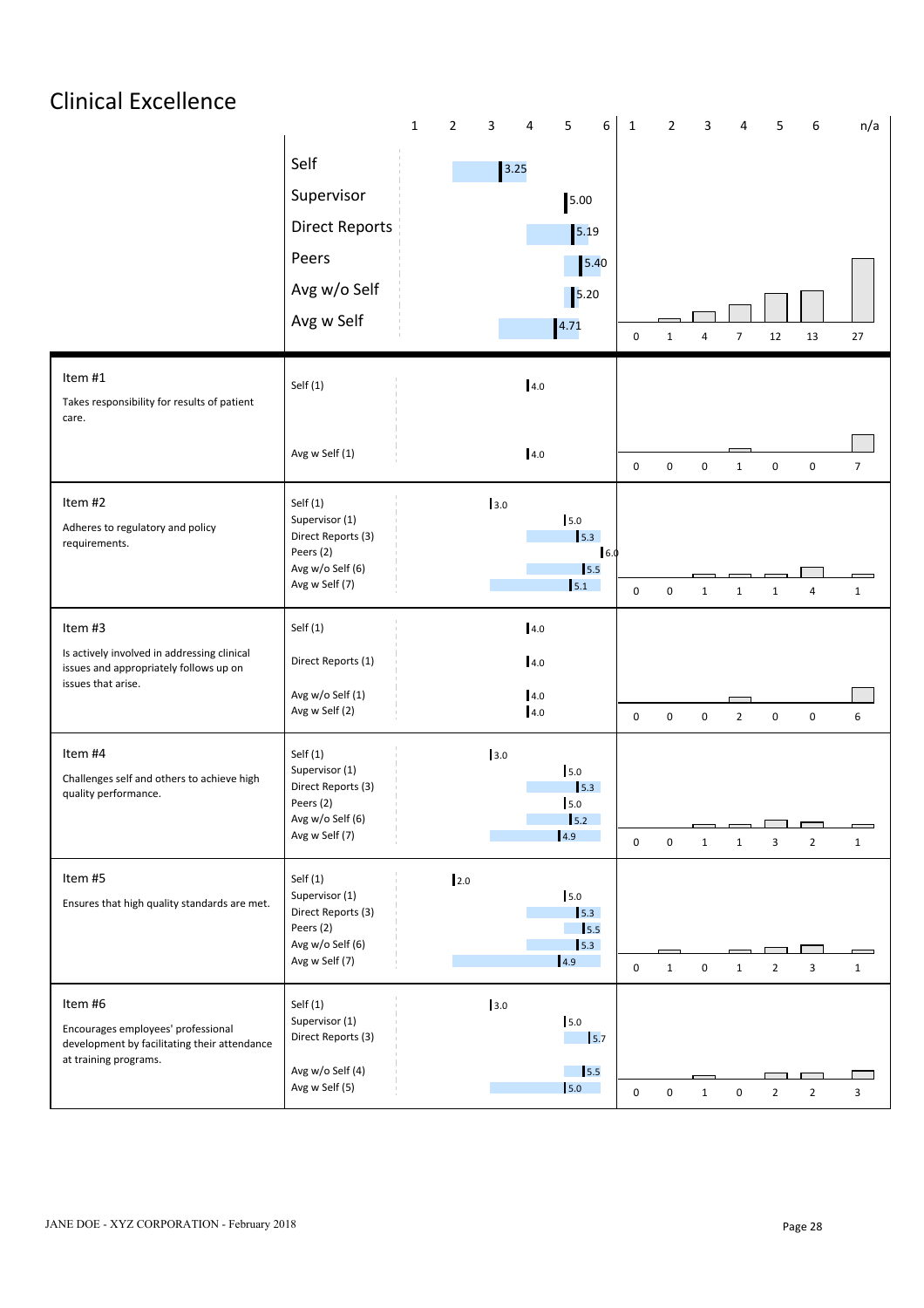# Clinical Excellence

|                                                                                                                                             |                                                                                                       | T | 3   | 4   | -5                                      | 6 | 1        | 2        | 3        | 4 | C. | 6        | n/a            |
|---------------------------------------------------------------------------------------------------------------------------------------------|-------------------------------------------------------------------------------------------------------|---|-----|-----|-----------------------------------------|---|----------|----------|----------|---|----|----------|----------------|
| Item #7<br>Aids in implementing clinical training and<br>orientation programs.                                                              | Self $(1)$<br>Supervisor (1)<br>Direct Reports (2)<br>Peers (2)<br>Avg w/o Self (5)<br>Avg w Self (6) |   |     | 4.0 | 5.0<br>$\vert$ 5.5<br>5.5<br>5.4<br>5.2 |   | 0        | $\Omega$ | $\Omega$ |   |    |          | $\overline{2}$ |
| Item #8<br>Is knowledgeable on the uses of equipment<br>and technology on delivering patient care<br>and shares that knowledge with others. | Self $(1)$<br>Peers (1)<br>Avg w/o Self (1)<br>Avg w Self (2)                                         |   | 3.0 | 4.0 | 5.0<br>5.0                              |   | $\Omega$ | $\Omega$ |          |   |    | $\Omega$ | 6              |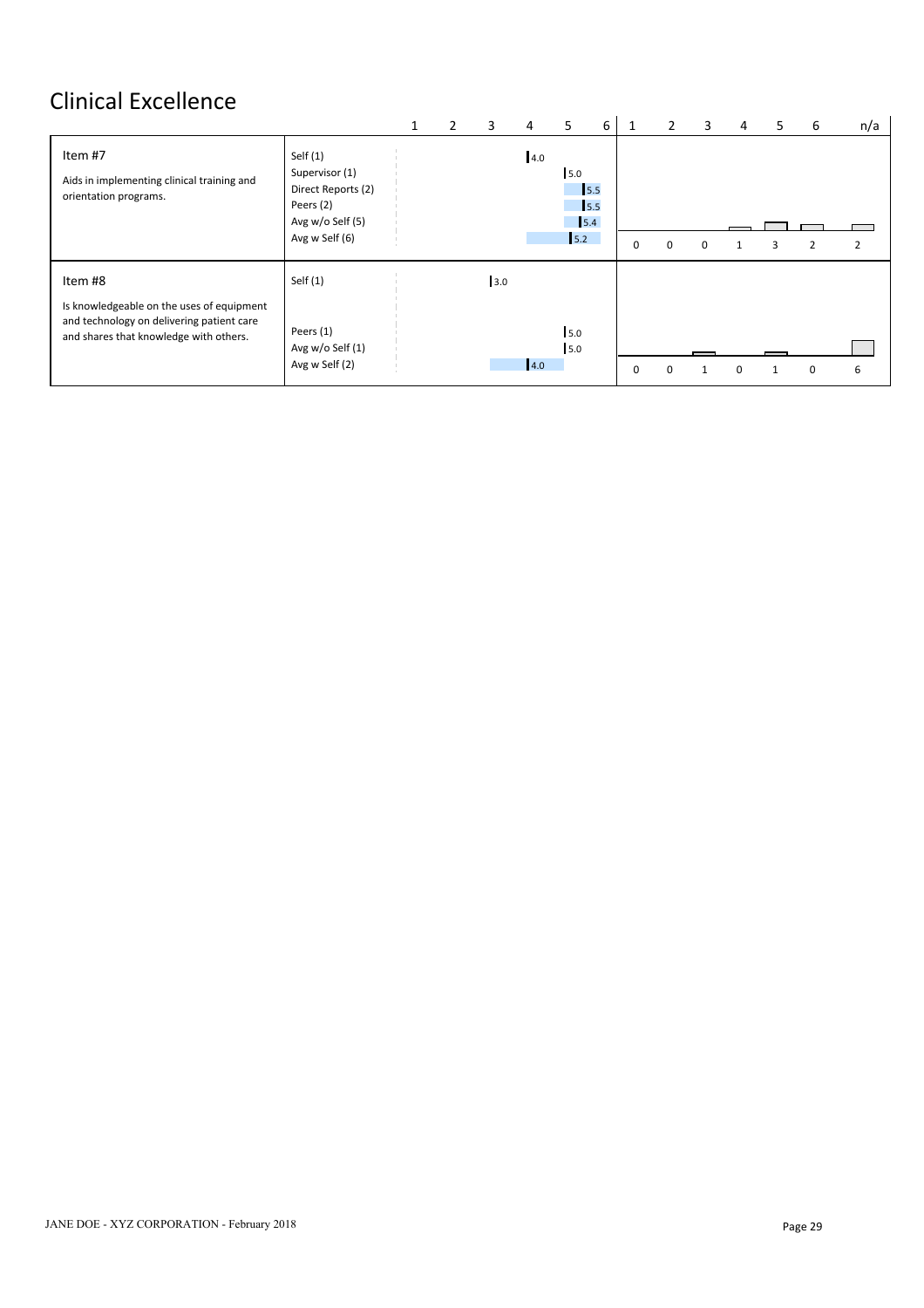# Effective Decision Making

|                                                                                                                                     | $\mathbf{1}$                                                                                        | $\overline{2}$<br>3<br>5<br>6<br>4                                                            | $\overline{2}$<br>6<br>$\mathbf{1}$<br>3<br>5<br>n/a<br>4                                            |
|-------------------------------------------------------------------------------------------------------------------------------------|-----------------------------------------------------------------------------------------------------|-----------------------------------------------------------------------------------------------|------------------------------------------------------------------------------------------------------|
|                                                                                                                                     | Self<br>Supervisor<br><b>Direct Reports</b><br>Peers<br>Avg w/o Self<br>Avg w Self                  | $\begin{array}{ c c }\n 3.62\n \end{array}$<br>$\boxed{5.46}$<br>4.81<br>4.54<br>4.94<br>4.61 | 12<br>27<br>36<br>$\mathbf 0$<br>0<br>3<br>26                                                        |
| Item #69<br>Has a strong understanding of how each<br>deliverable or work product impacts other<br>departments in the organization. | Self(1)<br>Supervisor (1)<br>Direct Reports (4)<br>Peers (2)<br>Avg w/o Self (7)<br>Avg w Self (8)  | 4.0<br>5.0<br>16.0<br>$\frac{1}{5.5}$<br>$\sqrt{5.7}$<br>$\vert$ <sub>5.5</sub>               | 0<br>$\mathbf 0$<br>$\mathbf 0$<br>$\overline{2}$<br>5<br>0<br>$\mathbf{1}$                          |
| Item #70<br>Earns the respect and trust of their team<br>through sound decision making and<br>openness to other ideas.              | Self(1)<br>Supervisor (1)<br>Direct Reports (4)<br>Peers (2)<br>Avg w/o Self (7)<br>Avg w Self (8)  | 4.0<br>5.0<br>4.8<br>5.0<br>4.9<br>4.8                                                        | $\mathbf 0$<br>$\mathbf 0$<br>$\mathbf 0$<br>3<br>$\overline{4}$<br>$\mathbf{1}$<br>$\mathbf 0$      |
| Item #71<br>Encourages the team to become involved in<br>the decision making process.                                               | Self(1)<br>Supervisor (1)<br>Direct Reports (4)<br>Peers (2)<br>Avg w/o Self (7)<br>Avg w Self (8)  | 3.0<br>2.0<br>4.0<br>4.0<br>$\begin{array}{c} 3.7 \end{array}$<br>3.6                         | $\overline{\mathbf{3}}$<br>$\overline{2}$<br>0<br>$\overline{2}$<br>$\mathbf 0$<br>$\mathbf{1}$<br>0 |
| Item #72<br>Uses involvement, participation and<br>collaboration to make decisions where<br>appropriate.                            | Self(1)<br>Supervisor (1)<br>Direct Reports (4)<br>Peers (2)<br>Avg w/o Self (7)<br>Avg w Self (8)  | 4.0<br>6.0<br>3.8<br>13.5<br>4.0<br>4.0                                                       | $\overline{2}$<br>0<br>0<br>$\overline{2}$<br>$\overline{2}$<br>$\mathbf{1}$<br>1                    |
| Item #73<br>Considers alternatives when making<br>judgments.                                                                        | Self(1)<br>Supervisor (1)<br>Direct Reports (4)<br>Peers (2)<br>Avg w/o Self (7)<br>Avg w Self (8)  | 3.0<br>6.0<br>$\vert$ 5.0<br>4.0<br> 4.9 <br>$\vert$ 4.6                                      | $\pmb{0}$<br>$\mathbf 0$<br>3<br>$\overline{2}$<br>$\overline{2}$<br>0<br>$\mathbf{1}$               |
| Item #74<br>Keeps the end objective in mind when<br>making a decision.                                                              | Self (1)<br>Supervisor (1)<br>Direct Reports (4)<br>Peers (2)<br>Avg w/o Self (7)<br>Avg w Self (8) | 4.0<br>16.0<br>$\mathsf{I}5.0$<br>5.0<br>$\vert$ 5.1<br>$\mathsf{I}5.0$                       | $\mathsf 0$<br>$\overline{2}$<br>$\overline{2}$<br>$\mathbf 0$<br>$\mathbf 0$<br>$\overline{4}$<br>0 |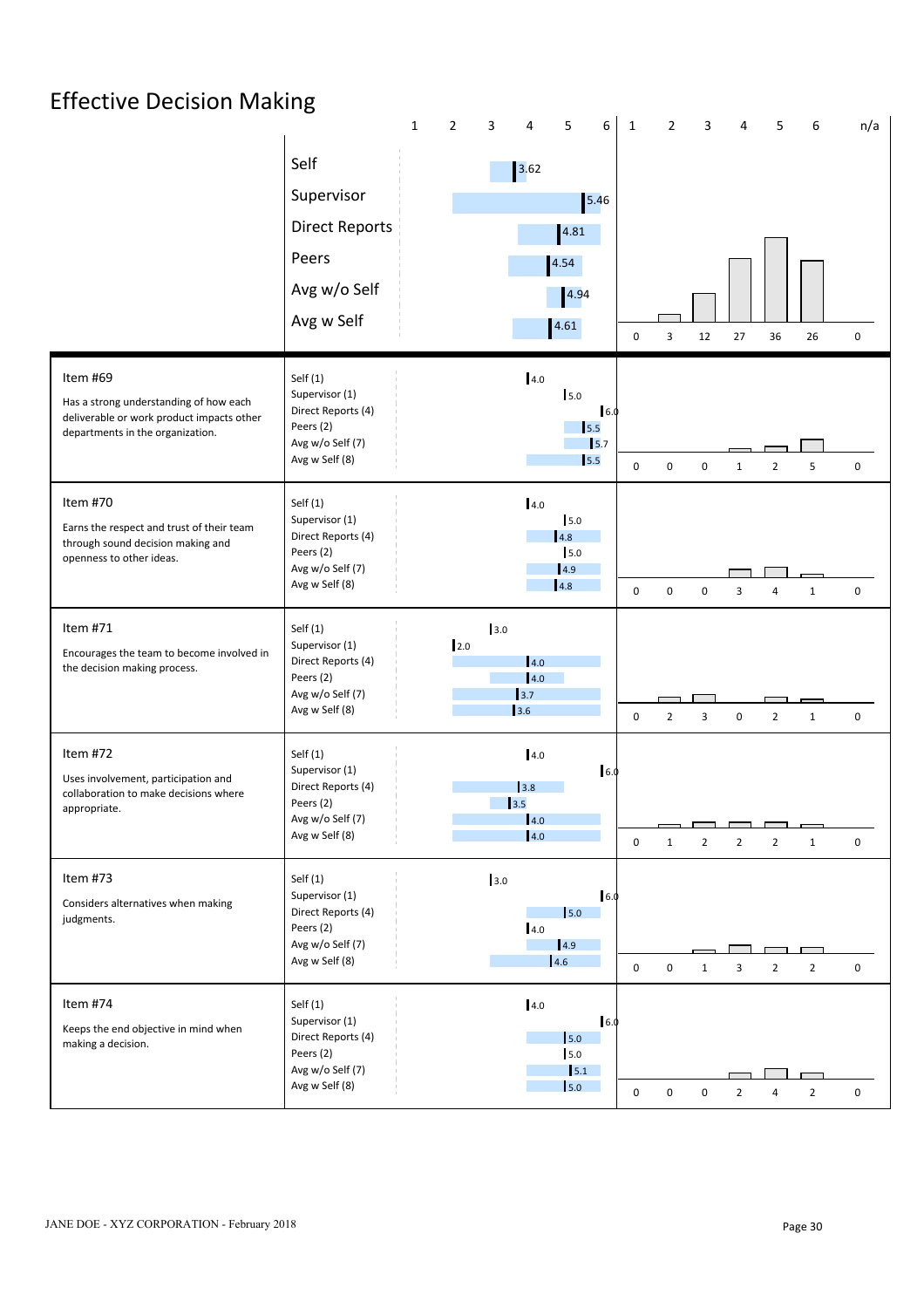# **Effective Decision Making**

|                                                                                                                                         |                                                                                                       | $\mathbf{1}$ | $\overline{2}$ | 3   | $\overline{4}$           | 5                                              | 6           | $\mathbf{1}$     | $\overline{2}$ | 3                                            | 4                                          | 5              | 6              | n/a         |  |
|-----------------------------------------------------------------------------------------------------------------------------------------|-------------------------------------------------------------------------------------------------------|--------------|----------------|-----|--------------------------|------------------------------------------------|-------------|------------------|----------------|----------------------------------------------|--------------------------------------------|----------------|----------------|-------------|--|
| Item #75<br>Recognizes and analyzes any underlying<br>risks of a decision.                                                              | Self $(1)$<br>Supervisor (1)<br>Direct Reports (4)<br>Peers (2)<br>Avg w/o Self (7)<br>Avg w Self (8) |              |                |     | 4.0                      | 5.0<br>5.0<br>$\vert$ 5.1<br>5.0               | 6.0         | $\mathbf 0$      | $\mathbf 0$    | $\mathbf 0$                                  | $\overline{2}$                             | $\Delta$       | $\overline{2}$ | 0           |  |
| Item #76<br>When appropriate, solicits others' ideas<br>before making a decision.                                                       | Self $(1)$<br>Supervisor (1)<br>Direct Reports (4)<br>Peers (2)<br>Avg w/o Self (7)<br>Avg w Self (8) |              |                | 3.0 | 4.5                      | 15.0<br>4.9<br>4.6                             | 16.0        | $\mathbf 0$      | $\mathbf 0$    | $\overline{2}$                               | $\mathbf{1}$                               | 3              | $\overline{2}$ | $\mathbf 0$ |  |
| Item #77<br>Brainstorms and develops alternative<br>courses of action that are based on logical<br>assumptions and factual information. | Self $(1)$<br>Supervisor (1)<br>Direct Reports (4)<br>Peers (2)<br>Avg w/o Self (7)<br>Avg w Self (8) |              |                |     | 4.0<br>4.5               | 5.0<br>5.0<br> 4.9                             | 6.0         | $\boldsymbol{0}$ | $\mathsf 0$    | $\mathbf 0$                                  | $\overline{3}$                             | $\overline{3}$ | $\overline{2}$ | $\mathbf 0$ |  |
| Item #78<br>Leads the team towards effective decision<br>making.                                                                        | Self $(1)$<br>Supervisor (1)<br>Direct Reports (4)<br>Peers (2)<br>Avg w/o Self (7)<br>Avg w Self (8) |              |                | 3.0 | $\vert$ 4.5              | 5.0<br>5.0<br>4.8                              | 6.0         | $\mathbf 0$      | 0              | $\overline{2}$                               | 1                                          | $\overline{2}$ | 3              | $\mathbf 0$ |  |
| Item #79<br>Considers reasonable alternative courses of<br>action before making a decision.                                             | Self $(1)$<br>Supervisor (1)<br>Direct Reports (4)<br>Peers (2)<br>Avg w/o Self (7)<br>Avg w Self (8) |              |                |     | 4.0<br>4.0               | $\vert$ 4.8<br>4.7<br>4.6                      | $\vert$ 6.0 | $\mathbf 0$      | $\mathbf 0$    | $\mathbf 0$                                  | 4                                          | 3              | $\mathbf{1}$   | $\mathbf 0$ |  |
| Item #80<br>When making a decision, seeks input of<br>others when appropriate.                                                          | Self $(1)$<br>Supervisor (1)<br>Direct Reports (4)<br>Peers (2)<br>Avg w/o Self (7)<br>Avg w Self (8) |              |                | 3.0 | 14.5<br>14.5<br>4.5      | 4.7                                            | 6.0         | $\mathbf 0$      | $\mathbf 0$    | $\mathcal{L}(\mathcal{L})$<br>$\overline{2}$ | $\overline{\phantom{a}}$<br>$\overline{2}$ | $\overline{2}$ | $\overline{2}$ | $\mathsf 0$ |  |
| Item #81<br>Thinks about consequences of his/her<br>actions and how they affect overall<br>strategies.                                  | Self $(1)$<br>Supervisor (1)<br>Direct Reports (4)<br>Peers (2)<br>Avg w/o Self (7)<br>Avg w Self (8) |              |                |     | 4.0<br>$\vert 4.5 \vert$ | 5.0<br>$\vert$ 5.3<br>5.0<br>$\vert 4.9 \vert$ |             | $\mathbf 0$      | $\mathbf 0$    | $\mathbf 0$                                  | 3                                          | 3              | $\overline{2}$ | $\mathsf 0$ |  |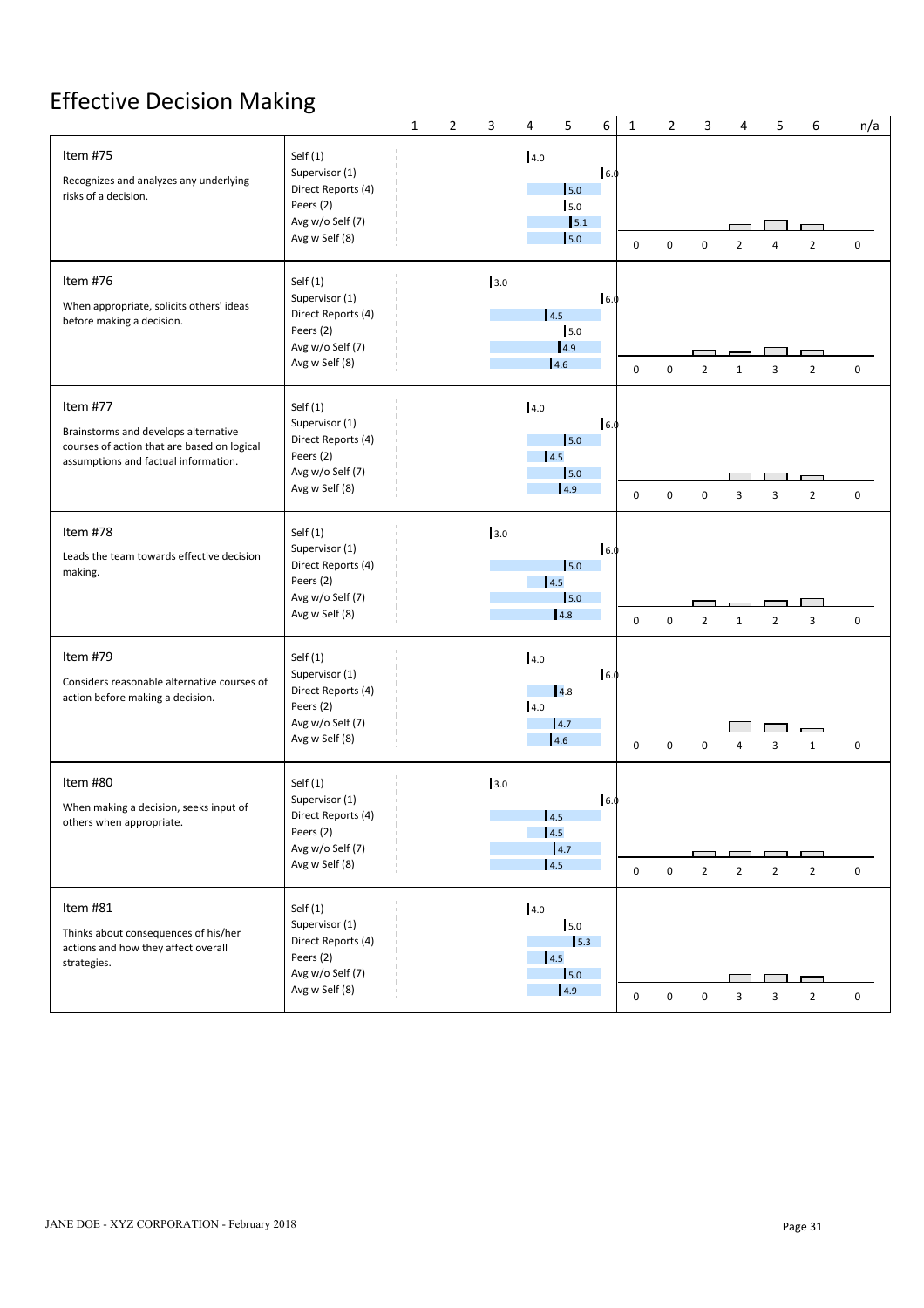### Financial Acumen 1 2 3 4 5 6 1 2 3 4 5 6 n/a Self 3.88 Supervisor 5.00 5.00 Direct Reports 2018 and 2019 and 2019 and 2019 and 2019 and 2019 and 2019 and 2019 and 2019 and 201 5.84 Peers and the contract of the state of the state of the state of the state of the state of the state of the state of the state of the state of the state of the state of the state of the state of the state of the state of t 5.56 Avg w/o Self 5.47 Avg w Self 5.07 0 0 3 5 18 33 5 Item #17 Self (1) 4.0 Supervisor (1) 5.0 Demonstrates financial responsibility Direct Reports (4) 6.0 through cost savings and adherence to Peers (1) budgets. 6.0 Avg w/o Self (6) **5.8 1.8 1.8 1.8 1.8 1.8 1.8 1.8 1.8 1.8 1.8 1.8 1.8 1.8 1.8 1.8 1.8 1.8 1.8 1.8 1.8 1.8 1.8 1.8 1.8 1.8 1.8 1.8 1.8 1.8 1.8 1.8 1.8 1.8 1.8 1.8 1.8** Avg w Self (7) <sup>0</sup> <sup>0</sup> <sup>0</sup> <sup>1</sup> <sup>1</sup> <sup>5</sup> <sup>1</sup> 5.6 Item #18 Self (1) 5.0 Supervisor (1) 5.0 Makes budgetary adjustments consistent Direct Reports (4) 6.0 with departmental goals. Peers (1) 6.0 Avg w/o Self (6) 5.8 Avg w Self (7) <sup>0</sup> <sup>0</sup> <sup>0</sup> <sup>0</sup> <sup>2</sup> <sup>5</sup> <sup>1</sup> 5.7 0 0 0 0 2 F Item #19 Self (1) 5.0 Supervisor (1) 5.0 Keeps track of technological, operational Direct Reports (3) 6.0 and financial resources needed to Peers (2) 5.5 accomplish tasks. Avg w/o Self (6) **5.7 1.8 • 1.8 • 1.9 • 1.9 • 1.9 • 1.9 • 1.9 • 1.9 • 1.9 • 1.9 • 1.9 • 1.9 • 1.9 • 1.9 • 1.9 • 1.9 • 1.9 • 1.9 • 1.9 • 1.9 • 1.9 • 1.9 • 1.9 • 1.9 • 1.9 • 1.9 • 1.9 • 1.9 • 1.9 • 1.9 • 1.9 • 1.9 • 1.9 • 1.9 • 1.1.9 • 1.1** Avg w Self (7) <sup>0</sup> <sup>0</sup> <sup>0</sup> <sup>0</sup> <sup>3</sup> <sup>4</sup> <sup>1</sup> 5.6 Item #20 Self (1) 3.0 Supervisor (1) 5.0 Analyzes financial information to identify Direct Reports (3) 6.0 cost improvement opportunities. Peers (1) 6.0 Avg w/o Self (5) 5.8 ┑ Avg w Self (6) <sup>0</sup> <sup>0</sup> <sup>1</sup> <sup>0</sup> <sup>1</sup> <sup>4</sup> <sup>2</sup> 5.3 Item #21 Self (1) 4.0 Supervisor (1) 5.0 Makes tough calls relative to adding or Direct Reports (4) deleting resources (e.g., staff, financial, time 5.5 Peers (2) allocations) to accomplish a goal. 5.0 Avg w/o Self (7) **5.3 I I I I I** 5.1 0 0 0 1 5 2 Avg w Self (8) <sup>0</sup> <sup>0</sup> <sup>0</sup> <sup>1</sup> <sup>5</sup> <sup>2</sup> <sup>0</sup> Item #22 Self (1) 3.0 Supervisor (1) 5.0 Identifies and organizes resources needed Direct Reports (4) 5.8 to accomplish tasks. Peers (2) 5.5 Avg w/o Self (7) 5.6 5.3 0 0 1 0 3 4 Avg w Self (8) <sup>0</sup> <sup>0</sup> <sup>1</sup> <sup>0</sup> <sup>3</sup> <sup>4</sup> <sup>0</sup>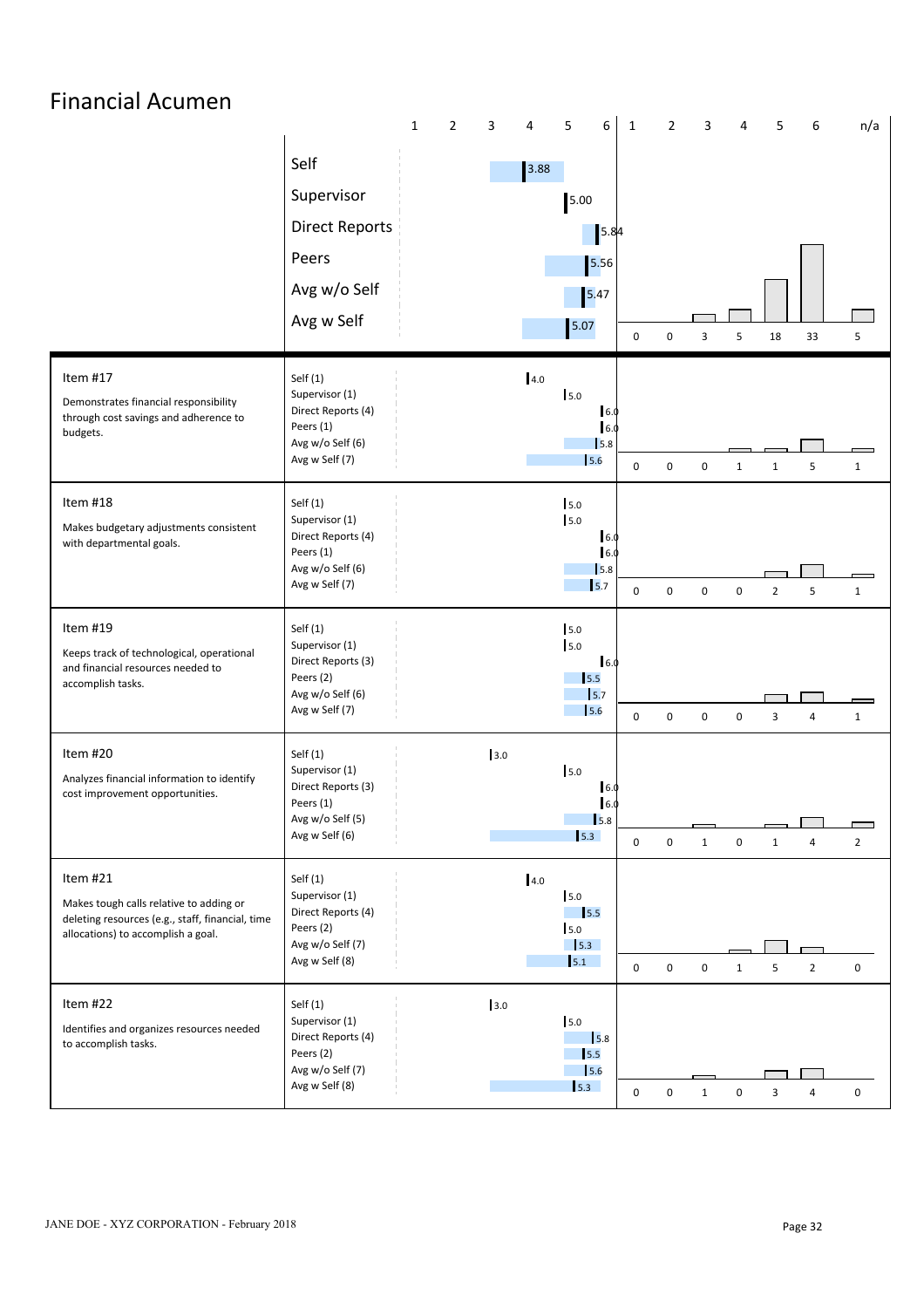# Financial Acumen

|                                                                                                                                  |                                                                                                       |  |     | 4   |                                         | 6                        |  |  | כ | b | n/a      |
|----------------------------------------------------------------------------------------------------------------------------------|-------------------------------------------------------------------------------------------------------|--|-----|-----|-----------------------------------------|--------------------------|--|--|---|---|----------|
| Item #23<br>Has a basic understanding of financial<br>aspects and complexities of a health care<br>organization.                 | Self $(1)$<br>Supervisor (1)<br>Direct Reports (4)<br>Peers (2)<br>Avg w/o Self (7)<br>Avg w Self (8) |  |     | 4.0 | 5.0                                     | 6.0<br>6.0<br>5.9<br>5.6 |  |  |   | b | 0        |
| Item #24<br>Maximizes productivity through effective<br>prioritization and allocation of resources<br>based on these priorities. | Self $(1)$<br>Supervisor (1)<br>Direct Reports (4)<br>Peers (2)<br>Avg w/o Self (7)<br>Avg w Self (8) |  | 3.0 |     | 5.0<br> 4.5<br>5.1<br>$\vert 4.9 \vert$ | 15.5                     |  |  |   |   | $\Omega$ |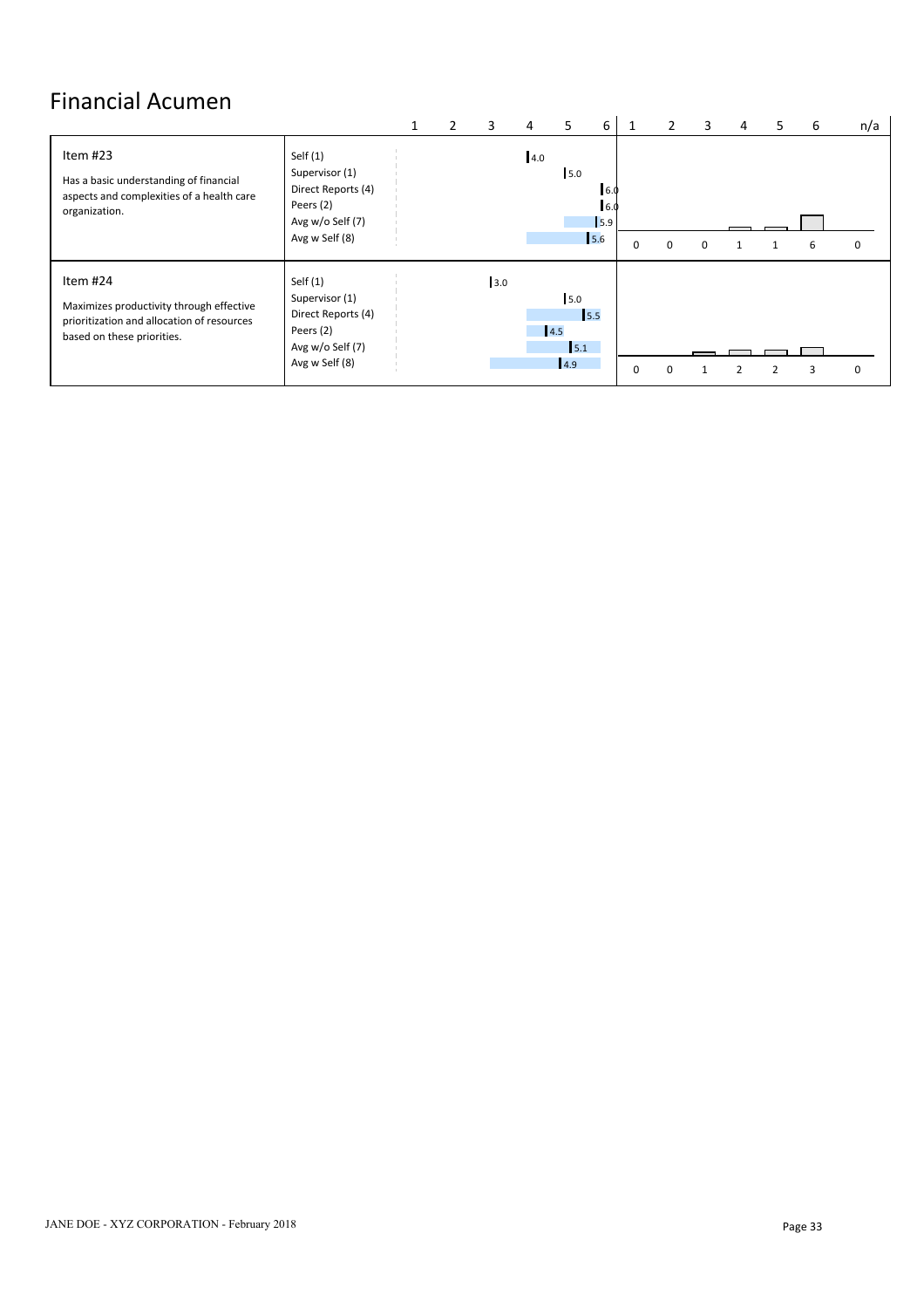| Innovative Leadership                                                                                                                       |                                                                                                       |                                                                                                        |                                                              |                                                  |                                  |  |
|---------------------------------------------------------------------------------------------------------------------------------------------|-------------------------------------------------------------------------------------------------------|--------------------------------------------------------------------------------------------------------|--------------------------------------------------------------|--------------------------------------------------|----------------------------------|--|
|                                                                                                                                             | $\mathbf{1}$<br>Self<br>Supervisor<br><b>Direct Reports</b><br>Peers<br>Avg w/o Self<br>Avg w Self    | 6<br>$\overline{2}$<br>5<br>3<br>4<br>$\boxed{3.57}$<br>5.14<br>$\boxed{5.54}$<br>5.14<br>5.27<br>4.85 | $\overline{2}$<br>$\mathbf{1}$<br>$\mathbf 0$<br>$\mathbf 0$ | 3<br>4<br>5<br>10<br>5<br>11                     | n/a<br>6<br>27<br>$\overline{3}$ |  |
| Item #44<br>Describes the vision in a way that motivates<br>others to align their efforts with the long-<br>term goals of the organization. | Self(1)<br>Supervisor (1)<br>Direct Reports (4)<br>Peers (1)<br>Avg w/o Self (6)<br>Avg w Self (7)    | 4.0<br>5.0<br>$\vert$ 5.5<br>5.0<br>$\vert$ 5.3<br>5.1                                                 | $\mathbf 0$<br>$\mathsf 0$                                   | $\mathbf 0$<br>$\overline{2}$<br>$\overline{2}$  | 3<br>$\mathbf{1}$                |  |
| Item #45<br>Adheres to moral and ethical principles;<br>promotes a positive, ethical image of the<br>organization.                          | Self $(1)$<br>Supervisor (1)<br>Direct Reports (4)<br>Peers (2)<br>Avg w/o Self (7)<br>Avg w Self (8) | 3.0<br>4.0<br>$\vert$ 5.5<br>6.0<br>5.4<br>5.1                                                         | $\mathbf 0$<br>$\mathsf 0$                                   | $\overline{2}$<br>$\mathbf 0$<br>$\mathbf{1}$    | 5<br>0                           |  |
| Item #46<br>Exercises creativity and initiative in solving<br>complex problems.                                                             | Self $(1)$<br>Supervisor (1)<br>Direct Reports (4)<br>Peers (2)<br>Avg w/o Self (7)<br>Avg w Self (8) | 4.0<br>16.0<br>$\vert$ 5.5<br>5.5<br>5.6<br>5.4                                                        | $\mathsf 0$<br>$\mathbf 0$                                   | 0<br>3<br>1                                      | $\mathbf 0$<br>$\overline{a}$    |  |
| Item #47<br>Prioritizes and protects against high impact<br>potential problems.                                                             | Self $(1)$<br>Supervisor (1)<br>Direct Reports (3)<br>Peers (2)<br>Avg w/o Self (6)<br>Avg w Self (7) | 3.0<br>6.0<br>16.0<br>$\vert$ <sub>5.5</sub><br>$\vert$ <sub>5.8</sub><br>5.4                          | $\mathbf 0$<br>$\mathsf 0$                                   | $\mathbf{1}$<br>$\boldsymbol{0}$<br>$\mathbf{1}$ | 5<br>$\mathbf{1}$                |  |
| Item #48<br>Develops ways to eliminate re-occurring<br>problems.                                                                            | Self(1)<br>Supervisor (1)<br>Direct Reports (4)<br>Peers (2)<br>Avg w/o Self (7)<br>Avg w Self (8)    | 4.0<br>6.0<br>$\vert$ 5.5<br>4.0<br>5.1<br>$\vert$ 5.0                                                 | $\mathbf 0$<br>$\mathsf 0$                                   | $\overline{2}$<br>$\mathbf{1}$<br>$\mathbf{1}$   | $\mathsf 0$<br>$\overline{a}$    |  |
| Item #49<br>Identifies a variety of alternative solutions<br>to issues and problems.                                                        | Self $(1)$<br>Supervisor (1)<br>Direct Reports (4)<br>Peers (1)<br>Avg w/o Self (6)<br>Avg w Self (7) | 4.0<br>3.0<br>5.3<br>5.0<br>4.8<br>4.7                                                                 | $\mathsf 0$<br>$\mathbf 0$                                   | $\overline{2}$<br>$\overline{2}$<br>1            | $\overline{2}$<br>$\mathbf{1}$   |  |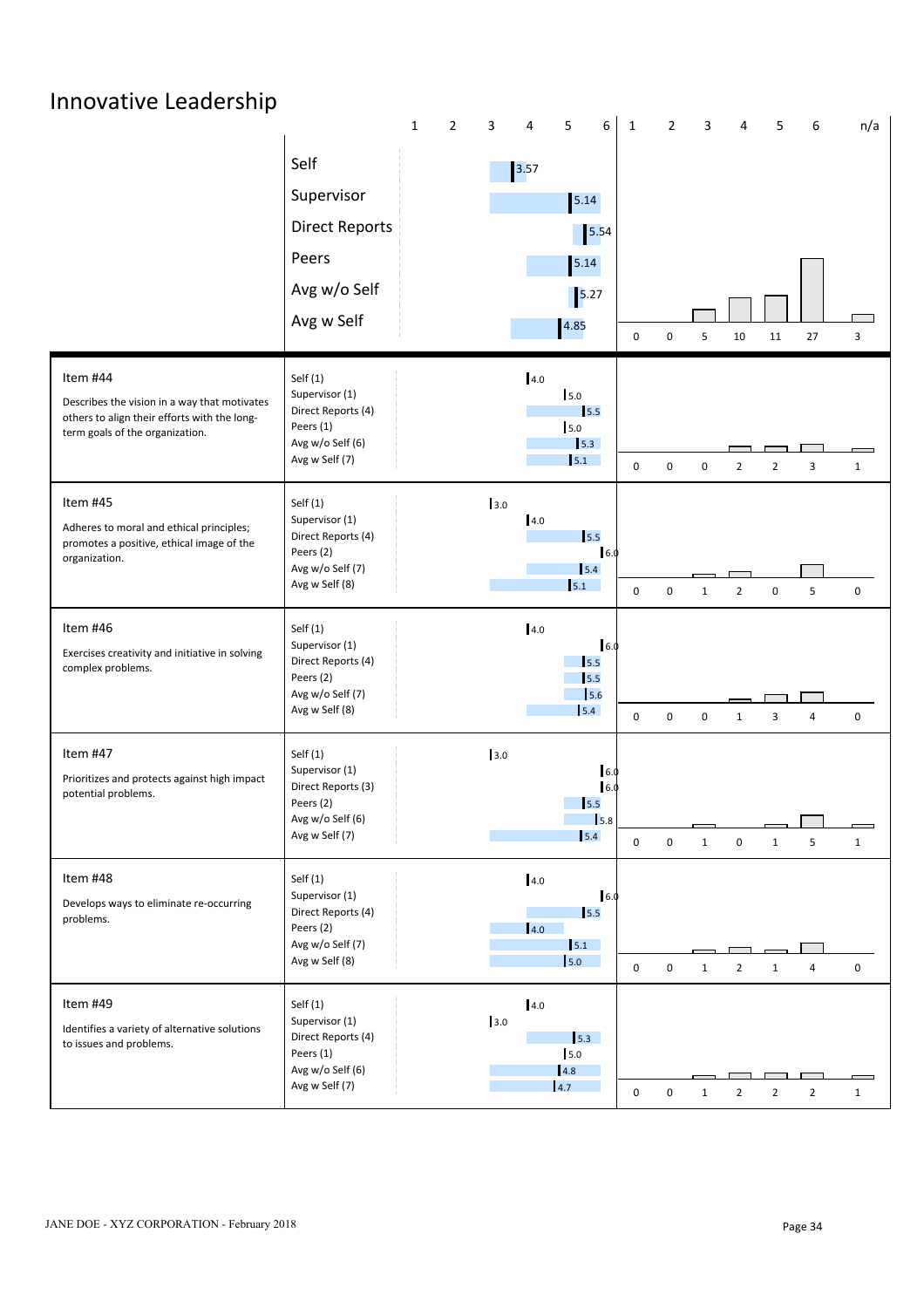# Innovative Leadership<br>
The Second Second Second Second Second Second Second Second Second Second Second Second Second Second Second Second Second Second Second Second Second Second Second Second Second Second Second Second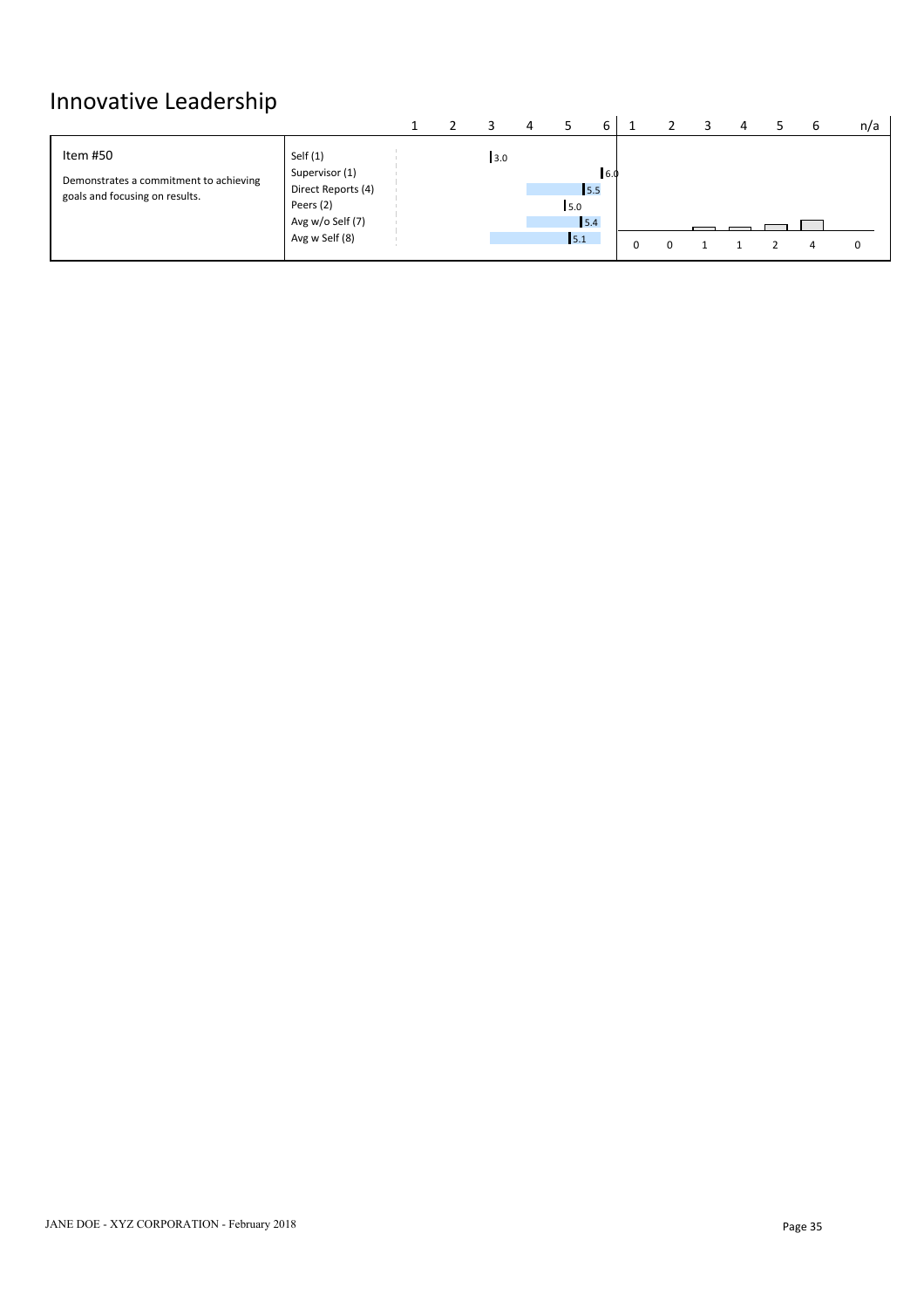|                                                                                             | $\mathbf{1}$<br>$\overline{2}$                                                                        | 5<br>6<br>3<br>4                                                                                          | n/a<br>1<br>$\overline{2}$<br>3<br>5<br>6<br>Δ                                                                           |
|---------------------------------------------------------------------------------------------|-------------------------------------------------------------------------------------------------------|-----------------------------------------------------------------------------------------------------------|--------------------------------------------------------------------------------------------------------------------------|
|                                                                                             | Self<br>Supervisor<br><b>Direct Reports</b><br>Peers<br>Avg w/o Self<br>Avg w Self                    | $\begin{array}{ c c }\n 3.42\n \end{array}$<br>$\vert 4.79$<br>$5.43$<br>$5.21$<br>$\boxed{5.14}$<br>4.71 | 22<br>37<br>$\pmb{0}$<br>$\mathbf 0$<br>19<br>59<br>15                                                                   |
| Item #25<br>Understands how clinical trends impact<br>operations and budgetary issues.      | Self(1)<br>Supervisor (1)<br>Direct Reports (3)<br>Avg w/o Self (4)<br>Avg w Self (5)                 | 4.0<br>5.0<br>$\vert$ <sub>5.7</sub><br>$\vert$ 5.5<br>5.2                                                | $\mathbf 0$<br>$\mathsf 0$<br>$\mathbf 0$<br>$\overline{2}$<br>$\overline{2}$<br>$\overline{\mathbf{3}}$<br>$\mathbf{1}$ |
| Item #26<br>Deals effectively with disruptions in<br>meetings.                              | Self(1)<br>Supervisor (1)<br>Direct Reports (4)<br>Peers (1)<br>Avg w/o Self (6)<br>Avg w Self (7)    | 3.0<br>3.0<br>5.0<br>16.0<br>4.8<br>4.6                                                                   | $\mathbf 0$<br>$\mathsf 0$<br>$\overline{2}$<br>$\overline{2}$<br>$\overline{2}$<br>$\mathbf{1}$<br>$\mathbf{1}$         |
| Item #27<br>Focuses meeting discussions on one specific<br>topic at a time.                 | Self(1)<br>Supervisor (1)<br>Direct Reports (4)<br>Peers (1)<br>Avg w/o Self (6)<br>Avg w Self (7)    | 4.0<br>5.0<br>5.0<br>5.0<br>$\vert$ 5.0<br>4.9                                                            | $\mathbf 0$<br>$\mathbf 0$<br>$\mathbf 0$<br>$\overline{2}$<br>$\mathbf{1}$<br>$\mathbf{1}$<br>4                         |
| Item #28<br>Organizes own time effectively.                                                 | Self (1)<br>Supervisor (1)<br>Direct Reports (4)<br>Peers (2)<br>Avg w/o Self (7)<br>Avg w Self (8)   | 3.0<br>5.0<br>15.5<br>5.0<br>$\vert$ 5.3<br>$\vert$ 5.0                                                   | $\mathbf 0$<br>$\mathbf 0$<br>$\mathsf 0$<br>$\overline{2}$<br>$\mathbf{1}$<br>$\mathbf{1}$<br>4                         |
| Item #29<br>Effectively manages the deployment of<br>equipment and supplies.                | Self $(1)$<br>Supervisor (1)<br>Direct Reports (4)<br>Peers (1)<br>Avg w/o Self (6)<br>Avg w Self (7) | 4.0<br>5.0<br>$\vert$ 5.8<br>5.0<br>$\vert$ 5.5<br>$\vert$ 5.3                                            | $\mathbf 0$<br>$\mathsf 0$<br>$\mathbf 0$<br>3<br>3<br>$\mathbf{1}$<br>1                                                 |
| Item #30<br>Understands basic financial concepts and<br>completes simple variance analysis. | Self (1)<br>Supervisor (1)<br>Direct Reports (3)<br>Peers (2)<br>Avg w/o Self (6)<br>Avg w Self (7)   | 3.0<br>5.0<br>16.0<br>$\mathbf{I}$ 5.5<br>$\vert$ <sub>5.7</sub><br>$\vert$ 5.3                           | $\mathbf 0$<br>$\mathsf 0$<br>$\mathbf{1}$<br>$\mathsf 0$<br>$\overline{2}$<br>$\overline{a}$<br>$\mathbf{1}$            |

## Managerial Competence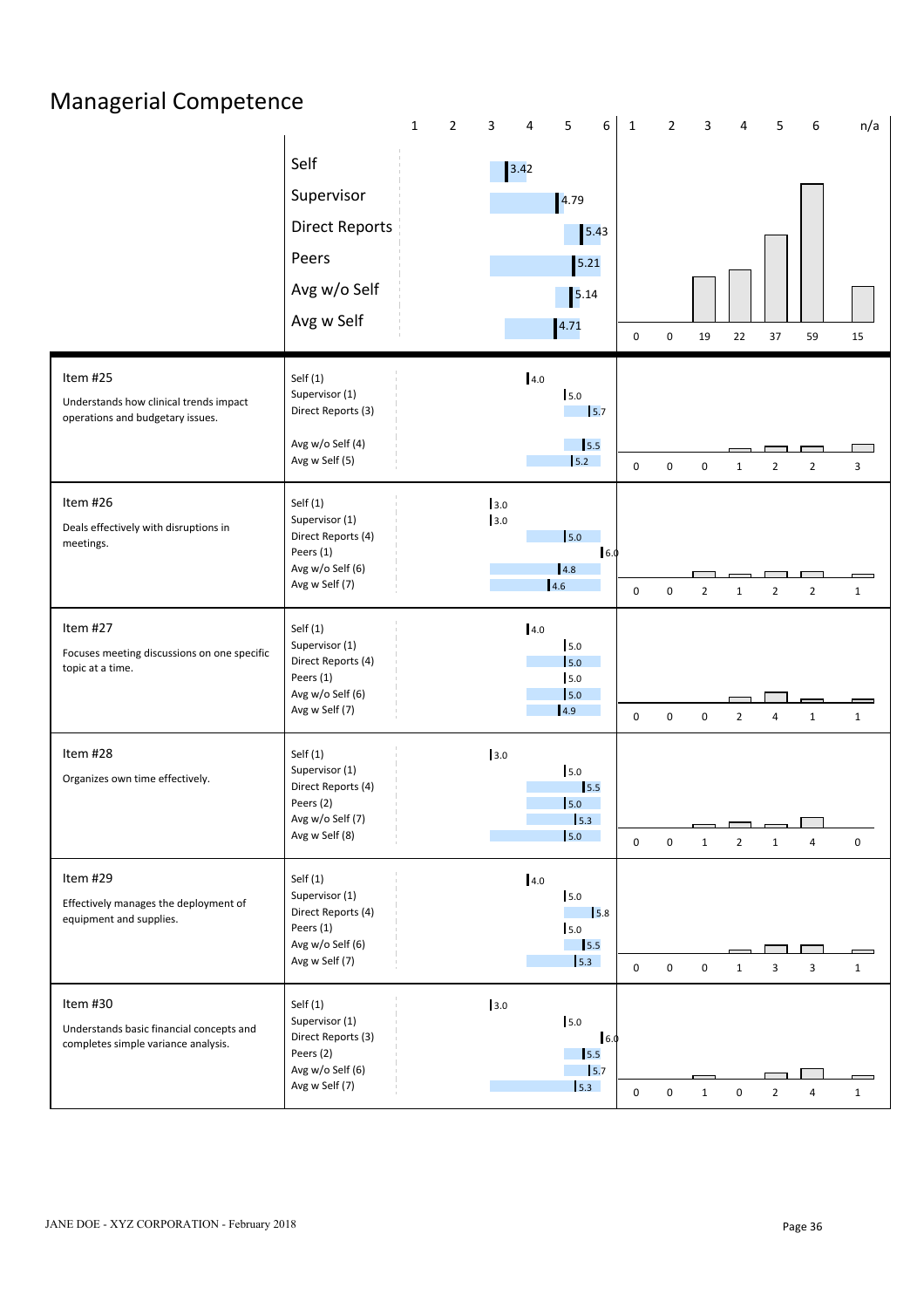# Managerial Competence

|                                                                                                                           |                                                                                                       | 1 | $\overline{2}$ | 3          | 4                 | 5                                                                | 6    | 1           | $\overline{2}$ | 3              | 4              | 5                | 6                       | n/a            |
|---------------------------------------------------------------------------------------------------------------------------|-------------------------------------------------------------------------------------------------------|---|----------------|------------|-------------------|------------------------------------------------------------------|------|-------------|----------------|----------------|----------------|------------------|-------------------------|----------------|
| Item #31<br>Effectively uses visual aids, support<br>materials, and handouts when making<br>presentations.                | Self $(1)$<br>Supervisor (1)<br>Direct Reports (4)<br>Avg w/o Self (5)<br>Avg w Self (6)              |   |                |            | 4.0               | 5.0<br>5.0<br>$\vert$ 5.0<br>4.8                                 |      | 0           | $\mathbf 0$    | 1              | $\mathbf{1}$   | $\overline{2}$   | $\overline{2}$          | $\overline{2}$ |
| Item #32<br>Presents ideas in a clear, convincing, and<br>logical manner.                                                 | Self(1)<br>Supervisor (1)<br>Direct Reports (4)<br>Peers (1)<br>Avg w/o Self (6)<br>Avg w Self (7)    |   |                | 3.0        | 4.0               | 15.5<br>5.3<br>5.0                                               | 16.0 | 0           | 0              | 1              | $\overline{2}$ | $\mathbf 0$      | 4                       | $\mathbf{1}$   |
| Item #33<br>Responds to the needs of an audience when<br>speaking by adapting communication to suit<br>them.              | Self $(1)$<br>Supervisor (1)<br>Direct Reports (4)<br>Peers (1)<br>Avg w/o Self (6)<br>Avg w Self (7) |   |                |            | 4.0               | 5.0<br>$\vert$ 5.3<br>$\vert$ 5.3<br>5.1                         | 16.0 | 0           | $\mathbf 0$    | $\mathbf{1}$   | $\mathbf{1}$   | $\mathbf{1}$     | 4                       | $\mathbf{1}$   |
| Item #34<br>Makes effective presentations to groups<br>that have immediate impact.                                        | Self(1)<br>Supervisor (1)<br>Direct Reports (4)<br>Peers (1)<br>Avg w/o Self (6)<br>Avg w Self (7)    |   |                | 3.0        |                   | 5.0<br>15.5<br>5.5<br>5.1                                        | 6.0  | $\mathbf 0$ | $\mathbf 0$    | $\mathbf{1}$   | $\mathbf{1}$   | $\mathbf{1}$     | $\overline{4}$          | $\mathbf{1}$   |
| Item #35<br>Recognizes what types of tasks can be<br>delegated to employees and what tasks<br>should not be delegated.    | Self $(1)$<br>Supervisor (1)<br>Direct Reports (4)<br>Peers (2)<br>Avg w/o Self (7)<br>Avg w Self (8) |   |                | 3.0<br>3.0 | 4.0<br>4.4<br>4.3 | 5.3                                                              |      | $\mathbf 0$ | $\mathbf 0$    | $\overline{4}$ | $\mathbf{1}$   | $\boldsymbol{0}$ | $\overline{3}$          | 0              |
| Item #36<br>Provides employee appropriate resources,<br>authority, and support necessary to<br>complete a delegated task. | Self $(1)$<br>Supervisor (1)<br>Direct Reports (4)<br>Peers (2)<br>Avg w/o Self (7)<br>Avg w Self (8) |   |                | 3.0        |                   | 5.0<br>$\vert$ <sub>5.5</sub><br>4.5<br>5.1<br>$\vert 4.9 \vert$ |      | $\mathbf 0$ | $\mathbf 0$    | $\mathbf{1}$   | $\overline{2}$ | $\overline{2}$   | $\mathbf{3}$            | $\mathsf 0$    |
| Item #37<br>Assigns tasks based on individual strengths.                                                                  | Self $(1)$<br>Supervisor (1)<br>Direct Reports (4)<br>Peers (2)<br>Avg w/o Self (7)<br>Avg w Self (8) |   |                | 3.0        |                   | 5.0<br>$\vert$ 5.3<br>5.0<br>$\vert$ 5.1<br> 4.9                 |      | $\mathbf 0$ | $\mathbf 0$    | $\overline{2}$ | $\mathbf 0$    | $\overline{3}$   | $\overline{\mathbf{3}}$ | 0              |
| Item #38<br>Manages time effectively.                                                                                     | Self $(1)$<br>Supervisor (1)<br>Direct Reports (4)<br>Peers (2)<br>Avg w/o Self (7)<br>Avg w Self (8) |   |                |            | 4.0               | 5.0<br>15.5<br>5.0<br>$\vert$ 5.3<br>5.1                         |      | $\mathbf 0$ | $\mathbf 0$    | $\mathbf 0$    | $\overline{2}$ | $\overline{3}$   | $\mathbf{3}$            | 0              |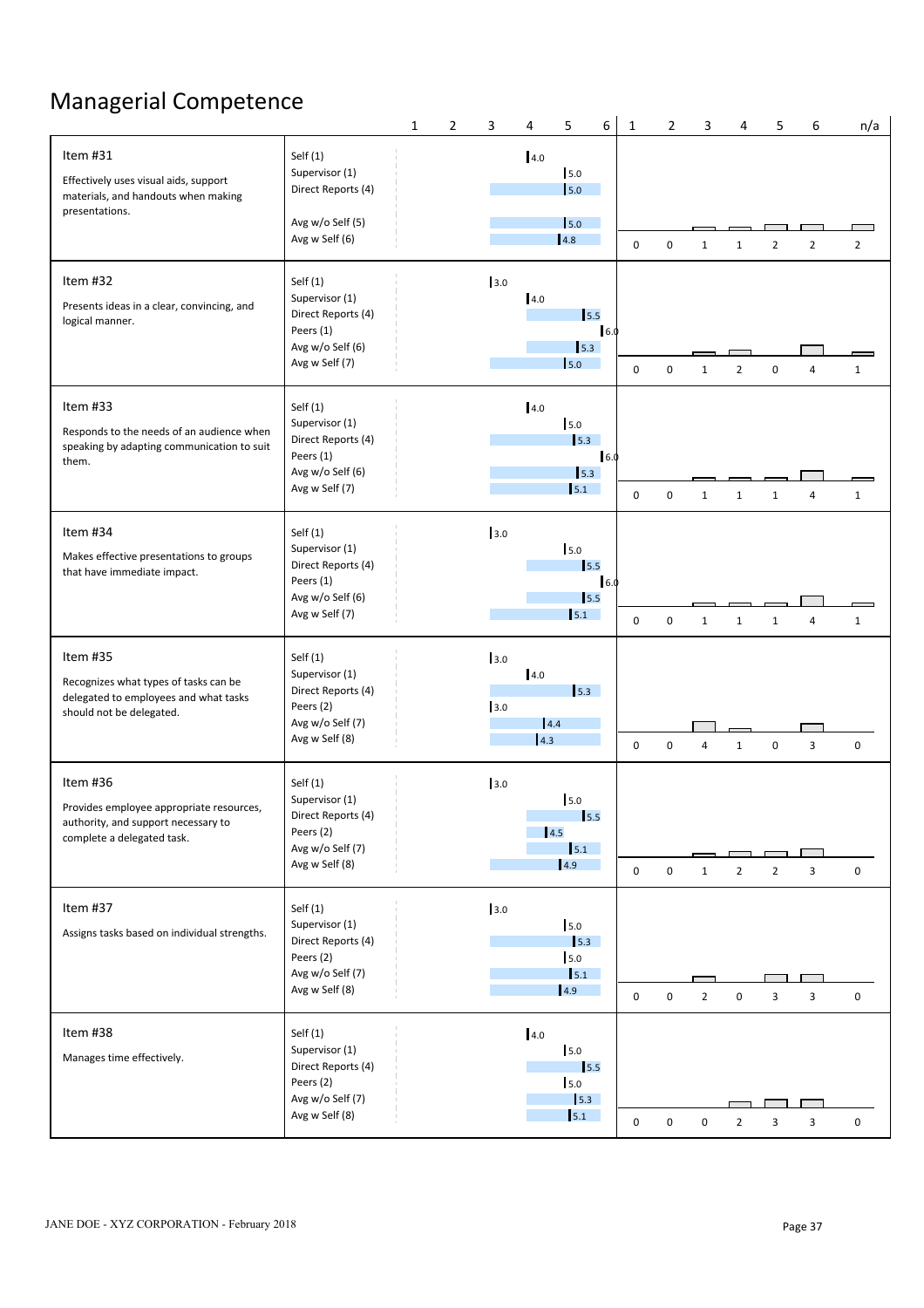# Managerial Competence

|                                                                                                                                                                            |                                                                                                       | $\mathbf{1}$ | $\overline{2}$ | 3   | $\overline{4}$ | 5                                        | 6                  | $\mathbf{1}$ | $\overline{2}$ | $\overline{3}$ | 4              | 5              | 6              | n/a          |
|----------------------------------------------------------------------------------------------------------------------------------------------------------------------------|-------------------------------------------------------------------------------------------------------|--------------|----------------|-----|----------------|------------------------------------------|--------------------|--------------|----------------|----------------|----------------|----------------|----------------|--------------|
| Item #39<br>Helps employees set priorities, plan for time<br>management, and avoid procrastination.                                                                        | Self $(1)$<br>Supervisor (1)<br>Direct Reports (4)<br>Peers (2)<br>Avg w/o Self (7)<br>Avg w Self (8) |              |                | 3.0 |                | 5.0<br>5.0<br>14.5<br>4.9<br>4.6         |                    | $\mathbf 0$  | $\mathbf 0$    | $\overline{2}$ | $\mathbf{1}$   | 3              | $\overline{2}$ | 0            |
| Item #40<br>Effectively identifies a job candidate's<br>strengths and weaknesses, as related to the<br>position, during a selection interview.                             | Self $(1)$<br>Supervisor (1)<br>Direct Reports (4)<br>Peers (1)<br>Avg w/o Self (6)<br>Avg w Self (7) |              |                |     | 4.0            | 5.0<br>15.5<br>$\vert$ 5.5<br>5.3        | 6.0                | $\Omega$     | $\Omega$       | $\Omega$       | $\overline{2}$ | $\mathbf{1}$   |                | 1            |
| Item #41<br>Asks open-ended questions relevant to the<br>position of a job interview candidate to<br>obtain information about their experiences,<br>education, and skills. | Self $(1)$<br>Supervisor (1)<br>Direct Reports (4)<br>Peers (1)<br>Avg w/o Self (6)<br>Avg w Self (7) |              |                | 3.0 |                | 5.0<br>5.0<br>$\vert$ 5.5<br>5.1         | $\sqrt{5.8}$       | $\mathbf 0$  | 0              | $\mathbf{1}$   | 0              | $\overline{3}$ | 3              | $\mathbf{1}$ |
| Item #42<br>Prior to an interview, determines<br>requirements and prepares questions<br>around those requirements.                                                         | Self $(1)$<br>Supervisor (1)<br>Direct Reports (4)<br>Peers (1)<br>Avg w/o Self (6)<br>Avg w Self (7) |              |                |     | 4.0            | 5.0<br>5.0<br>$\vert$ 5.5<br>$\vert$ 5.3 | 5.8                | $\mathbf 0$  | $\mathbf 0$    | $\mathbf 0$    | 1              | $\overline{3}$ | $\overline{3}$ | $\mathbf{1}$ |
| Item #43<br>Uses the appropriate methods, including<br>available technology, to complete tasks.                                                                            | Self $(1)$<br>Supervisor (1)<br>Direct Reports (4)<br>Peers (2)<br>Avg w/o Self (7)<br>Avg w Self (8) |              |                | 3.0 |                | 5.0<br>15.5<br>5.3                       | $\vert$ 6.0<br>5.6 | $\Omega$     | $\Omega$       |                |                |                | 5              | $\mathbf 0$  |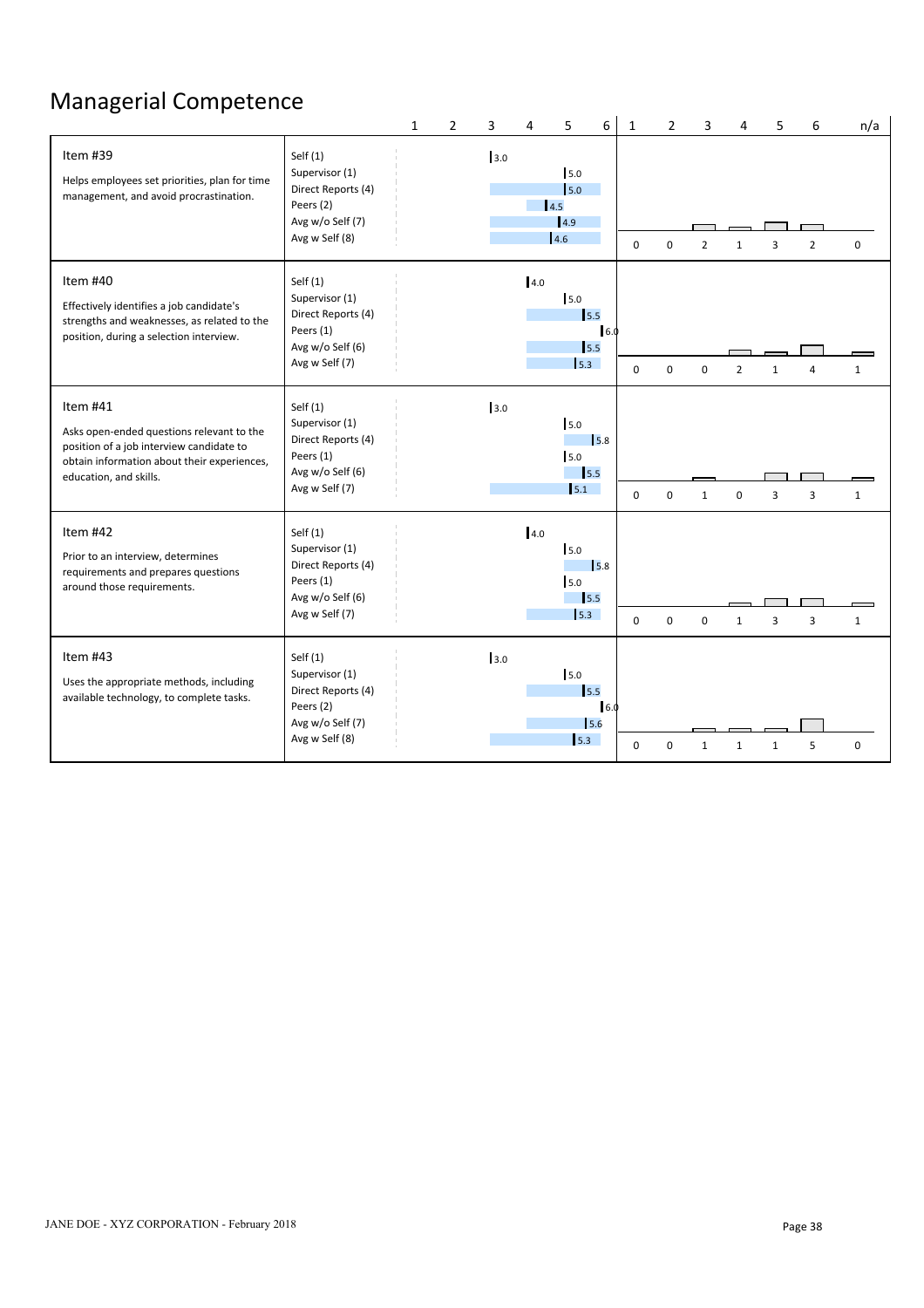# Relationship Management

|                                                                                                                                                 |                                                                                                    | $\mathbf{1}$ | $\overline{2}$<br>3 | 5<br>4                                                                       | 6<br>$\mathbf{1}$                | $\overline{2}$              | 3              | 5                       | 6<br>n/a                     |  |
|-------------------------------------------------------------------------------------------------------------------------------------------------|----------------------------------------------------------------------------------------------------|--------------|---------------------|------------------------------------------------------------------------------|----------------------------------|-----------------------------|----------------|-------------------------|------------------------------|--|
|                                                                                                                                                 | Self<br>Supervisor<br><b>Direct Reports</b><br>Peers<br>Avg w/o Self<br>Avg w Self                 |              |                     | $\boxed{3.55}$<br>4.27<br>5.39<br>$5.27$<br>4.98<br>4.62                     | 0                                | 8<br>$\mathbf{1}$           | $20\,$         | 21                      | $37\,$<br>$\mathbf{1}$       |  |
| Item #51<br>Involves conflicting parties in a problem-<br>solving approach to manage conflict, rather<br>than forcing or imposing a resolution. | Self(1)<br>Supervisor (1)<br>Direct Reports (4)<br>Peers (2)<br>Avg w/o Self (7)<br>Avg w Self (8) |              |                     | 4.0<br>4.0<br>$\vert$ <sub>5.5</sub><br>$\vert$ <sub>5.5</sub><br>5.3<br>5.1 | 0                                | $\mathsf 0$<br>0            | $\overline{2}$ | 3                       | $\overline{\mathbf{3}}$<br>0 |  |
| Item #52<br>Resolves conflict by clarifying and discussing<br>issues positively and patiently.                                                  | Self(1)<br>Supervisor (1)<br>Direct Reports (4)<br>Peers (2)<br>Avg w/o Self (7)<br>Avg w Self (8) |              | 2.0                 | 4.0<br>4.8<br>$\vert$ 5.0<br>4.4<br>4.4                                      | $\mathbf 0$                      | $\mathbf 0$<br>$\mathbf{1}$ | $\overline{4}$ | $\mathbf{1}$            | $\overline{2}$<br>0          |  |
| Item #53<br>Makes the commitment to provide<br>customer service which is timely and<br>appropriate.                                             | Self(1)<br>Supervisor (1)<br>Direct Reports (4)<br>Peers (2)<br>Avg w/o Self (7)<br>Avg w Self (8) |              |                     | 4.0<br>5.0<br>5.0<br>15.6<br>5.4                                             | 16.0<br>$\boldsymbol{0}$         | $\mathbf 0$<br>$\mathbf 0$  | $\mathbf{1}$   | $\overline{\mathbf{3}}$ | 0<br>$\overline{4}$          |  |
| Item #54<br>Asks for and evaluates customer feedback<br>to aid in improving processes, operations<br>and customer service.                      | Self(1)<br>Supervisor (1)<br>Direct Reports (4)<br>Peers (2)<br>Avg w/o Self (7)<br>Avg w Self (8) |              | 3.0                 | 5.0<br>$\vert$ 5.5<br>5.7<br>5.4                                             | 16.0<br>$\mathbf 0$              | 0<br>$\mathbf{1}$           | $\pmb{0}$      | $\overline{2}$          | 5<br>$\mathbf 0$             |  |
| Item #55<br>Recognizes the importance of teamwork.                                                                                              | Self(1)<br>Supervisor (1)<br>Direct Reports (4)<br>Peers (2)<br>Avg w/o Self (7)<br>Avg w Self (8) |              |                     | 4.0<br>5.0<br>$\vert$ 5.6                                                    | 16.0<br>16.0<br>$\vert$ 5.9<br>0 | $\mathsf 0$<br>$\mathbf 0$  | $\mathbf{1}$   | $\mathbf{1}$            | $\mathbf 0$<br>6             |  |
| Item #56<br>Develops a cooperative and effective team<br>and motivates others to perform at top<br>standards.                                   | Self(1)<br>Supervisor (1)<br>Direct Reports (4)<br>Peers (2)<br>Avg w/o Self (7)<br>Avg w Self (8) |              | 3.0                 | 5.0<br>$\vert$ 5.5<br>$\vert$ <sub>5.7</sub><br>$\vert$ 5.4                  | 6.0<br>$\mathbf 0$               | 0<br>$\mathbf{1}$           | $\pmb{0}$      | $\overline{2}$          | 5<br>$\mathbf 0$             |  |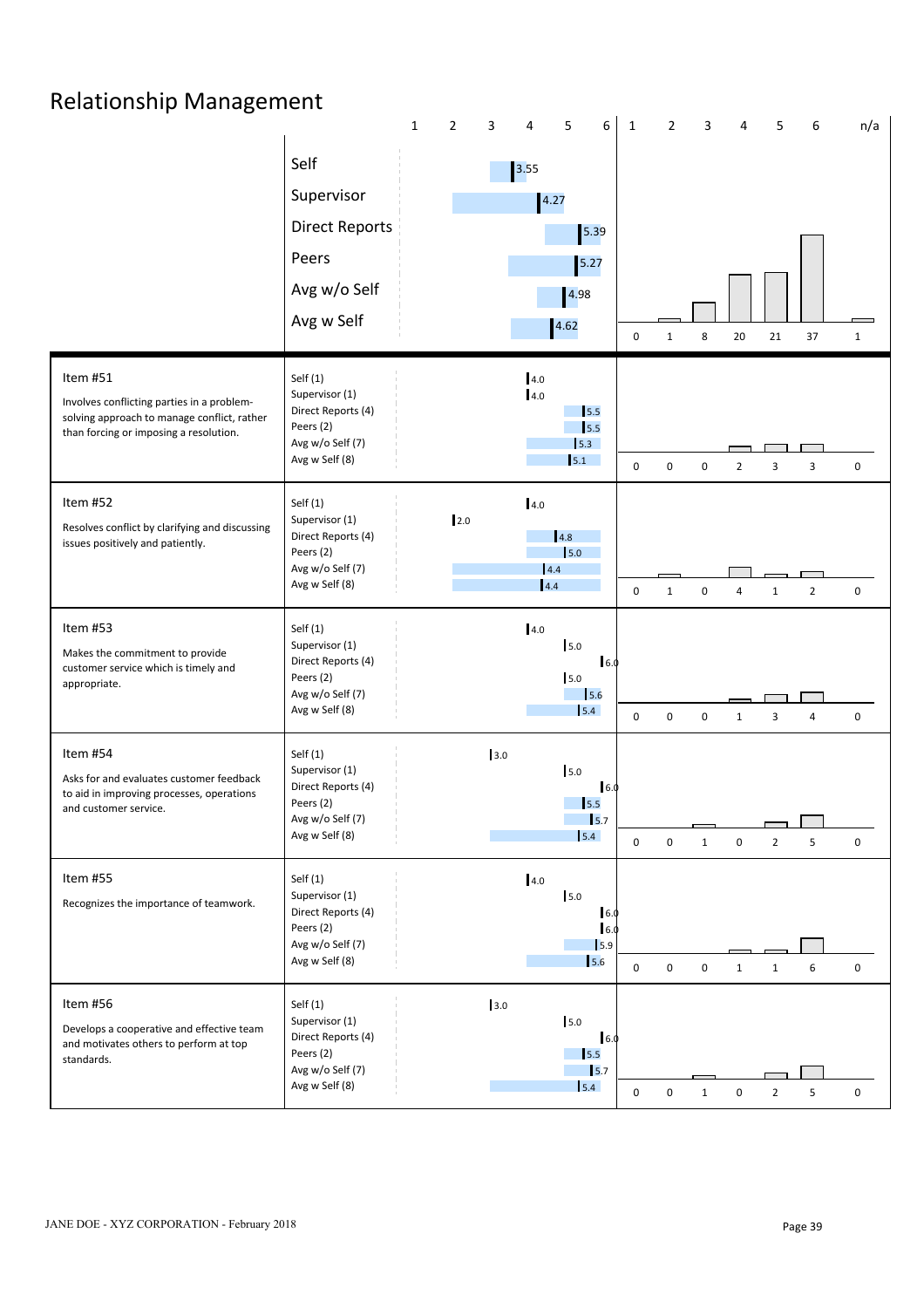# Relationship Management

|                                                                                                                                                                         |                                                                                                       | $\mathbf{1}$ | $\overline{2}$ | 3                 | 4                  | 5                                       | 6                                                   | $\mathbf{1}$ | $\overline{2}$ | 3            | 4                       | 5              | 6              | n/a         |  |
|-------------------------------------------------------------------------------------------------------------------------------------------------------------------------|-------------------------------------------------------------------------------------------------------|--------------|----------------|-------------------|--------------------|-----------------------------------------|-----------------------------------------------------|--------------|----------------|--------------|-------------------------|----------------|----------------|-------------|--|
| Item #57<br>Maintains good relationships across various<br>organizational levels.                                                                                       | Self $(1)$<br>Supervisor (1)<br>Direct Reports (4)<br>Peers (2)<br>Avg w/o Self (7)<br>Avg w Self (8) |              |                |                   | 4.0                | 5.0<br>5.5                              | $\sqrt{5.8}$<br>16.0<br>$\mathsf{I}$ <sub>5.7</sub> | $\Omega$     | 0              | $\Omega$     | 1                       | $\overline{2}$ | 5              | $\mathbf 0$ |  |
| Item #58<br>Directs others by informing, asking and<br>listening rather than dictating.                                                                                 | Self $(1)$<br>Supervisor (1)<br>Direct Reports (4)<br>Peers (1)<br>Avg w/o Self (6)<br>Avg w Self (7) |              |                | 3.0               | 4.0                | 4.8 <br> 4.8 <br>4.6                    | 6.0                                                 | $\Omega$     | $\Omega$       |              | $\overline{\mathbf{3}}$ |                | $\mathcal{P}$  | 1           |  |
| Item #59<br>Recognizes and responds to the needs of<br>others.                                                                                                          | Self $(1)$<br>Supervisor (1)<br>Direct Reports (4)<br>Peers (2)<br>Avg w/o Self (7)<br>Avg w Self (8) |              |                |                   | 4.0<br>4.0<br>14.5 | $\vert$ 5.3<br> 4.9<br>4.8              |                                                     | $\Omega$     | $\mathbf 0$    | $\mathbf 0$  | $\Delta$                | $\overline{2}$ | $\overline{2}$ | $\mathbf 0$ |  |
| Item #60<br>Seeks and graciously accepts feedback from<br>others, and actively acts on those<br>suggestions in order to better personal skills<br>and the organization. | Self $(1)$<br>Supervisor (1)<br>Direct Reports (4)<br>Peers (2)<br>Avg w/o Self (7)<br>Avg w Self (8) |              |                | 3.0               |                    | 5.0<br>4.8<br>$\vert$ 5.5<br>5.0<br>4.8 |                                                     | $\mathbf 0$  | $\mathbf 0$    | $\mathbf{1}$ | $\overline{2}$          | $\overline{3}$ | $\overline{2}$ | $\mathbf 0$ |  |
| Item #61<br>Encourages differing points of view,<br>collaboration and consensus building.                                                                               | Self $(1)$<br>Supervisor (1)<br>Direct Reports (4)<br>Peers (2)<br>Avg w/o Self (7)<br>Avg w Self (8) |              |                | 3.0<br>3.0<br>3.5 | 14.5<br>4.0<br>3.9 |                                         |                                                     | $\Omega$     | $\Omega$       |              | $\mathfrak{p}$          |                | $\mathbf{1}$   | $\mathbf 0$ |  |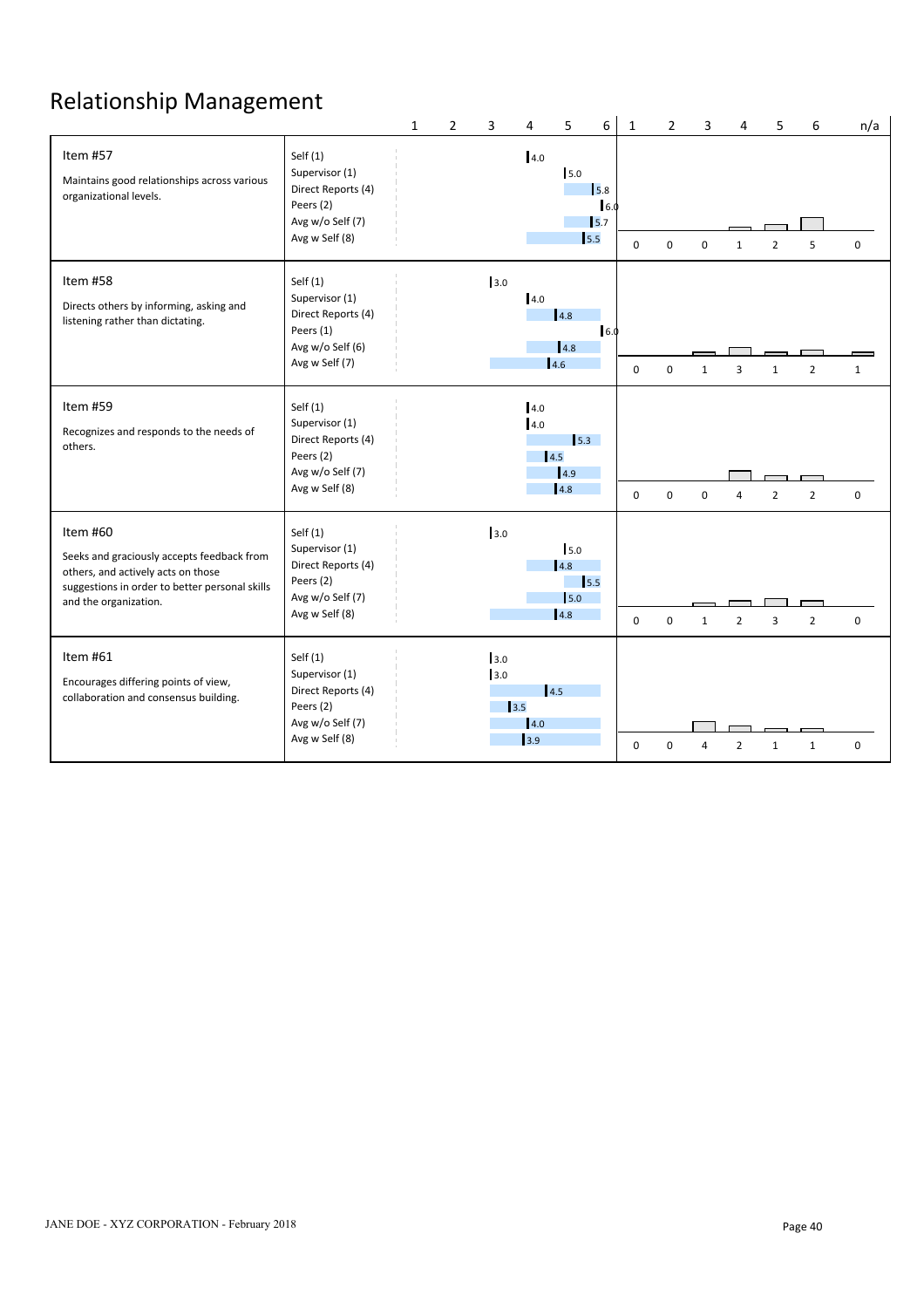### Strategic Catalyst 1 2 3 4 5 6 1 2 3 4 5 6 n/a Self Supervisor Direct Reports 2012 15.32 Peers and the contract of the set of the set of the set of the set of the set of the set of the set of the set of the set of the set of the set of the set of the set of the set of the set of the set of the set of the set o Avg w/o Self Avg w Self 0 0 5 14 23 13 1 Item #62 Creates an environment that encourages creative thinking. Self (1) Supervisor (1) Direct Reports (4) Peers (2) Avg w/o Self (7) Avg w Self (8) <sup>0</sup> <sup>0</sup> <sup>1</sup> <sup>4</sup> <sup>2</sup> <sup>1</sup> <sup>0</sup> Item #63 Monitors customer service to identify gaps and unmet needs. Self (1) Supervisor (1) Direct Reports (4) Peers (1) Avg w/o Self (6) Avg w Self (7) <sup>0</sup> <sup>0</sup> <sup>0</sup> <sup>2</sup> <sup>3</sup> <sup>2</sup> <sup>1</sup> Item #64 Knows how to communicate customer service issues effectively. Self (1) Supervisor (1) Direct Reports (4) Peers (2) Avg w/o Self (7) Avg w Self (8) <sup>0</sup> <sup>0</sup> <sup>1</sup> <sup>0</sup> <sup>5</sup> <sup>2</sup> <sup>0</sup> Item #65 Able to lead others in the implementation of changes. Self (1) Supervisor (1) Direct Reports (4) Peers (2) Avg w/o Self (7) Avg w Self (8) <sup>0</sup> <sup>0</sup> <sup>1</sup> <sup>1</sup> <sup>4</sup> <sup>2</sup> <sup>0</sup> Item #66 Recommends changes to practices based on need for change to meet organizational objectives. Self (1) Supervisor (1) Direct Reports (4) Peers (2) Avg w/o Self (7) Avg w Self (8) <sup>0</sup> <sup>0</sup> <sup>1</sup> <sup>1</sup> <sup>4</sup> <sup>2</sup> <sup>0</sup> Item #67 Comes up with fresh perspectives and innovative ideas that create value in the organization. Self (1) Supervisor (1) Direct Reports (4) Peers (2) Avg w/o Self (7) Avg w Self (8) <sup>0</sup> <sup>0</sup> <sup>1</sup> <sup>3</sup> <sup>2</sup> <sup>2</sup> <sup>0</sup> 3.57 5.00 5.32 4.21 4.84 4.53 3.0 5.0 4.8 4.0 4.6 (a)  $\qquad \qquad$   $\qquad \qquad$   $\qquad \qquad$   $\qquad \qquad$   $\qquad \qquad$   $\qquad \qquad$   $\qquad \qquad$   $\qquad \qquad$   $\qquad \qquad$   $\qquad \qquad$   $\qquad \qquad$   $\qquad \qquad$   $\qquad \qquad$   $\qquad \qquad$   $\qquad \qquad$   $\qquad \qquad$   $\qquad \qquad$   $\qquad \qquad$   $\qquad \qquad$   $\qquad \qquad$   $\qquad \qquad$   $\qquad \qquad$   $\qquad \qquad$   $\qquad \qquad$ 4.4 0 0 1 1 2 4.0 5.0 5.5 4.0  $\mathsf{I}_{5.2}$  $5.0$  0 0 0 2 3 3.0 5.0 5.5 5.0 5.3  $5.0$  0 0 1 0 5 4.0 5.0 5.5 4.0 5.0 4.9 3.0 5.0 5.5 4.5  $\vert$  5.1 4.9 4.0 5.0 5.3 3.5 4.7 4.6 0 0 1 2 2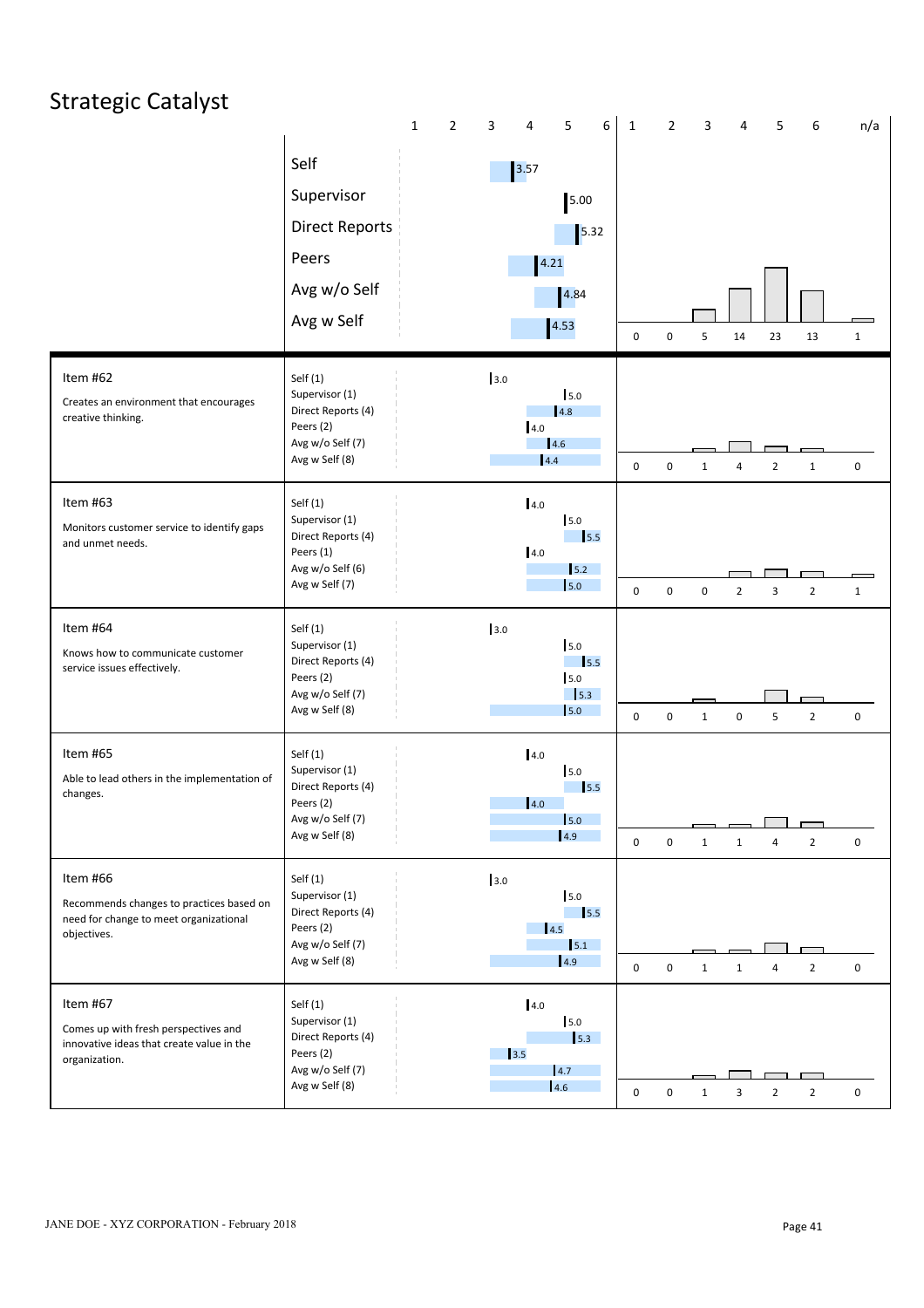# Strategic Catalyst

| Item #68<br>Self (1)<br>4.0<br>Supervisor (1)<br>5.0<br>Works with peers and other staff in an<br>Direct Reports (4)<br>5.3<br>effective manner to accomplish goals.<br>Peers (2)<br>4.5<br>Avg w/o Self (7)<br>15.0<br>Avg w Self (8)<br>4.9 |  |  |  |  |  |  |  | n/a |
|-----------------------------------------------------------------------------------------------------------------------------------------------------------------------------------------------------------------------------------------------|--|--|--|--|--|--|--|-----|
|                                                                                                                                                                                                                                               |  |  |  |  |  |  |  |     |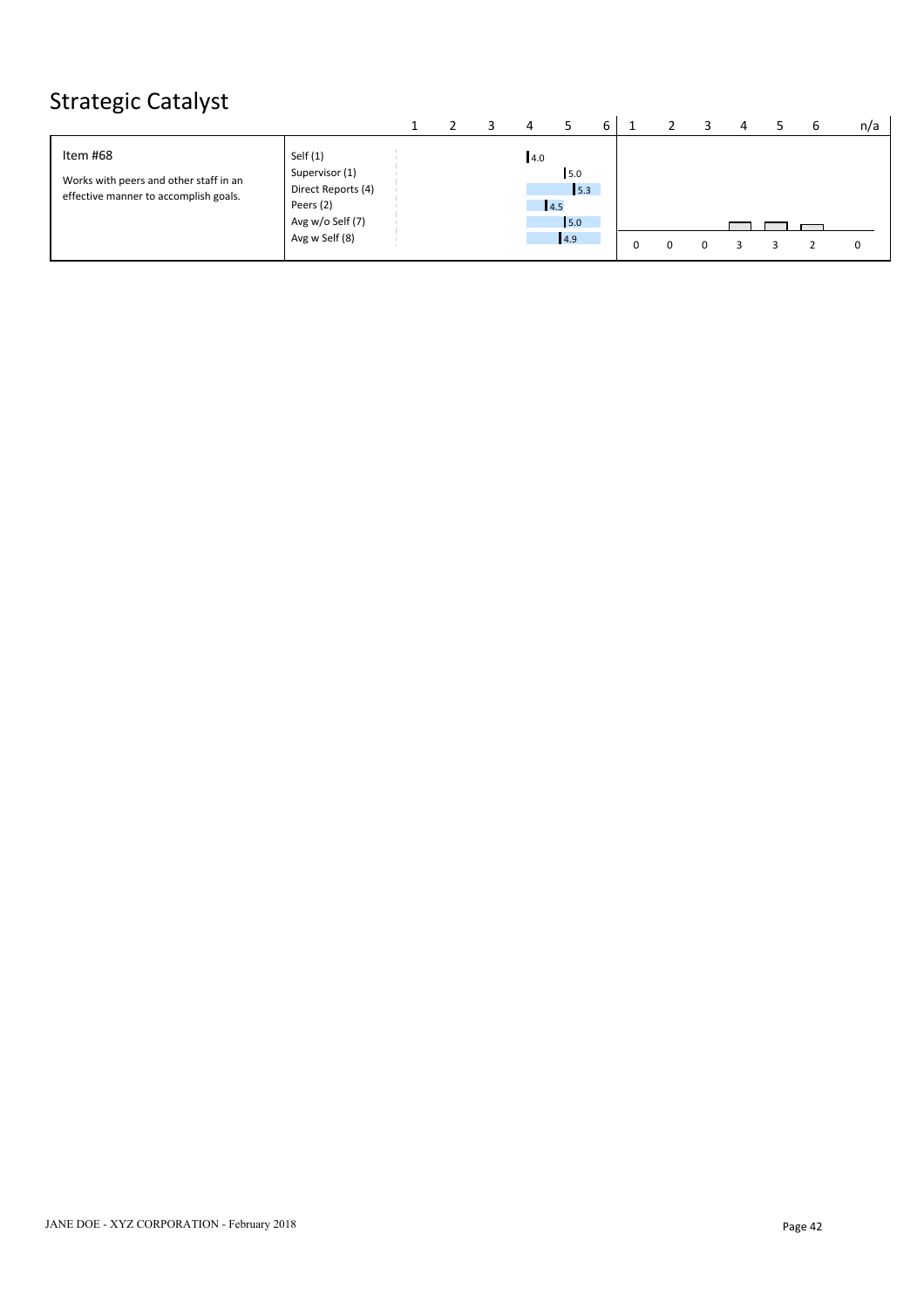# Talent Development

|                                                                                                                                           |                                                                                                       | $\mathbf{1}$ | 2   |     |                | 5                                                                       | 6 | $\mathbf{1}$     | $\mathfrak{p}$   | ς              |                         | 5              | 6              | n/a            |  |
|-------------------------------------------------------------------------------------------------------------------------------------------|-------------------------------------------------------------------------------------------------------|--------------|-----|-----|----------------|-------------------------------------------------------------------------|---|------------------|------------------|----------------|-------------------------|----------------|----------------|----------------|--|
|                                                                                                                                           | Self<br>Supervisor<br><b>Direct Reports</b><br>Peers<br>Avg w/o Self<br>Avg w Self                    |              |     |     | $\boxed{3.38}$ | 4.50<br>$\vert$ 5.14<br>$\vert$ 5.13<br>4.92<br>4.54                    |   | 0                | 1                | $\overline{4}$ | 19                      | 19             | 19             | $\overline{2}$ |  |
| Item #9<br>Creates an environment that fosters and<br>rewards collaboration, mutual support, and<br>achievement of a common goal.         | Self(1)<br>Supervisor (1)<br>Direct Reports (3)<br>Peers (2)<br>Avg w/o Self (6)<br>Avg w Self (7)    |              | 2.0 |     |                | 5.0<br>5.0<br>$\overline{\phantom{0}}$ 5.5<br>5.2<br>4.7                |   | $\mathbf 0$      | $\mathbf{1}$     | $\mathbf 0$    | $\mathbf{1}$            | $\overline{3}$ | $\overline{2}$ | $\mathbf{1}$   |  |
| Item #10<br>Demonstrates the importance of<br>professional development, rewards<br>excellence and encourages professional<br>development. | Self(1)<br>Supervisor (1)<br>Direct Reports (3)<br>Peers (2)<br>Avg w/o Self (6)<br>Avg w Self (7)    |              |     |     | 4.0            | 5.0<br>5.3<br>15.5<br>$\vert$ 5.3<br>5.1                                |   | $\mathbf 0$      | $\mathbf 0$      | $\mathbf 0$    | $\overline{2}$          | $\overline{2}$ | $\overline{3}$ | $\mathbf{1}$   |  |
| Item #11<br>Establishes clear performance expectations<br>and monitors ongoing performance.                                               | Self(1)<br>Supervisor (1)<br>Direct Reports (4)<br>Peers (2)<br>Avg w/o Self (7)<br>Avg w Self (8)    |              |     | 3.0 |                | 5.0<br>$\vert$ 5.3<br>5.0<br>$\vert$ 5.1<br>4.9                         |   | 0                | $\mathbf 0$      | $\mathbf{1}$   | $\overline{2}$          | $\overline{2}$ | $\overline{3}$ | $\mathbf 0$    |  |
| Item $#12$<br>Coaches and communicates confidence in<br>others, while holding them accountable for<br>task accomplishments.               | Self(1)<br>Supervisor (1)<br>Direct Reports (4)<br>Peers (2)<br>Avg w/o Self (7)<br>Avg w Self (8)    |              |     |     | 4.0            | 5.0<br>5.0<br>5.0<br>$\vert$ 5.0<br>4.9                                 |   | 0                | $\mathbf 0$      | $\mathbf 0$    | 3                       | 3              | $\overline{2}$ | 0              |  |
| Item #13<br>Gives employees both positive and<br>developmental feedback.                                                                  | Self $(1)$<br>Supervisor (1)<br>Direct Reports (4)<br>Peers (2)<br>Avg w/o Self (7)<br>Avg w Self (8) |              |     | 3.0 | $4.0\,$        | $\vert$ 5.3<br>$\frac{1}{5.5}$<br>$\vert$ <sub>5.1</sub><br>$\vert$ 4.9 |   | $\mathbf 0$      | $\mathbf 0$      | $\mathbf{1}$   | $\overline{2}$          | $\overline{2}$ | $\overline{3}$ | $\mathbf 0$    |  |
| Item #14<br>Gives specific, sincere, believable feedback.                                                                                 | Self(1)<br>Supervisor (1)<br>Direct Reports (4)<br>Peers (2)<br>Avg w/o Self (7)<br>Avg w Self (8)    |              |     |     | 4.0<br>4.0     | $\vert$ 5.3<br>$\vert 4.5 \vert$<br> 4.9 <br>$\vert 4.8 \vert$          |   | $\boldsymbol{0}$ | $\boldsymbol{0}$ | $\mathsf 0$    | $\overline{\mathbf{4}}$ | $\overline{2}$ | $\overline{2}$ | 0              |  |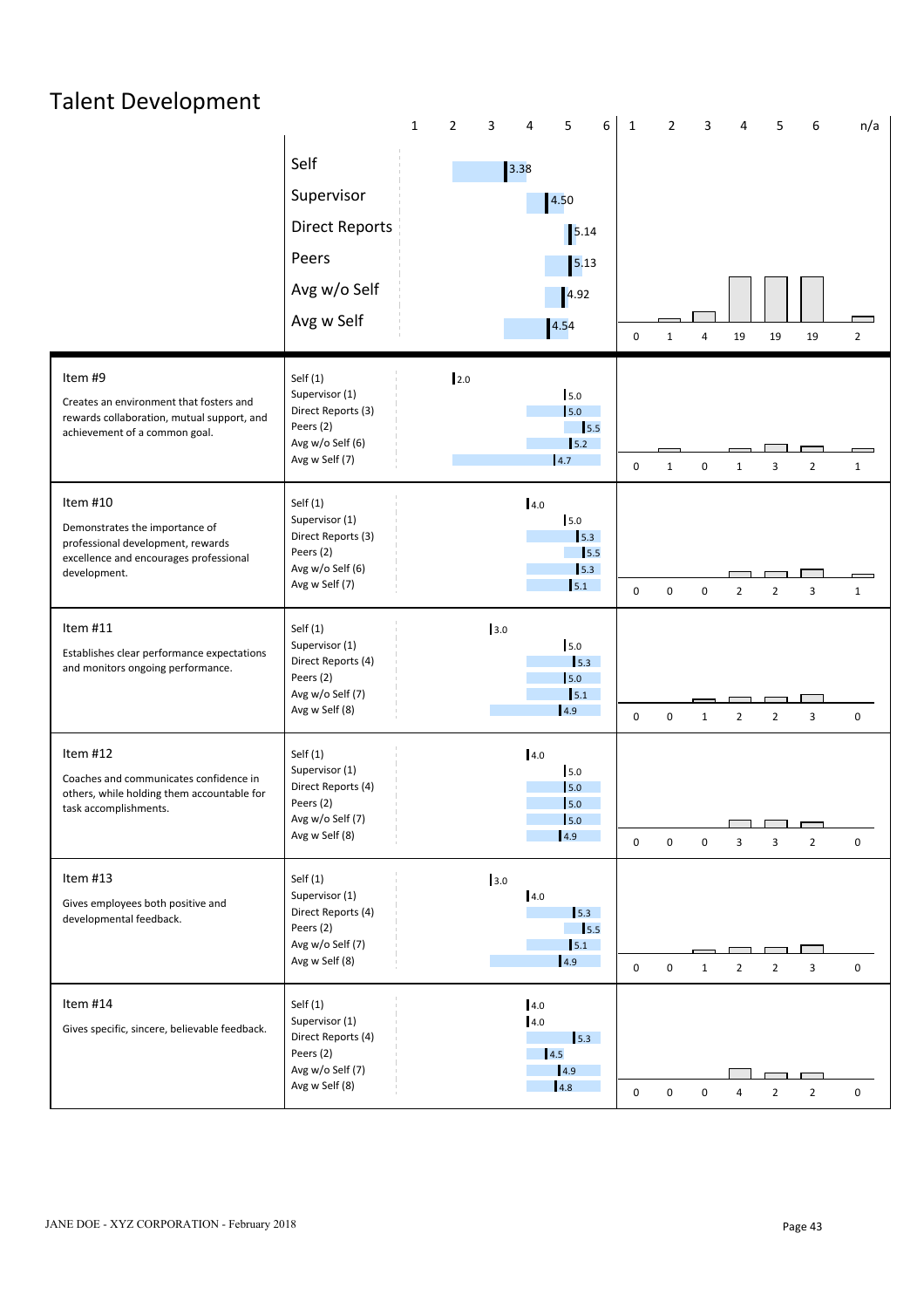# Talent Development

|                                                                                                           |                                                                                                       | 2 | 3   | 4          | 5.                               | 6 |             |          | 3        | 4 | כ | 6 | n/a          |
|-----------------------------------------------------------------------------------------------------------|-------------------------------------------------------------------------------------------------------|---|-----|------------|----------------------------------|---|-------------|----------|----------|---|---|---|--------------|
| Item #15<br>Observes the performance of employees on<br>the job in order to provide accurate<br>feedback. | Self $(1)$<br>Supervisor (1)<br>Direct Reports (4)<br>Peers (2)<br>Avg w/o Self (7)<br>Avg w Self (8) |   | 3.0 | 4.0        | 5.0<br>4.5<br>4.7<br>4.5         |   | 0           | $\Omega$ |          |   |   |   | $\mathbf{0}$ |
| ltem #16<br>Gives developmental feedback in a non-<br>threatening manner.                                 | Self $(1)$<br>Supervisor (1)<br>Direct Reports (4)<br>Peers (2)<br>Avg w/o Self (7)<br>Avg w Self (8) |   |     | 4.0<br>4.0 | 5.0<br>$\vert$ 5.5<br>5.0<br>4.9 |   | $\mathbf 0$ | $\Omega$ | $\Omega$ | з |   | ີ | $\mathbf{0}$ |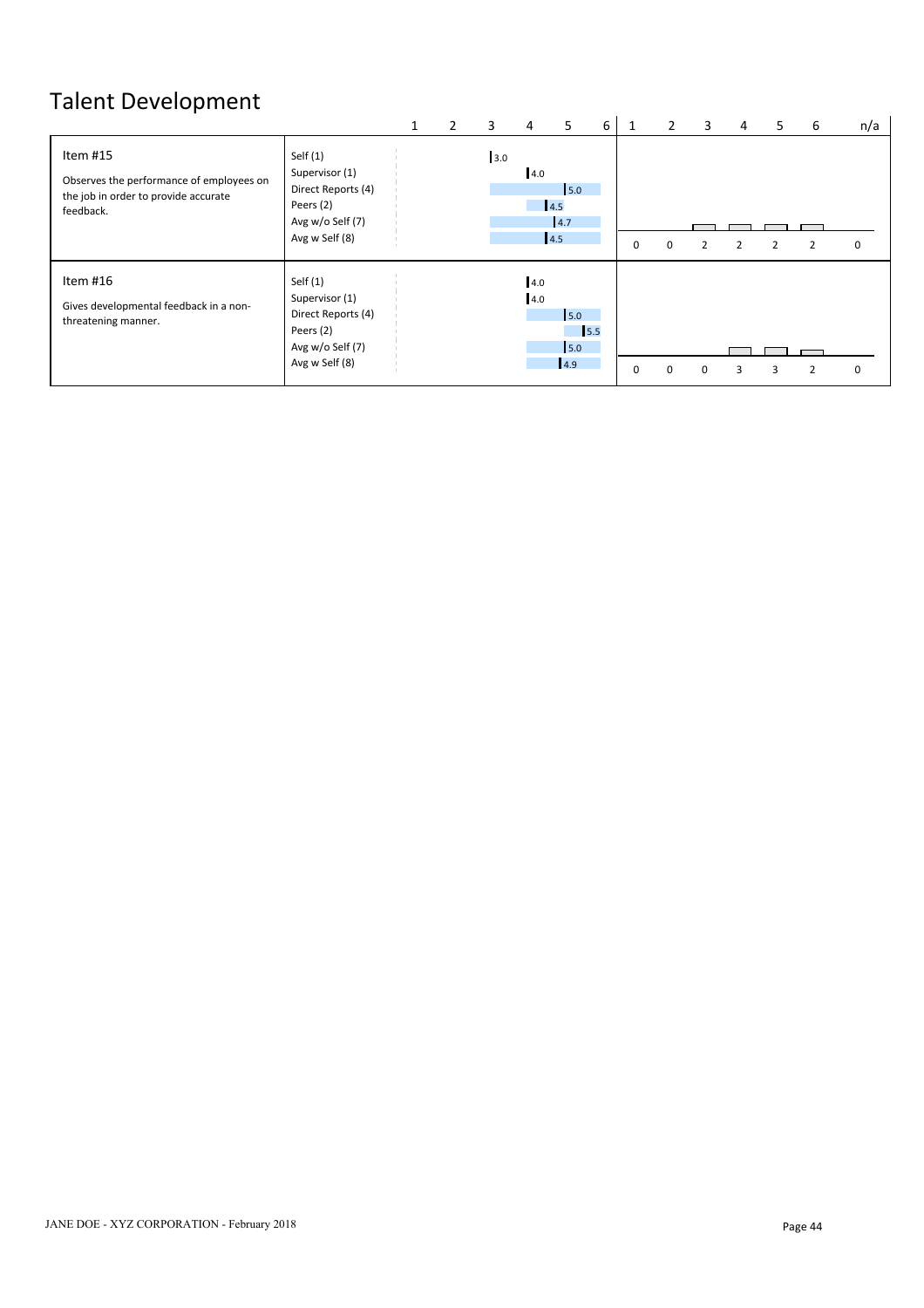# Written Comments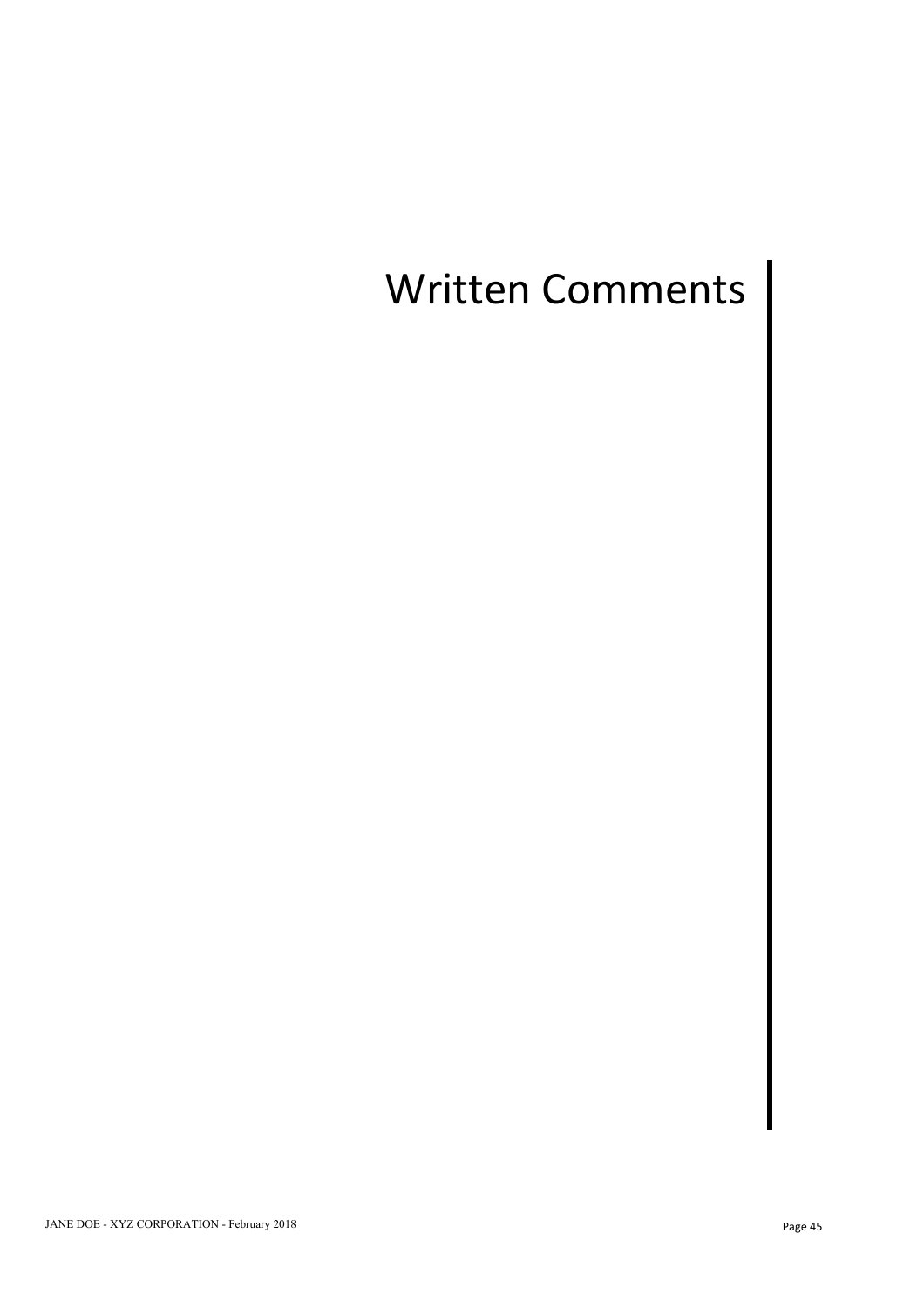## **Written Comments**

These written comments have been provided by your assessors to provide further feedback, observations, and suggestions for your continued development. These comments are presented as they have been received, without editing or alterations made.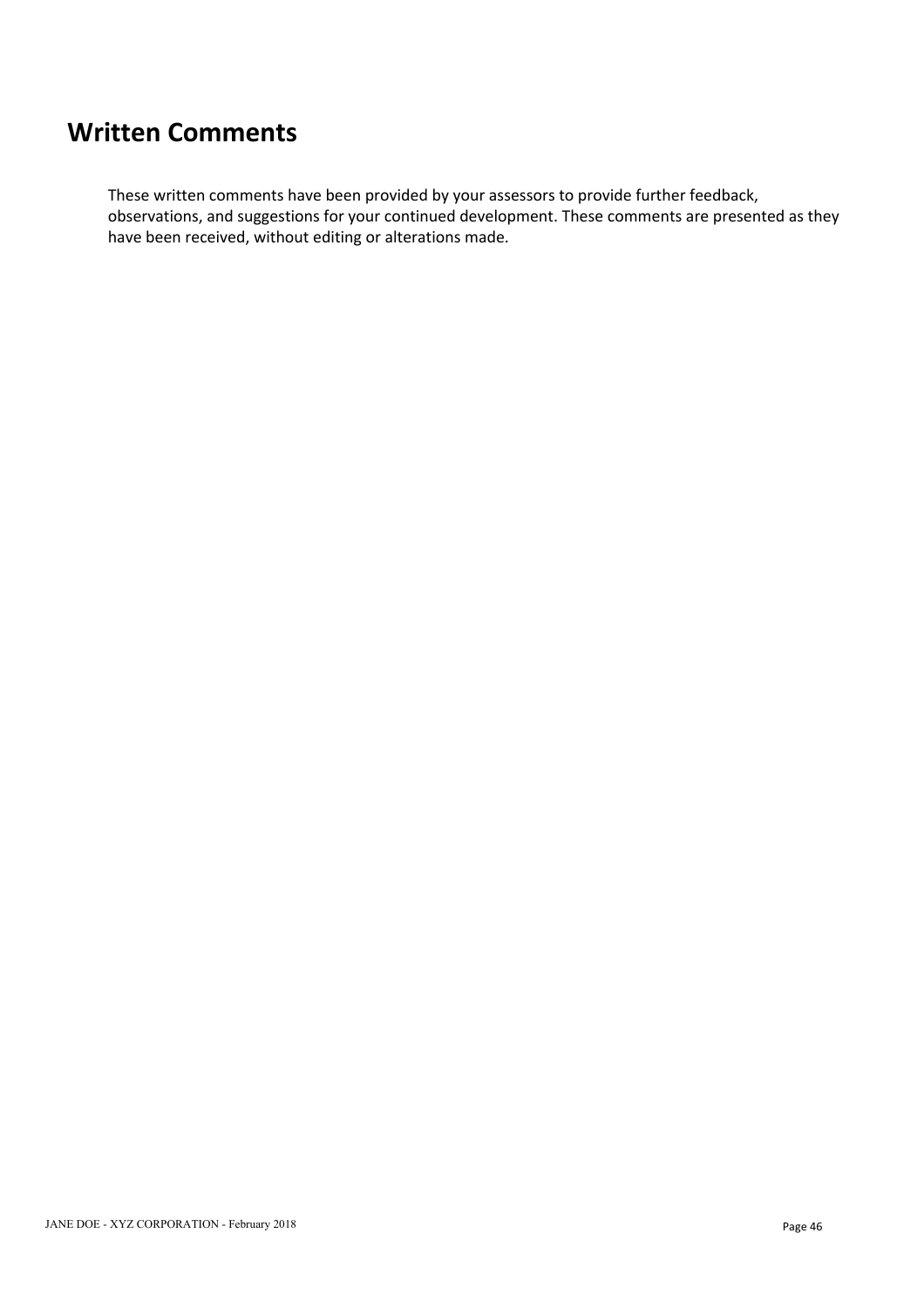# **Written Comments**

### *Things the person does that should be continued:*

- \* incredible ability to multitask effciently and effectively \* leads her team with firm hand while able to  $\bullet$ maintain friendships with those reporting to her
- Continue to be responsive to the needs of our employees.  $\bullet$

### *What could this person do to be more effective?*

delegate!!  $\bullet$ 

### *What does this person do that should be stopped?*

Working all hours of the day and weekend to stay on top of her workload!  $\bullet$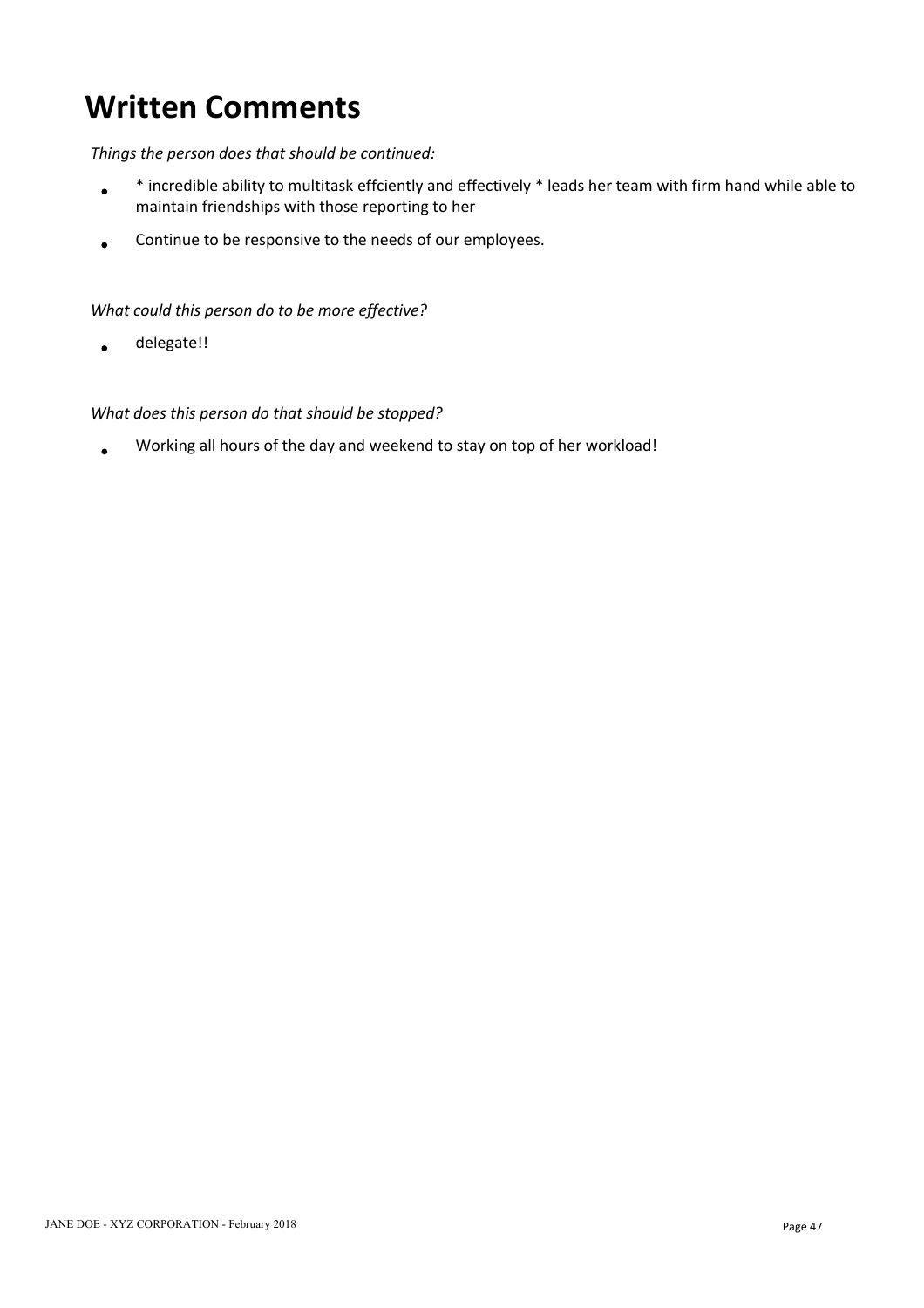# Action Plan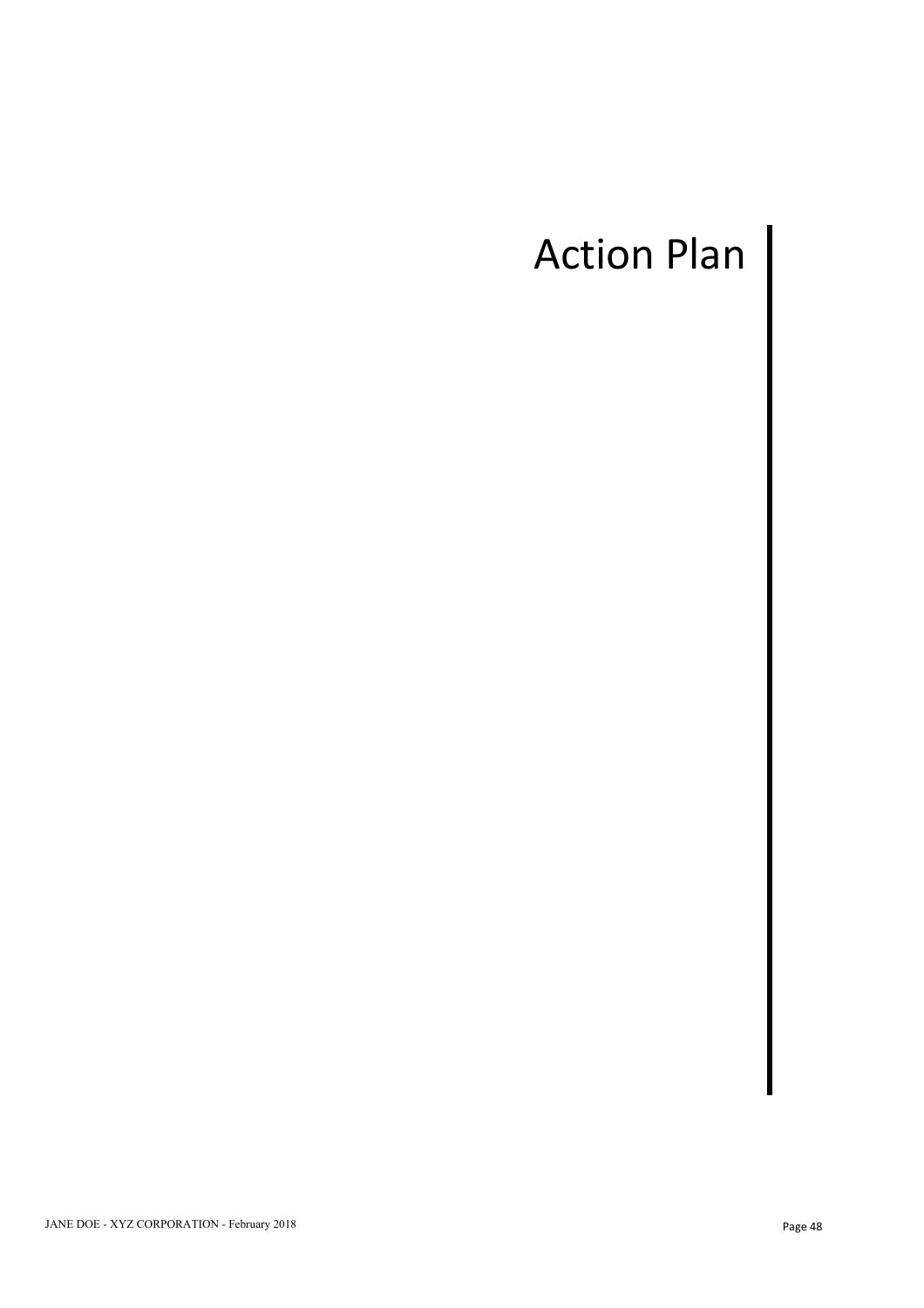# **Action Plan**

Use the following pages to create your own personalized action plan for further development. This action plan should include steps to build on the strengths you have identified, and to further develop areas of need.

- 1. Select no more than three strengths and three needs to start with and list those on the following pages.
- 2. State your objective *(what do you want to do?)* regarding this particular strength or need.
- 3. Plan appropriate actions, learning experiences, and exercises to further develop this area.
- 4. Identify other people and resources that you can turn to for assistance in developing this area.
- 5. Finally, set specific target dates or milestones for completion of these development activities.

You might want to turn to your supervisor, peers, or others to help develop your action plan. Discuss this plan with others, get additional ideas and feedback, involve others in helping you achieve your objectives.

As you reach your objectives and complete these plans, turn to a new strength or need and continue to develop your skills and abilities as an effective leader.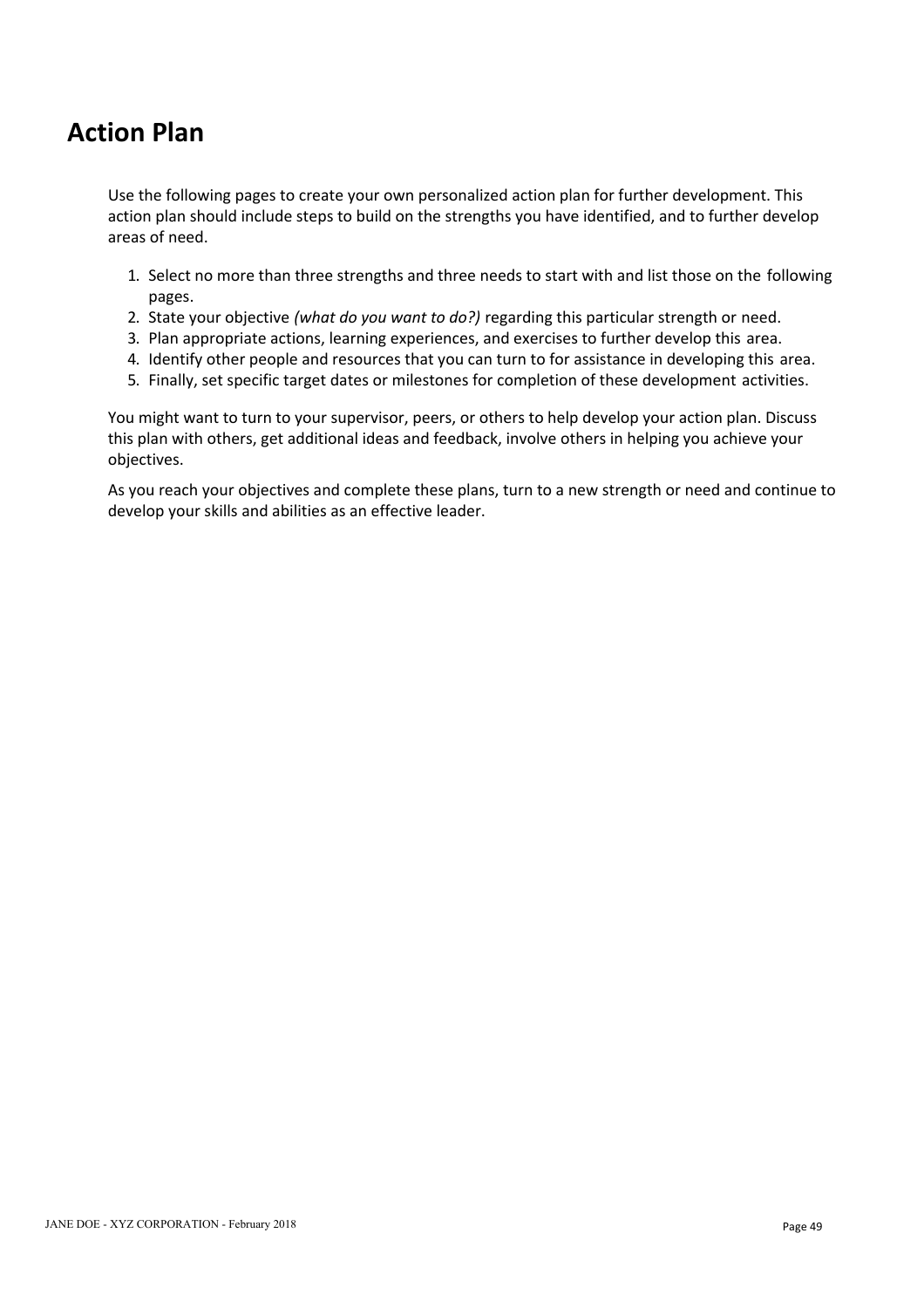# **Strengths On Which To Build**

| Strength: | Objective:          |                           |
|-----------|---------------------|---------------------------|
|           |                     |                           |
| Actions:  | Resources / People: | Milestone / Target Dates: |
|           |                     |                           |
|           |                     |                           |
|           |                     |                           |
|           |                     |                           |
| Strength: | Objective:          |                           |
|           |                     |                           |
|           |                     |                           |
| Actions:  | Resources / People: | Milestone / Target Dates: |
|           |                     |                           |
|           |                     |                           |
|           |                     |                           |
|           |                     |                           |
|           |                     |                           |
| Strength: | Objective:          |                           |
|           |                     |                           |
| Actions:  | Resources / People: | Milestone / Target Dates: |
|           |                     |                           |
|           |                     |                           |
|           |                     |                           |
|           |                     |                           |
|           |                     |                           |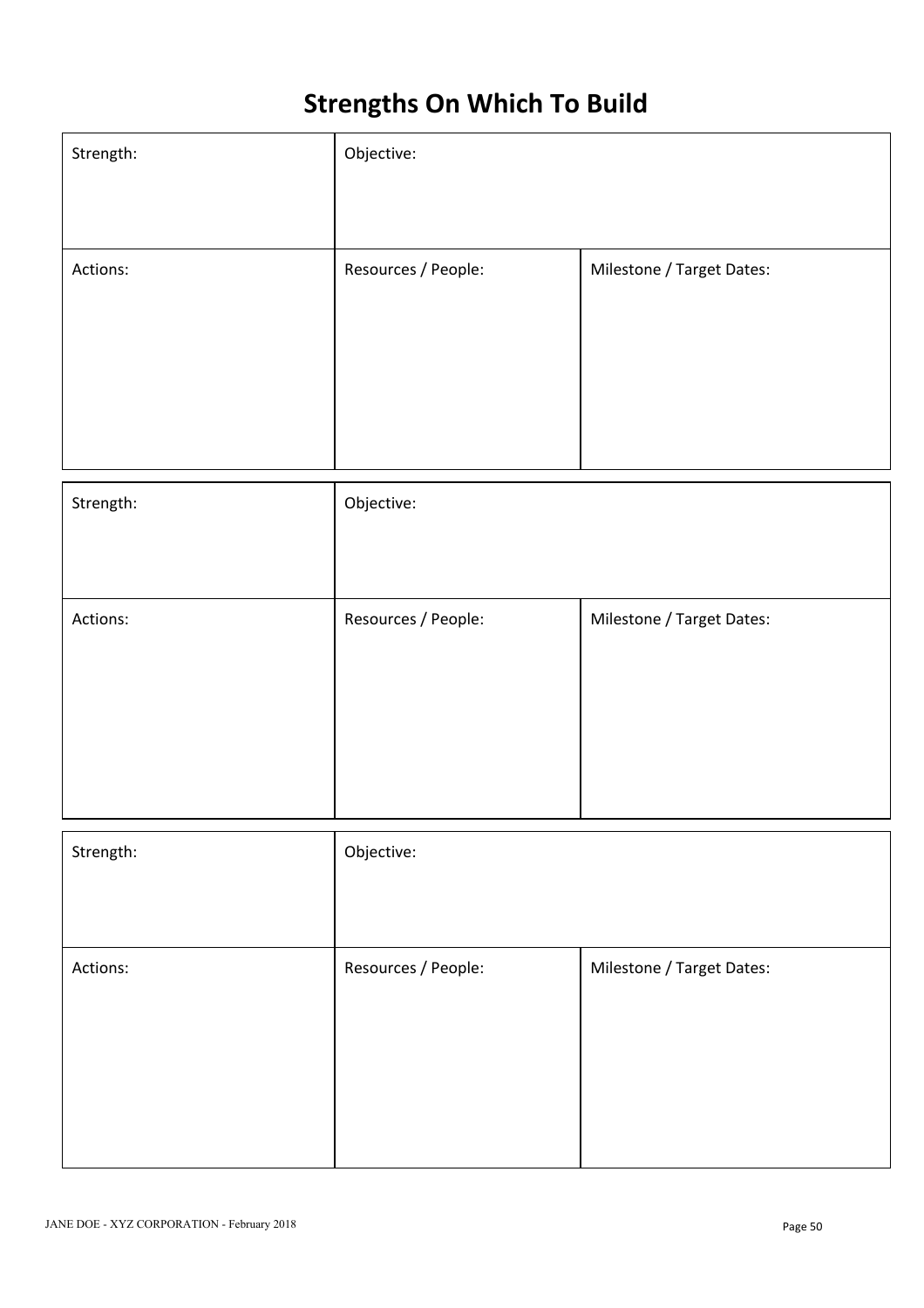## **Notes:**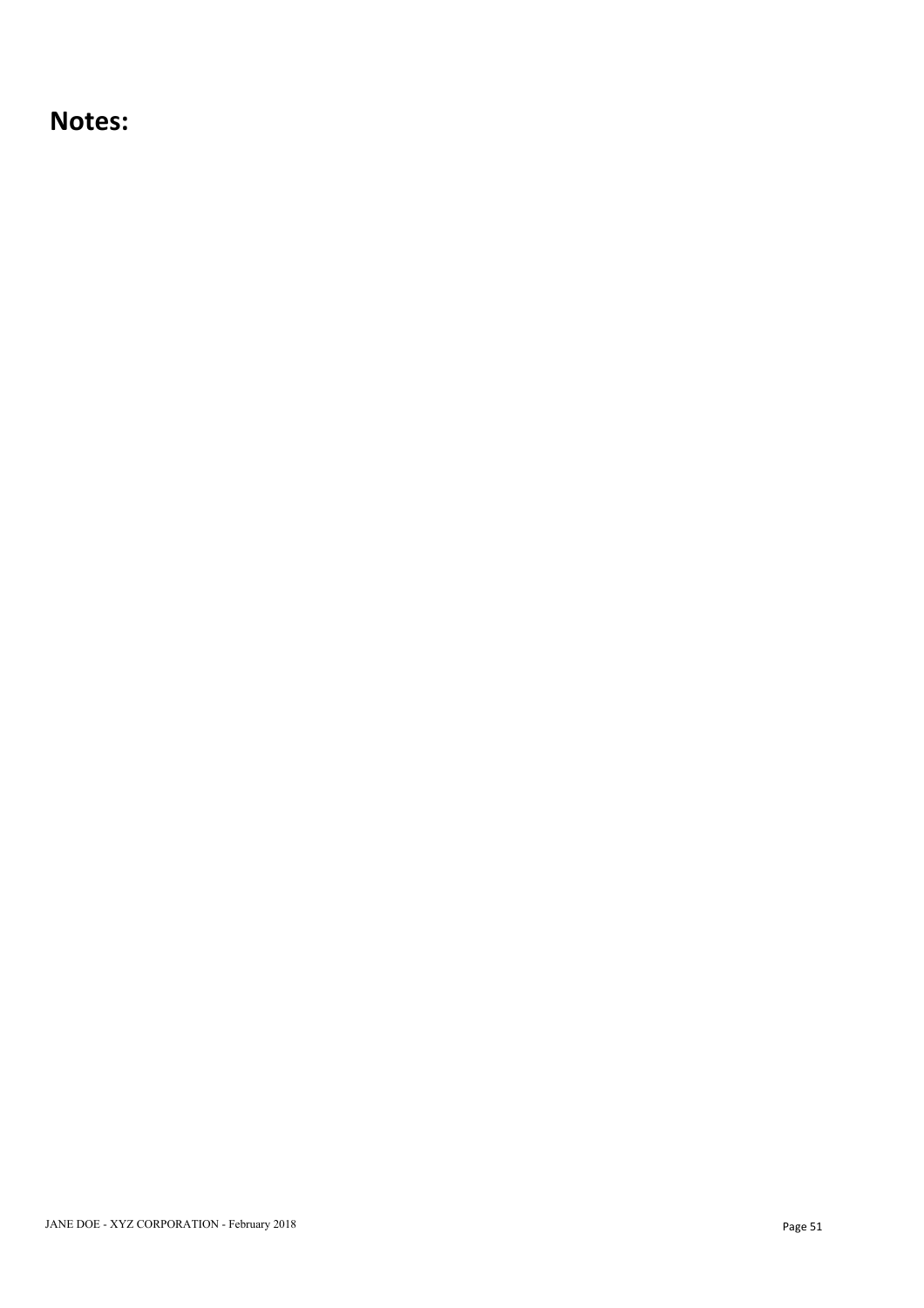# **Needs To Address**

| Need:    | Objective:          |                           |
|----------|---------------------|---------------------------|
|          |                     |                           |
| Actions: | Resources / People: | Milestone / Target Dates: |
|          |                     |                           |
|          |                     |                           |
|          |                     |                           |
|          |                     |                           |

| Need:    | Objective:          |                           |
|----------|---------------------|---------------------------|
|          |                     |                           |
| Actions: | Resources / People: | Milestone / Target Dates: |
|          |                     |                           |
|          |                     |                           |
|          |                     |                           |
|          | Objective:          |                           |
| Need:    |                     |                           |
|          |                     |                           |
| Actions: | Resources / People: | Milestone / Target Dates: |
|          |                     |                           |
|          |                     |                           |